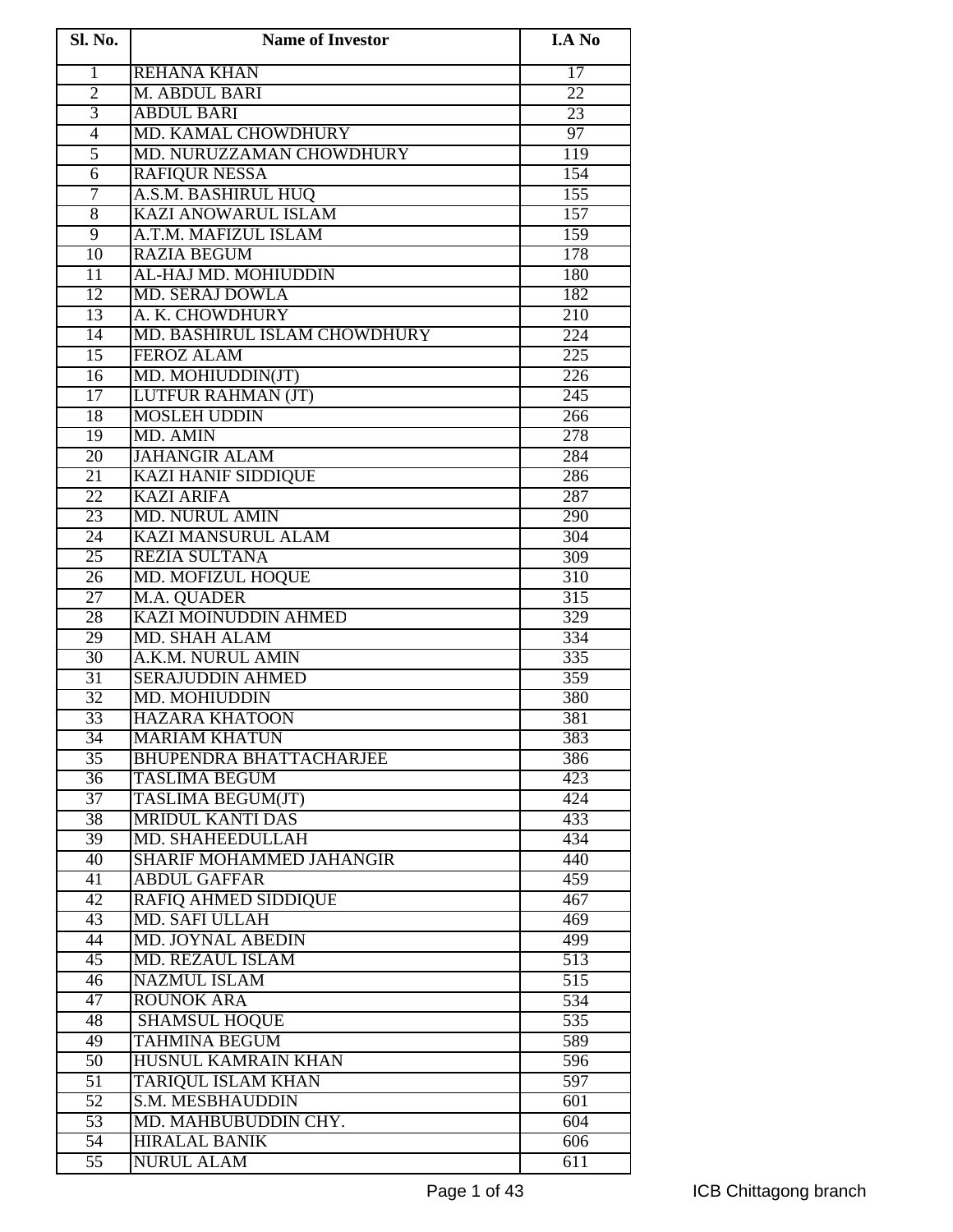| 56              | <b>MD. NASIR MIAH</b>                     | 612              |
|-----------------|-------------------------------------------|------------------|
| 57              | <b>ARIFUR RAHMAN</b>                      | 620              |
| 58              | <b>RAIHAN ARA</b>                         | $\overline{621}$ |
| $\overline{59}$ | <b>ATAUR RAHMAN</b>                       | 636              |
| $\overline{60}$ | <b>G.M.F. ABDUR ROB</b>                   | 676              |
| $\overline{61}$ | <b>PAUL MONDLE</b>                        | 698              |
| 62              | <b>MD. ALTAF HOSSAIN</b>                  | 705              |
| $\overline{63}$ | <b>SHAH JAHAN BEPARI</b>                  | 707              |
| 64              | MD. SHAFQUAT DELWAR                       | 708              |
| $\overline{65}$ | <b>MD. ABUL QUASEM</b>                    | 711              |
| 66              | <b>AMBIA KHATUN</b>                       | 713              |
| $\overline{67}$ | <b>DILRUBA BEGUM</b>                      | 714              |
| $\overline{68}$ | <b>MOTIUR RAHMAN</b>                      | 718              |
|                 |                                           |                  |
| $\overline{69}$ | <b>MAHABUBUR RAHMAN</b>                   | 719              |
| 70              | <b>MOSTAFIZUR RAHMAN</b>                  | 720              |
| 71              | <b>MD. ALI HASHIN</b>                     | 744              |
| 72              | <b>ROXANA BEGUM</b>                       | 745              |
| 73              | <b>REZIA BEGUM</b>                        | 746              |
| 74              | <b>FARIDUZZAMAN CHOWDHURY</b>             | 750              |
| 75              | <b>SYED ASHFAQUE AHMED</b>                | 766              |
| $\overline{76}$ | <b>TAHERA RASHID</b>                      | 768              |
| 77              | <b>EHSANUL KABIR</b>                      | 769              |
| 78              | <b>UNSUD DOWLA</b>                        | 770              |
| 79              | <b>ABDUL HANNAN</b>                       | 777              |
| 80              | <b>NAZMUL AHSAN</b>                       | 780              |
| 81              | <b>SABIHA AHMED</b>                       | 782              |
| $\overline{82}$ | <b>FATEMA AHMAD</b>                       | 784              |
| 83              | <b>MANIRA BEGUM</b>                       | 788              |
| 84              | <b>SHOWKAT ALI MOJUMDER</b>               | 796              |
| 85              | <b>SYED ABU ZAFAR</b>                     |                  |
|                 |                                           | 809              |
| 86              | <b>SYED ABU SUFIAN</b>                    | 811              |
| $\overline{87}$ | MOHAMMAD ABDUL GAFUR                      | 826              |
| $\overline{88}$ | S.M. ZAHID HASSAIN CHY.                   | 829              |
| 89              | AL-HAJ MD.SIDDIOUE RAHMAN                 | 848              |
|                 |                                           |                  |
| $\overline{90}$ | <b>MOFIZUR RAHMAN</b>                     | 879<br>897       |
| 91              | <b>ABDUL HAMID</b>                        |                  |
| 92              | <b>ABDUL WADUD</b>                        | 936              |
| 93              | <b>FAZILATUN NESSA</b>                    | 937              |
| 94              | MD. SHAFIQUR RAHMAN                       | 938              |
| 95              | <b>MRS. WAHIDA AMIN</b>                   | 973              |
| 96              | <b>RUHUL AMIN</b>                         | 982              |
| 97              | <b>SYED ABUAL KAYUM</b>                   | 1001             |
| 98              | <b>FAROOQUE AHMED</b>                     | 1005             |
| 99              | <b>MD. ABU SALEH</b>                      | 1010             |
| 100             | <b>MOHAMMED SALIM</b>                     | 1015             |
| 101             | <b>KAMRUNNESSA BEGUM</b>                  | 1027             |
| 102             | MR. MD. AMIR HOSSAIN                      | 1054             |
| 103             | <b>RAFIQUR RAHMAN</b>                     | 1057             |
| 104             | RABEKA SULTANA                            | 1058             |
| 105             | MR. MOHIUDDIN AHMED                       | 1117             |
| 106             | RAWSHAN JAHAN (RANU)                      | 1118             |
| 107             | <b>AHMED GOLAM BASHIR</b>                 | 1142             |
| 108             | <b>MD. MOSTAFA</b>                        | 1150             |
| 109             | MR. MD. FERDOSE KHAN                      | 1151             |
| 110<br>111      | <b>ROKEYA BASHIR</b><br>MRS. SHAHANA ALAM | 1153<br>1166     |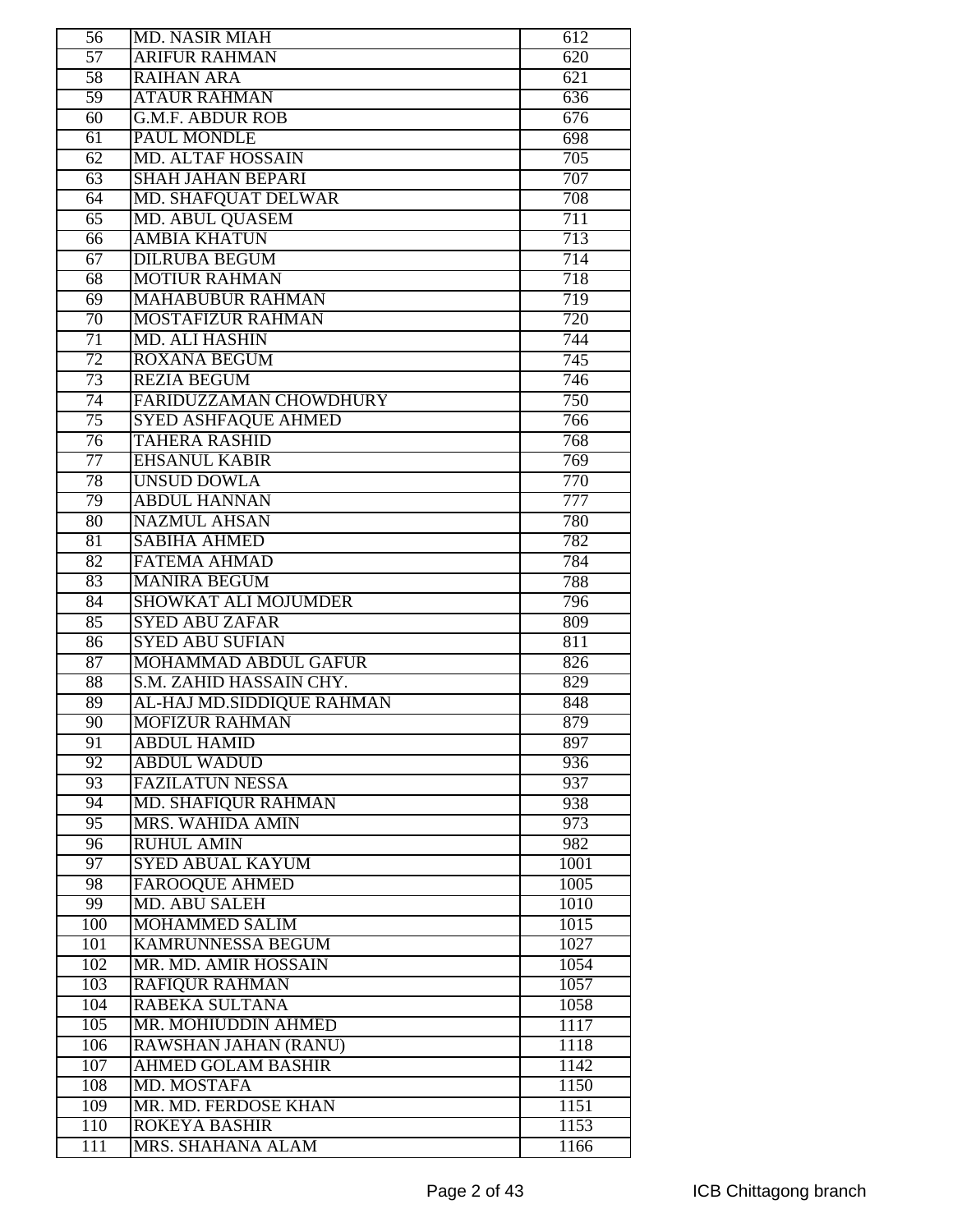| 112              | <b>FAKHRUDDIN AHMED</b>                   | 1182         |
|------------------|-------------------------------------------|--------------|
| $\overline{113}$ | <b>FAZLUR RAHMAN</b>                      | 1210         |
| 114              | <b>MANIR AHMED</b>                        | 1217         |
| $\overline{115}$ | <b>HELALUDDIN AHMED</b>                   | 1226         |
| 116              | MRS. SULTANA BEGUM                        | 1244         |
| 117              | <b>KABIR CHOWDHURY</b>                    | 1260         |
| 118              | MAHBUBUL KARIM CHOWDHURY                  | 1303         |
| 119              | <b>ZIAUDDIN AHMED</b>                     | 1399         |
| 120              | <b>SHAMSUR RAHMAN</b>                     |              |
| 121              |                                           | 1435         |
|                  | <b>MANJURUL ALAM</b>                      | 1484         |
| 122              | <b>SYED SERAJUL ALAM</b>                  | 1489         |
| 123              | <b>MD. GOLAM RASUL</b>                    | 1495         |
| 124              | <b>FUAD HASAN</b>                         | 1583         |
| $\overline{125}$ | <b>MD. ABDUR ROUF</b>                     | 1593         |
| 126              | <b>SABITA RANI BISWAS</b>                 | 1629         |
| $\overline{127}$ | <b>MD. HABIBUR RAHMAN</b>                 | 1632         |
| 128              | MRS. FIROZA AKHTER                        | 1638         |
| 129              | <b>MRS. FIROZA AKHTER</b>                 | 1639         |
| 130              | A.Z.M. BELAYET HOSSAIN                    | 1660         |
| 131              | <b>MONIR AHMED</b>                        | 1666         |
| 132              | MR. MOHD. ABU TALEB                       | 1668         |
| 133              | <b>MR. ABUL BASAR</b>                     | 1674         |
| 134              | <b>MOHD. SALIM</b>                        | 1694         |
| 135              | <b>MOHD. HAROON</b>                       | 1695         |
| 136              | <b>MOHD. FEROZ AHMED</b>                  | 1696         |
| 137              | MOHD. HAFIZULLAH                          | 1697         |
| 138              | <b>MOHD. NUR ISLAM</b>                    | 1698         |
| 139              | MOHD. HOSSAIN AHMED                       | 1699         |
| 140              | <b>MATIUR RAHMAN</b>                      | 1700         |
| 141              | <b>TAJUL ISLAM</b>                        | 1701         |
| 142              | <b>ABDUS SATTAR</b>                       | 1702         |
|                  |                                           |              |
| 143              | <b>MOSTAFIZUR RAHMAN</b>                  | 1703         |
| 144              | MR. MD. JAHANNGIR ALAM                    | 1704         |
|                  | <b>MOHD, KAMAL HOSSAIN</b>                |              |
| 145              |                                           | 1707         |
| 146              | PRIYA TYETI CHAKMA                        | 1723         |
| $\overline{147}$ | A.K.M. BASHIRUDDIN AHMEDED                | 1732         |
| 148              | PARIJAT KUSUM PAUL                        | 1733         |
| 149              | PARIJAT KUSUM PAUL                        | 1734         |
| 150              | <b>SUJIT KUSUM PAUL(JT)</b>               | 1735         |
| 151              | <b>SUJIT KUSUM PAUL</b>                   | 1736         |
| 152              | <b>SWARUP RANI PAUL</b>                   | 1737         |
| 153              | <b>ROKEYA KARIM</b>                       | 1745         |
| 154              | <b>UMME MAYMUN</b>                        | 1754         |
| 155              | <b>SYED AKHTER HASSAIN</b>                | 1760         |
| 156              | <b>FARIDA YESMINE</b>                     | 1769         |
|                  | <b>GOLSHAN ARA BEGUM</b>                  |              |
| 157              |                                           | 1770         |
| 158              | <b>FERDOUS ARA BEGUM</b>                  | 1771         |
| 159              | <b>ZAHIRUL KASHEM</b>                     | 1786         |
| 160              | <b>ZAHIRUDDIN AHMED</b>                   | 1789         |
| 161              | <b>SAHANA AKHTER</b>                      | 1790         |
| 162              | <b>TAHERA BEGUM</b>                       | 1792         |
| 163              | <b>NASRIN BEGUM</b>                       | 1793         |
| 164              | <b>AKBAR ALI</b>                          | 1794         |
| 165              | <b>KAMRUL HASAN</b>                       | 1795         |
| 166<br>167       | <b>KAMRUL HASAN</b><br><b>ABDUS SABUR</b> | 1796<br>1800 |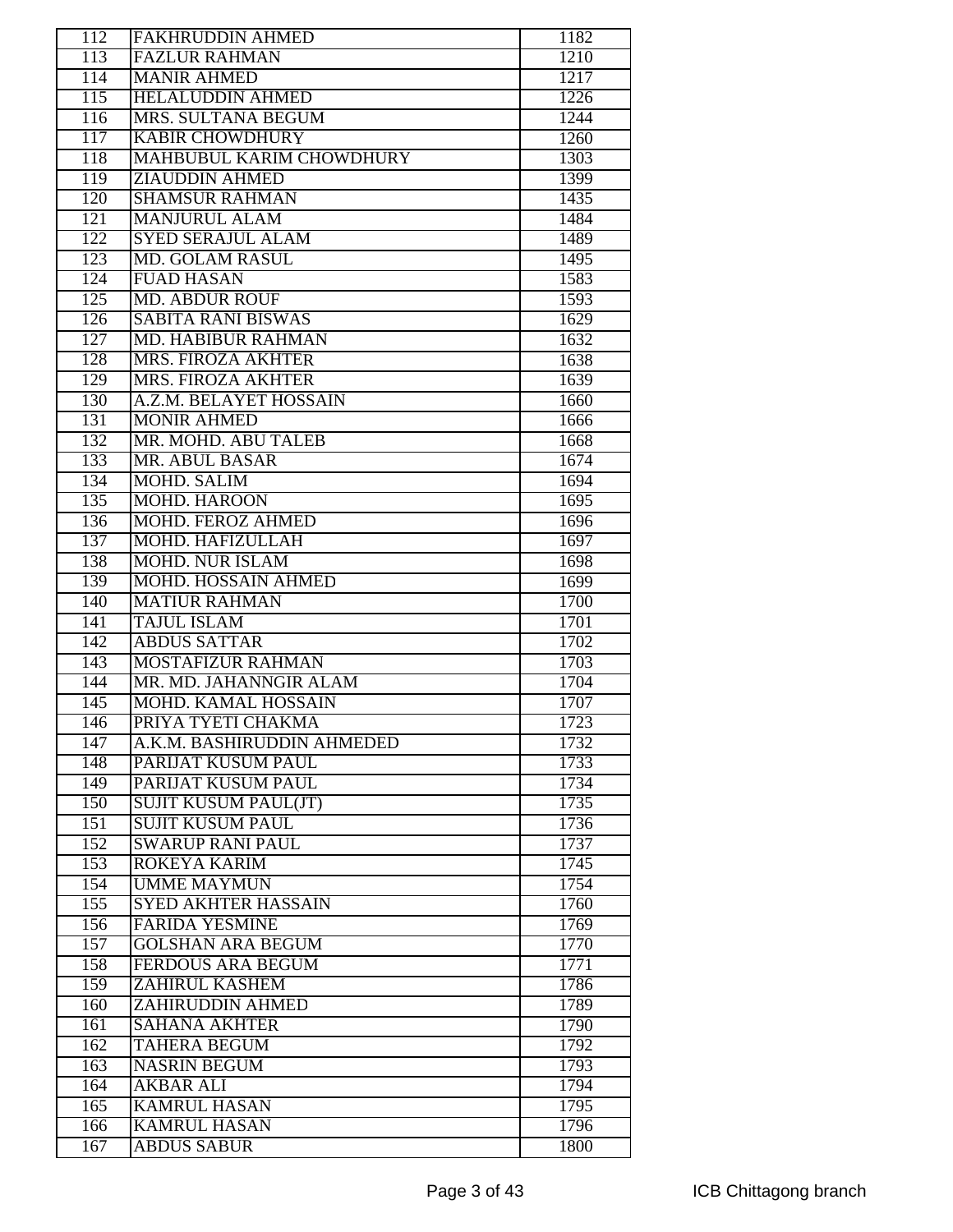| 168              | MOHAMMED ALI CHOWDHURY         | 1810 |
|------------------|--------------------------------|------|
| 169              | <b>JAHANGIR AHMED CHY.</b>     | 1820 |
| 170              | <b>MD. NURUL ISLAM</b>         | 1822 |
| $\overline{171}$ | <b>FERDOUSI KABIR</b>          | 1827 |
| 172              | <b>SHEPALI AKHTER</b>          | 1828 |
| 173              | <b>NELI BEGUM</b>              | 1829 |
| 174              | <b>MOHIUDDIN CHOWDHURY</b>     | 1832 |
| 175              | <b>SAMIMA KABIR</b>            | 1833 |
|                  |                                |      |
| 176              | <b>SAMIMA KABIR</b>            | 1842 |
| 177              | MRS. ZEBUNNAHER CHOWDHURY      | 1850 |
| 178              | <b>FATEMA ZAHORA</b>           | 1864 |
| 179              | <b>NAZMA KABIR</b>             | 1865 |
| 180              | <b>AHMED GOLAM KHABIR</b>      | 1867 |
| 181              | <b>ALI AKBAR</b>               | 1868 |
| 182              | <b>SAMSOON NAHAR</b>           | 1870 |
| 183              | <b>MOHD. SHAHJAHAN</b>         | 1874 |
| 184              | <b>MOHD. SHAHJAHAN</b>         | 1876 |
| 185              | <b>KHELEDA BEGUM CHOWDHURY</b> | 1881 |
| 186              | <b>NAZMUL ISLAM</b>            | 1892 |
| 187              | S.M. KAMAL                     | 1898 |
| 188              | <b>KAMRUN NAHAR</b>            | 1906 |
| 189              | <b>MD. SANA ULLAH</b>          | 1908 |
|                  |                                |      |
| 190              | <b>AFZAL HOSSAIN</b>           | 1933 |
| 191              | <b>KHODHEJA ZAHER</b>          | 1945 |
| 192              | <b>AHMED GOLAM MOSTAFA</b>     | 1946 |
| 193              | <b>ROKEYA BEGUM</b>            | 1947 |
| 194              | <b>AHMED GOLAM KABIR</b>       | 1948 |
| 195              | <b>AHMED GOLAM BASHIR</b>      | 1949 |
| 196              | <b>ASHRAFUL AZAD</b>           | 1951 |
| 197              | <b>MOMINUL KARIM</b>           | 1963 |
| 198              | <b>ANWARUL ISLAM</b>           | 1980 |
| 199              | KAMALUDDIN AHMED CHOWDHURY     | 1981 |
| $\overline{200}$ | <b>MD. SHAJEDUR RAHMAN</b>     | 1985 |
| 201              | <b>MD. EMDADUL HAQUE</b>       | 1986 |
| 202              | <b>MD. JAHANGIR ALAM</b>       | 1987 |
| 203              | <b>NASIMA BEGUM</b>            | 1988 |
| 204              | <b>MD. SHAJAHAN</b>            | 1989 |
|                  |                                |      |
| 205              | <b>EMDADUL HAQUE</b>           | 1990 |
| 206              | A.S.M. SHAMSUL ISLAM           | 1991 |
| 207              | <b>MD. MANSUR ALAM</b>         | 1998 |
| 208              | MD. BABUL                      | 1999 |
| 209              | <b>MD. NURUL ISLAM</b>         | 2000 |
| 210              | <b>MD. MATIUR RAHMAN</b>       | 2001 |
| $\overline{211}$ | <b>MD. RUHUL AMIN</b>          | 2002 |
| 212              | SHAHABUDDIN AHMED CHOWDHURY    | 2011 |
| $\overline{213}$ | ABU ZAFAR MOHD. MOHIUDDIN      | 2014 |
| 214              | <b>SK. MOKADDES ALI</b>        | 2021 |
| 215              | <b>MIRZA ANWAR AHMED</b>       | 2028 |
| 216              | MRS. SERINA AKHTER KHANAM      | 2045 |
| 217              | MD. MOJIBUR RAHMAN KHAN        | 2046 |
| 218              | <b>MD. FAZLUL HOQUE</b>        | 2048 |
| $\overline{219}$ | <b>MD. ABUL KHAIR</b>          |      |
|                  |                                | 2051 |
| 220              | <b>SHAWKAT ARA</b>             | 2083 |
| 221              | <b>NASIMA KHAN PANNE</b>       | 2084 |
| 222              | <b>ASADIZZAMAN KHAN</b>        | 2091 |
| 223              | <b>MOHD. SHAFIQUR RAHMAN</b>   | 2103 |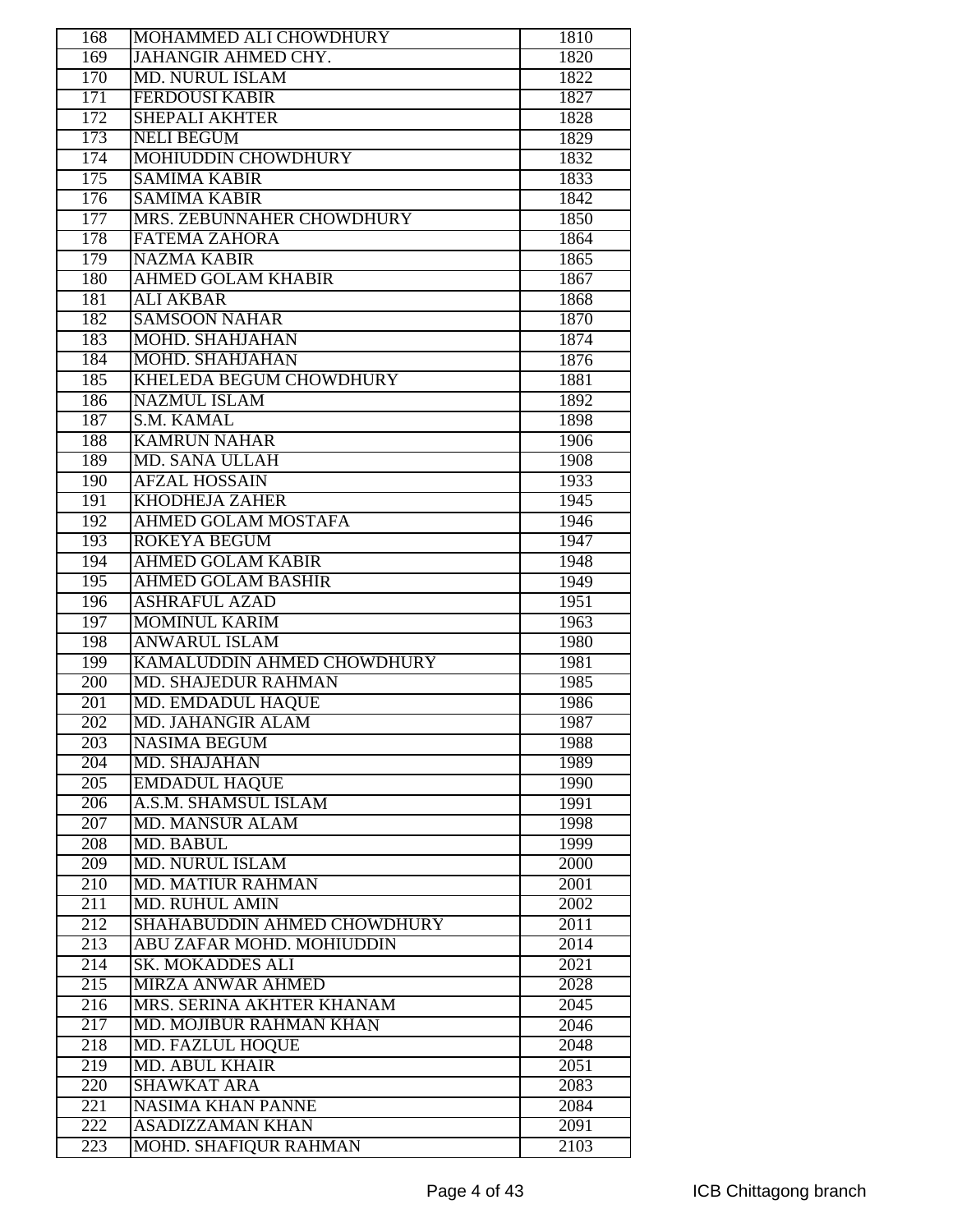| 224              | <b>ASIF HAROON</b>             | 2107              |
|------------------|--------------------------------|-------------------|
| 225              | <b>ABDUR RAB</b>               | 2109              |
| $\overline{226}$ | <b>FARIDA ISLAM</b>            | $\overline{2114}$ |
| 227              | <b>SYEDA HUSNE ARA</b>         | 2115              |
| 228              | <b>ROMENA AFROZ</b>            | 2120              |
| 229              | DR. MD. ABDUL MOMEN            | 2121              |
| 230              | <b>MD. ABU TAHER</b>           | 2122              |
| 231              | <b>MAHER JAHAN BEGUM</b>       | 2123              |
| 232              | <b>MAHER JAHAN BEGUM</b>       | 2124              |
| 233              | <b>MOHD, LOKMAN</b>            | 2125              |
| 234              | <b>MD. AKHTAR HOSSAIN</b>      | 2138              |
| 235              | <b>HERA LAL DAS</b>            | 2182              |
| 236              | <b>AHMED KABIR</b>             | 2188              |
| 237              | <b>RAJEEB SHAHAR</b>           | 2219              |
| 238              | <b>TASMIRA BEGUM</b>           | 2234              |
| 239              | <b>AHMED GOLAM KABIR</b>       | 2235              |
| 240              | <b>MD. RUHUL AMIN</b>          | 2236              |
| 241              | <b>SUBHASH CHOWDHURY</b>       | 2239              |
| $\overline{242}$ | <b>NUR AHMED PATWERY</b>       | 2242              |
| 243              | <b>HAROON HAFIZUR RAHMAN</b>   | 2251              |
| 244              | <b>HASINA HAROON</b>           | 2252              |
| 245              | <b>JAHANGIR ALAM CHOWDHURY</b> | 2266              |
| $\overline{246}$ | <b>WAHED AKBAR CHOWDHURY</b>   | 2267              |
| 247              | <b>ANWARA BEGUM</b>            | 2281              |
| $\overline{248}$ | <b>KHONDAKER IMTEAZ UDDIN</b>  | 2283              |
| $\overline{249}$ | <b>CHAPAL CHOWDHURY</b>        | 2325              |
| 250              | <b>NUR MOHAMMAD</b>            | 2349              |
| 251              | <b>IMTEAZUDDIN AHMED</b>       | 2365              |
| 252              | <b>RAFIQUR RAHMAN</b>          | 2390              |
| 253              | MD. OSMAN                      | 2394              |
| 254              | <b>ABU MEAH</b>                | 2420              |
| 255              | <b>BAZLUR RAHMAN</b>           | 2459              |
| 256              | <b>NAZRUL ISLAM</b>            | 2528              |
| 257              | S.M. AKANDA                    | 2607              |
| 258              | MRS. NASREEN BAQUI             | 2619              |
| 259              | MR. ENAMUL BAQUI               | 2620              |
| 260              | <b>NOZRUL ISLAM CHOWDHURY</b>  | 2631              |
| 261              | <b>ABDUL QUADER CHOWDHURY</b>  | 2632              |
| $\overline{262}$ | DIDARUL QUADER CHOW.           | 2633              |
| 263              | A.S.M. ZAHID HOSSAIN SIDDIQUI  | 2652              |
| 264              | A.B.M. IQBAL                   | 2658              |
| 265              | <b>MD. ABU EUSUF MIAH</b>      | 2663              |
| 266              | A.Q.M. JOBAYER                 | 2673              |
| 267              | <b>MAFIZ ULLAH</b>             | 2676              |
| 268              | <b>MD. ABDUR RAKIB</b>         | 2677              |
| 269              | <b>MD. ABDUR RAZIB</b>         | 2678              |
| 270              | <b>MD. MUSTAFIZ</b>            | 2684              |
| $\overline{271}$ | <b>MOHD. TOFAIL</b>            | 2686              |
| 272              | <b>FAZLE RABBI</b>             | 2690              |
| 273              | <b>ELAHI NEWAZ</b>             | 2691              |
| 274              | <b>ALI HOSSAIN</b>             | 2692              |
| 275              | <b>ABDUR ROB</b>               | 2694              |
| 276              | <b>MD. LOKMAN</b>              | 2695              |
| 277              | <b>ABDUL KHALEQUE</b>          | 2696              |
| 278              | MOHD. SHAHID ULLAH             | 2698              |
| 279              | <b>MOHD. ABUL KALAM</b>        | 2699              |
|                  |                                |                   |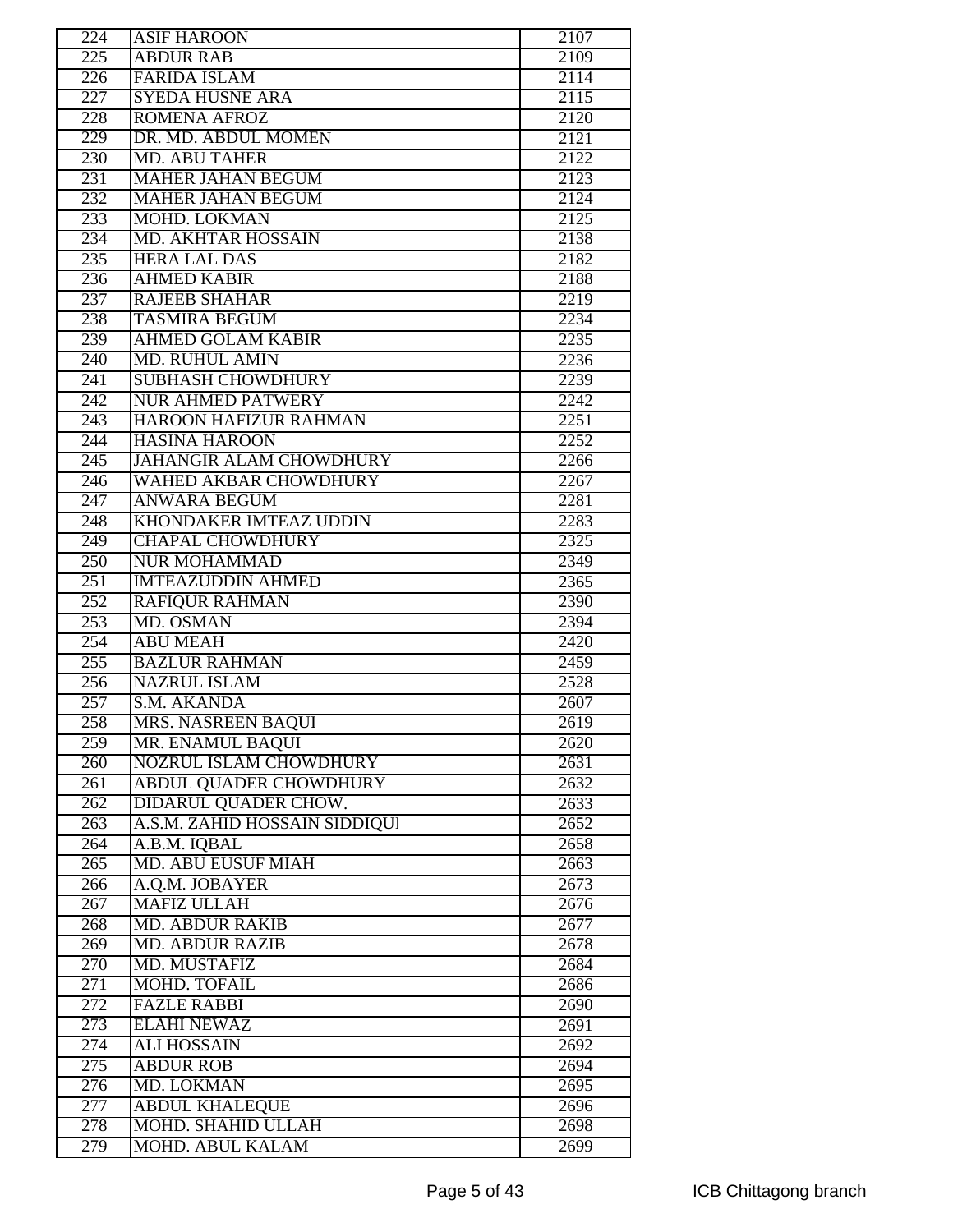| 280              | <b>SHAFIQUL ISLAM</b>         | 2704 |
|------------------|-------------------------------|------|
| 281              | <b>MD. ABUL BASHAR</b>        | 2709 |
| 282              | <b>MD. SOLAIMAN</b>           | 2712 |
| 283              | <b>MOHD. SHAH JAHAN</b>       | 2756 |
| 284              | <b>ABDUL AWAL</b>             | 2766 |
| 285              | <b>ABDUR ROB</b>              | 2769 |
| 286              | <b>MD. SAFIULLAH</b>          | 2770 |
| 287              | MD. ENAYETULLAH               | 2812 |
| 288              | <b>SHAMIM AKHTER</b>          | 2818 |
| 289              | MD. HARUN-OR-RASHID           | 2827 |
| 290              | DR. MD. HASSAN ALI KHAN       | 2828 |
| 291              | <b>FAHIM ZINNURAIAN</b>       | 2834 |
| 292              | <b>MD. NAYEEM UDDIN</b>       | 2840 |
| 293              | MD. ENAMUL HOQUE              | 2841 |
| 294              | <b>MD. NAKEM UDDIN</b>        | 2842 |
| $\overline{295}$ | <b>HASAN QUDDUS</b>           | 2844 |
| 296              | <b>TAHERA AKHTER</b>          | 2853 |
| 297              | <b>TEHZINA EMDAD</b>          | 2855 |
| 298              | <b>MD. JASHIM UDDIN</b>       | 2859 |
| 299              | A.B.M. IQBAL                  | 2894 |
| 300              | <b>SABINA PARVIN</b>          | 2895 |
| 301              | <b>MOHAMMED ALI KHAN</b>      | 2896 |
| 302              | <b>MONJOO MEAH</b>            | 2902 |
| 303              | <b>ATAUR RAHMAN</b>           | 2909 |
| 304              | <b>SHORIYAT ULLAH</b>         | 2938 |
| $\overline{305}$ | <b>NURUL AMIN</b>             | 2969 |
| 306              | <b>ABU TOIYAB</b>             | 2970 |
| 307              | <b>SELINA KHANAM</b>          | 2975 |
| 308              | A.B.M. SAFIUL HOQUE           | 2982 |
| 309              | <b>MAHMUD ALI KHAN</b>        | 2984 |
| 310              | <b>MASUD ALI KHAN</b>         | 2985 |
| 311              | <b>MAMTAZ SULTAN</b>          | 2988 |
| 312              | <b>TAREOUE MAHMUD</b>         | 2989 |
| $\overline{313}$ | <b>SAIFUDDIN RAHMAN</b>       | 3000 |
| 314              | NAJMUDDIN MAHMOOD             | 3001 |
| $\overline{315}$ | <b>SYED MD. KAUKABUL HUDA</b> | 3002 |
| 316              | <b>ABDUL MOMEN</b>            | 3005 |
| 317              | ROWSAN-ARA-BEGUM              | 3010 |
| 318              | <b>MD. SHIFUL ISLAM</b>       | 3012 |
| 319              | <b>RAFIA KHATUN</b>           | 3019 |
| 320              | <b>KABIR AHMED</b>            | 3022 |
| 321              | <b>ITRAT HOSSAIN</b>          | 3025 |
| $\overline{322}$ | WADUD-UL-HUQ                  | 3026 |
| 323              | <b>AZAM MARUF</b>             | 3028 |
| 324              | <b>ANJAM MARUJ</b>            | 3030 |
| 325              | SYED SHAMSUL AHSAN            | 3033 |
| 326              | <b>MASUDUL HUQ</b>            | 3035 |
| 327              | <b>SYED JAMIL AHSAN</b>       | 3036 |
|                  |                               |      |
| 328              | <b>SAMIUL HUQ</b>             | 3038 |
| 329              | <b>ATAUL HUQ</b>              | 3039 |
| 330              | <b>ISHTAQUL HUQ</b>           | 3040 |
| 331              | <b>MASHUQUL HUQ</b>           | 3042 |
| 332              | <b>MD. FARIUDDIN</b>          | 3051 |
| $\overline{333}$ | K.M. GOLAM SARWAR             | 3058 |
| $\overline{334}$ | <b>GAJNAFAR ALI KHAN</b>      | 3083 |
| 335              | RASHNA KHANAM                 | 3090 |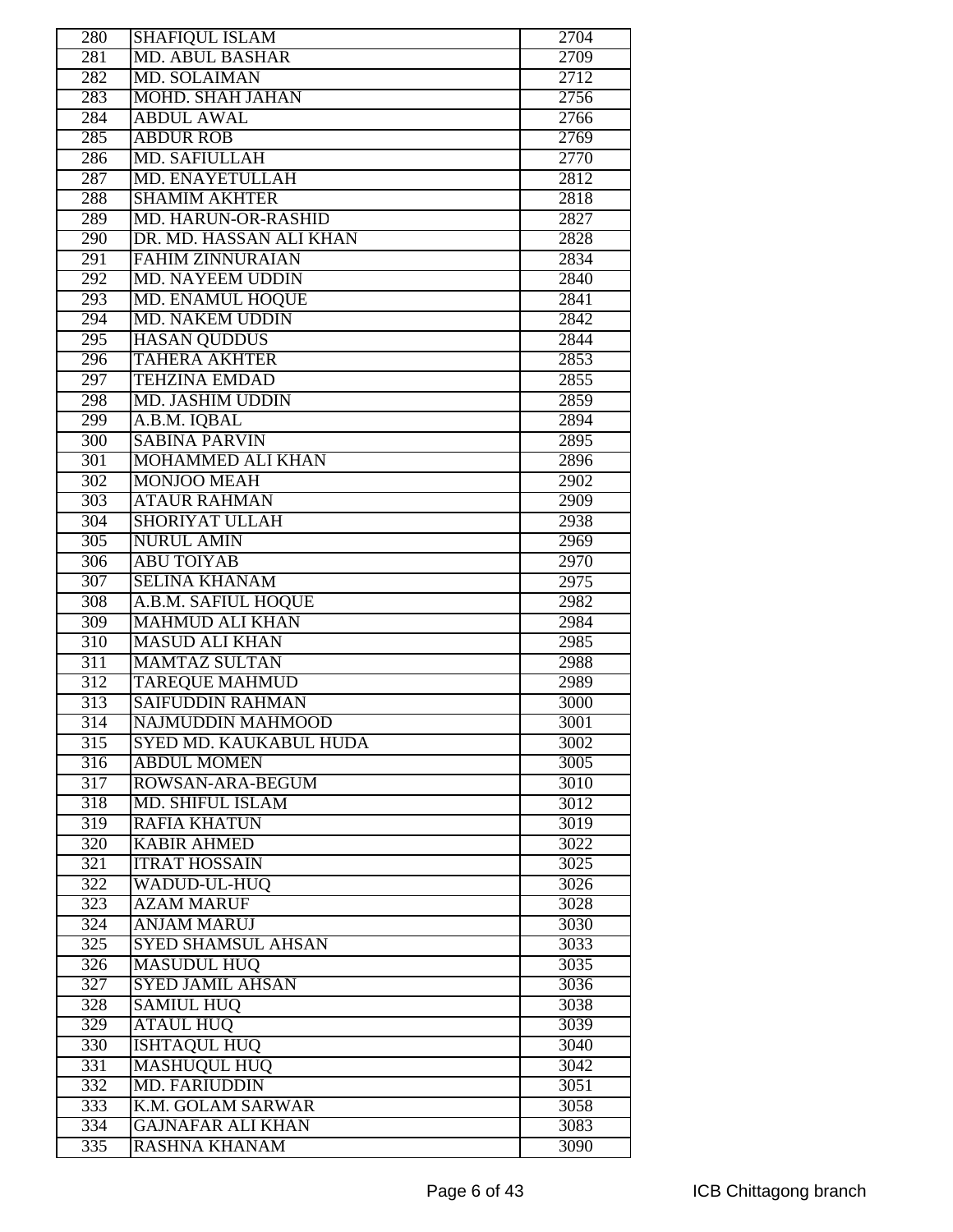| 336              | <b>SHIFUL AHMED</b>            | 3110 |
|------------------|--------------------------------|------|
| 337              | <b>MD. DELWAR HOSSAIN</b>      | 3111 |
| 338              | <b>MRS.SAIDA AKTER</b>         | 3112 |
| 339              | MOHD. TOFAZZAL HOSSAIN         | 3113 |
| 340              | <b>FARZANA HOSSAIN</b>         | 3114 |
| 341              | <b>KAMRUN NAHAR</b>            | 3116 |
| $\overline{342}$ | <b>ABUL HASHEM</b>             | 3117 |
| 343              | ROWSHAN ARA BEGUM              | 3118 |
| 344              | A.B.M. JAHANGIR                | 3119 |
| $\overline{345}$ | <b>RAHIMA CHOWDHURY</b>        | 3120 |
|                  |                                |      |
| $\overline{346}$ | M.A. RAQIB                     | 3121 |
| $\overline{347}$ | <b>RAHANA BEGUM</b>            | 3122 |
| 348              | <b>ALAUDDIN BHUIYAN</b>        | 3123 |
| $\overline{349}$ | <b>SHEREEN AKHTER</b>          | 3124 |
| 350              | <b>MOHD. GIASHUDDIN</b>        | 3125 |
| 351              | <b>TASLIMA BEGUM</b>           | 3126 |
| 352              | <b>RAMUJA BEGUM</b>            | 3127 |
| 353              | <b>MD. ADNAN MALIK</b>         | 3128 |
| 354              | <b>MD. RIZWAN</b>              | 3129 |
| 355              | <b>MOHD. RIAD</b>              | 3130 |
| 356              | <b>ABUL BASHIR</b>             | 3131 |
| 357              | <b>ABUL KASHEEM</b>            | 3132 |
| 358              | <b>G.M. AFZAL</b>              | 3133 |
| 359              | <b>EHSAN ULLAH</b>             | 3134 |
| $\overline{360}$ | <b>ALI ASHRAF</b>              | 3135 |
| 361              | <b>SHEIKH MD. FARIDUDDIN</b>   | 3136 |
| $\overline{362}$ | A.MD.M. FARHAD                 | 3137 |
| $\overline{363}$ | <b>GULSEN AKHTER</b>           | 3143 |
| 364              | <b>MD. HOSSAIN</b>             | 3144 |
| 365              | A.T.M. NIZAM UDDIN             | 3158 |
|                  | <b>NURNAHAR BEGUM</b>          |      |
| 366              |                                | 3161 |
| 367              | <b>NURUL ISLAM</b>             | 3163 |
| 368              | MD. MUSTAFIZUR RAHMAN          | 3171 |
| 369              | <b>MD. TOUHIDUL KARIM</b>      | 3172 |
| 370              | MD. NURUL ISLAM CHOWDHURY      | 3175 |
| $\overline{371}$ | MD. SAHABUDDIN AHMED           | 3177 |
| 372              | <b>MOMOTAZ BEGUM</b>           | 3180 |
| 373              | <b>MOHAMMMED HASAM</b>         | 3181 |
| 374              | <b>KAMAL UDDIN</b>             | 3183 |
| 375              | <b>AFSARUDDIN</b>              | 3185 |
| 376              | <b>FERDOUS KHAN</b>            | 3188 |
| 377              | <b>SULTANA BEGUM</b>           | 3191 |
| 378              | <b>SAJEDA BEGUM</b>            | 3192 |
| 379              | ROWSHANARA BEGUM               | 3193 |
| 380              | MONOARA BEGUM                  | 3194 |
| 381              | <b>FATEMA BEGUM</b>            | 3195 |
| 382              | MD. KHORSHED ALAM TALUKDER     | 3206 |
| 383              | <b>SALIMULLAH ZAMAN</b>        | 3208 |
| 384              | ABUL KASHEM CHOWDHURY ADVOCATE | 3209 |
| 385              | <b>ABDUL MONAIM</b>            | 3224 |
|                  |                                |      |
| 386              | RANU RANI BISHWAS              | 3233 |
| 387              | <b>SANTA MAITRA</b>            | 3239 |
| 388              | <b>MATILAL BANIK</b>           | 3255 |
| 389              | <b>MD. ZASIM UDDIN</b>         | 3257 |
| 390              | <b>DILIP KUMAR DEY</b>         | 3259 |
| 391              | MD. HAIDER CHY.                | 3269 |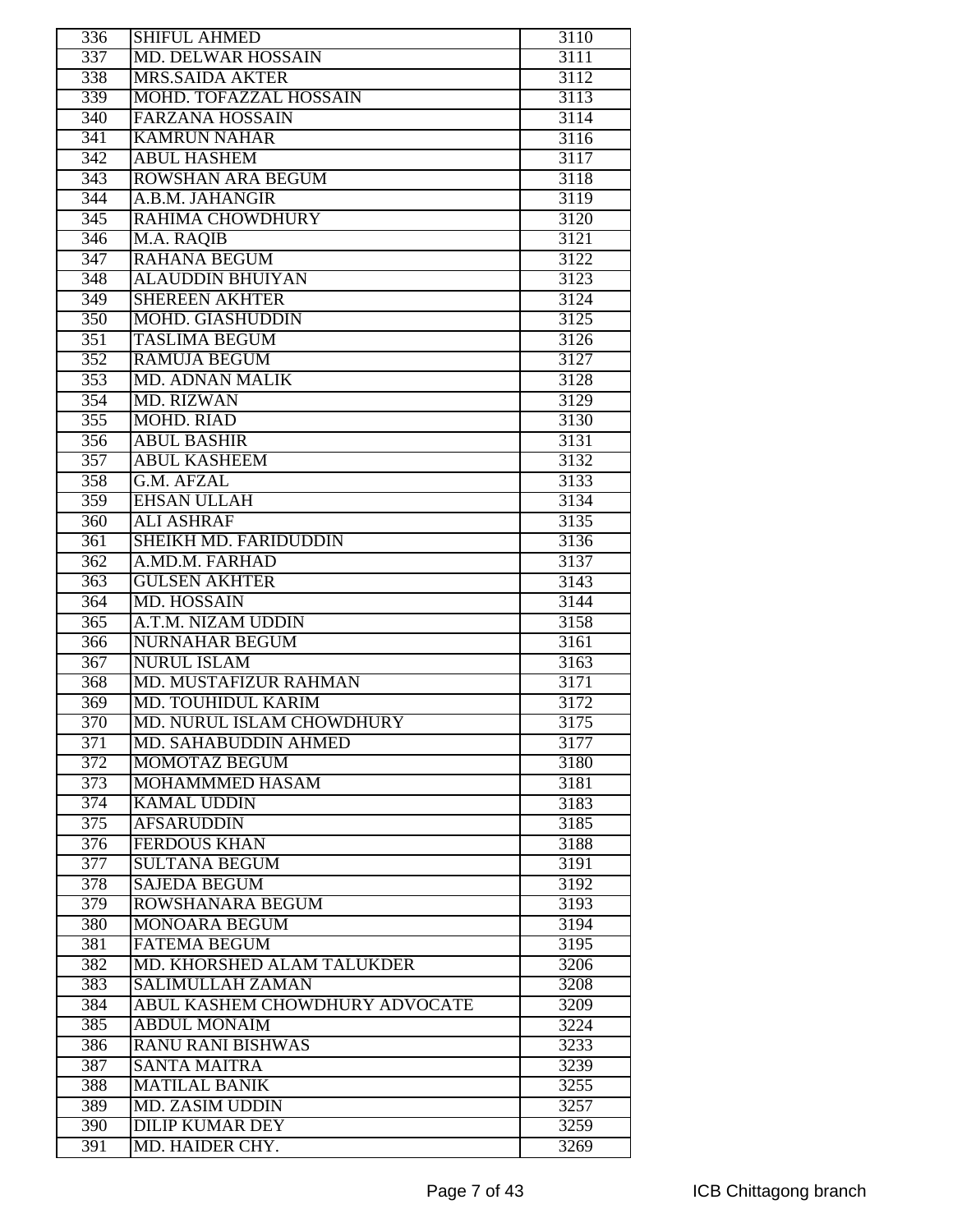| 392              | <b>SAYEDA HUQ</b>             | 3272 |
|------------------|-------------------------------|------|
| 393              | <b>AKBAR PASA</b>             | 3274 |
| 394              | <b>JOYNAL ABEDIN</b>          | 3280 |
| $\overline{395}$ | <b>UMME KULSUM</b>            | 3283 |
| 396              | <b>RASHED UDDIN</b>           | 3285 |
| 397              | <b>ISMAT ARA BEGUM</b>        | 3287 |
| 398              | SHAHJAHAN NASIFAT DULLAH      | 3318 |
| 399              | <b>MD. SAHANDAR SARIF</b>     | 3331 |
| 400              | <b>MD. SAMSUL ABEDIN</b>      | 3332 |
| 401              | <b>SELINA BASHIR</b>          | 3344 |
| 402              | MD. ASHFAQ SOLAIMAN           | 3352 |
| 403              | SHIREEN CHY.                  | 3425 |
| 404              | <b>MASUDUL HASAN</b>          | 3429 |
| 405              | MOHAMMED MOHIUDDIN            | 3436 |
| 406              | <b>OHAB ALI</b>               | 3438 |
|                  | MD. HARUN-UR-RASHID           |      |
| 407              |                               | 3442 |
| 408              | <b>SHAMSUN NAHAR</b>          | 3443 |
| 409              | <b>MATIUR RAHMAN</b>          | 3445 |
| 410              | LILUARA BEGUM                 | 3449 |
| 411              | A.N. SABBIR                   | 3452 |
| 412              | <b>ENAMUL HAQUE CHOWDHURY</b> | 3454 |
| 413              | <b>SAYED ABDUL HAI FAISAL</b> | 3456 |
| 414              | <b>WAHIDUR RAHMAN</b>         | 3457 |
| 415              | <b>AMINUR RAHMAN</b>          | 3459 |
| 416              | <b>MOHD. ZAHIR</b>            | 3462 |
| 417              | <b>MANJUR MORSHED</b>         | 3484 |
| 418              | <b>MD. BADIUL ALAM</b>        | 3495 |
| 419              | <b>SALAUDDIN BHUIYAN</b>      | 3504 |
| 420              | G.M. QUDDUS                   | 3505 |
| 421              | <b>KUTUBUDDIN</b>             | 3507 |
| 422              | <b>MANIRUL HUQ</b>            | 3508 |
| 423              | <b>SHAHIDUL HUQ</b>           | 3509 |
| 424              | <b>BORHAN UDDIN</b>           | 3510 |
| 425              | <b>SUJAUDDIN BHUIYAN</b>      | 3511 |
| 426              | <b>MORSHEDUL AMIN</b>         | 3512 |
| 427              | <b>OMAR FAROOQ</b>            | 3514 |
| 428              | <b>NASIR UDDIN</b>            | 3515 |
| 429              | <b>DIPAK RANJAN BARUA</b>     | 3516 |
| 430              | <b>NAZIMUDDIN</b>             | 3517 |
| 431              | <b>DIDARUL HAQ</b>            | 3518 |
| 432              | <b>MOHD. IQBAL</b>            | 3519 |
| 433              | <b>NURUL AMIN</b>             | 3520 |
| 434              | <b>JALAL UDDIN</b>            | 3523 |
| 435              | <b>ABDUR RAHIM</b>            | 3524 |
| 436              | <b>HELAL UDDIN</b>            | 3527 |
| 437              | <b>BORHAN UDDIN</b>           | 3528 |
| 438              | <b>LAMIA AFROZ</b>            | 3530 |
| 439              | <b>MD. ANWARUL ISLAM</b>      | 3552 |
| 440              | DR. YOUSUF CHOWDHURY          | 3588 |
| 441              | <b>KALAM JAHAN</b>            | 3589 |
| 442              | A.K.M. IQBAL HOSSAIN          | 3590 |
| 443              | SIDDIQUE ULLAH CHOWDHURY      | 3591 |
| 444              | A.K.M. MOHITUDDIN             | 3592 |
| 445              | MD. JAN-E-ALAM                | 3594 |
| 446              | <b>SHAH ALAM CHOWDHURY</b>    | 3595 |
| 447              | A.K.M. MAHTAB UDDIN           | 3597 |
|                  |                               |      |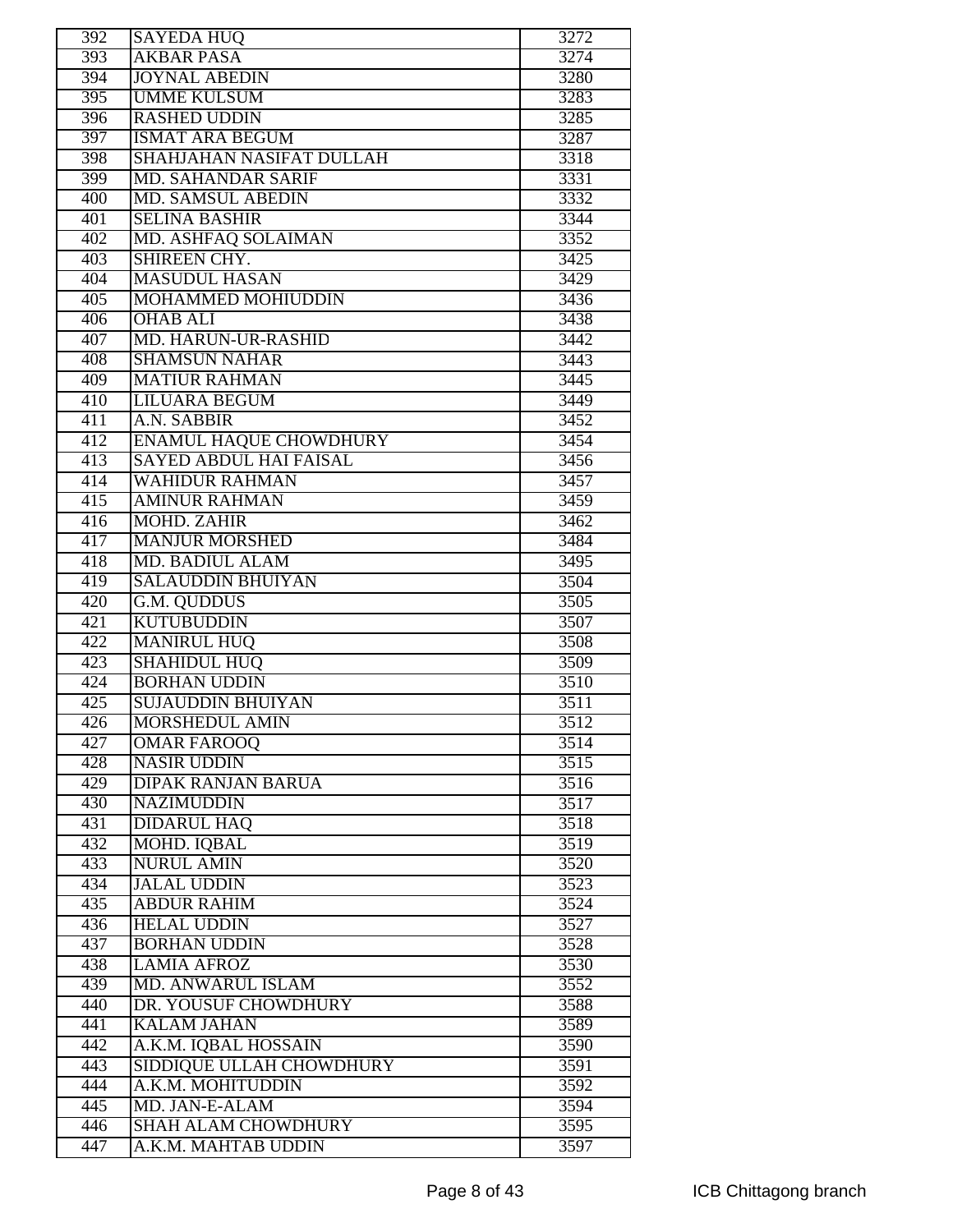| 448 | <b>BADIUL ALAM</b>              | 3599         |
|-----|---------------------------------|--------------|
| 449 | <b>SAFIUL ALAM</b>              | 3600         |
| 450 | <b>JANAB ALI</b>                | 3604         |
| 451 | <b>TAIB ALI</b>                 | 3606         |
| 452 | <b>KAMAL UDDIN</b>              | 3607         |
| 453 | <b>SIRAJUL ISLAM</b>            | 3608         |
| 454 | A.K.M. MOSLEUDDIN               | 3610         |
| 455 | <b>ATAUL GHANI</b>              | 3611         |
| 456 | <b>NAZMUN NAHAR</b>             | 3624         |
| 457 | M.M. ALAM CHY.                  | 3657         |
| 458 | <b>RAHANA AKHTER</b>            | 3658         |
| 459 | M.M. ALAM CHY.                  | 3659         |
| 460 | DR. M.K. ALAM TALUKDER          | 3660         |
| 461 | DR. M.K. ALAM TALUKDER          | 3661         |
| 462 | DR. M.K. ALAM TALUKDER          | 3662         |
| 463 | <b>NUR AHMED</b>                | 3667         |
| 464 | A.M.MOHD. HAIDER IMAN.          |              |
| 465 | <b>ABDUL MABUD</b>              | 3668<br>3669 |
|     | <b>SHAZZAD CHOEDHURY</b>        |              |
| 466 |                                 | 3688         |
| 467 | RAHIMA AKHTER CHOWDHURY         | 3691         |
| 468 | FERDOUSHI RAHMAN CHOWDHURY      | 3692         |
| 469 | <b>SHAHEDA AKHTER CHOWDHURY</b> | 3693         |
| 470 | <b>LUTFU RAHMAN</b>             | 3703         |
| 471 | <b>MUUMUN HOSSAIN KHAN</b>      | 3704         |
| 472 | <b>NAOSHER ULLAH FARUQ</b>      | 3706         |
| 473 | MD. SHAQIL                      | 3707         |
| 474 | <b>MD. AFAZ UDDIN</b>           | 3708         |
| 475 | <b>GOLAM KUDDUS</b>             | 3709         |
| 476 | <b>HAFIZUL KABIR</b>            | 3710         |
| 477 | <b>MD. AZIM SHARIF</b>          | 3711         |
| 478 | <b>AKTAR HOSSAIN</b>            | 3714         |
| 479 | <b>ZAHIR UDDIN BABAR</b>        | 3717         |
| 480 | MD. ARMAN                       | 3722         |
| 481 | <b>SAGIR ALI</b>                | 3723         |
| 482 | <b>KOBBAT ALI</b>               | 3725         |
| 483 | <b>GOLAM MURTAZA</b>            | 3726         |
| 484 | <b>ZILLUR RAHMAN</b>            | 3728         |
| 485 | <b>ABDUL BAKI</b>               | 3730         |
| 486 | A.K.M. AYET ULLAH               | 3732         |
| 487 | <b>RAMZAN ALI</b>               | 3733         |
| 488 | <b>MONOAR HOSSAIN</b>           | 3734         |
| 489 | <b>ABDUL HUQ</b>                | 3735         |
| 490 | <b>ATAUL HUQ</b>                | 3737         |
| 491 | <b>ZEAD HOSSAIN</b>             | 3740         |
| 492 | <b>ASHLAM</b>                   | 3741         |
| 493 | <b>ELIAS FAYZULLAH</b>          | 3744         |
| 494 | <b>NUR AHMED CHOWDHURY</b>      | 3745         |
| 495 | <b>SHIRAZUL ISLAM</b>           | 3746         |
| 496 | <b>MAZIDUL ISLAM GONI</b>       | 3747         |
| 497 | <b>MD. SIDDIQUE ULLAH</b>       | 3748         |
| 498 | <b>WAHEDUR RAHMAN</b>           | 3752         |
| 499 | MD.WALI ULLAH                   | 3753         |
| 500 | <b>MD.RAFIQUE</b>               | 3754         |
| 501 | <b>GEORGE NELSON RANDOLPH</b>   | 3755         |
| 502 | <b>ABUL KASHEM</b>              | 3756         |
| 503 | <b>MD.MOSTAFA</b>               | 3757         |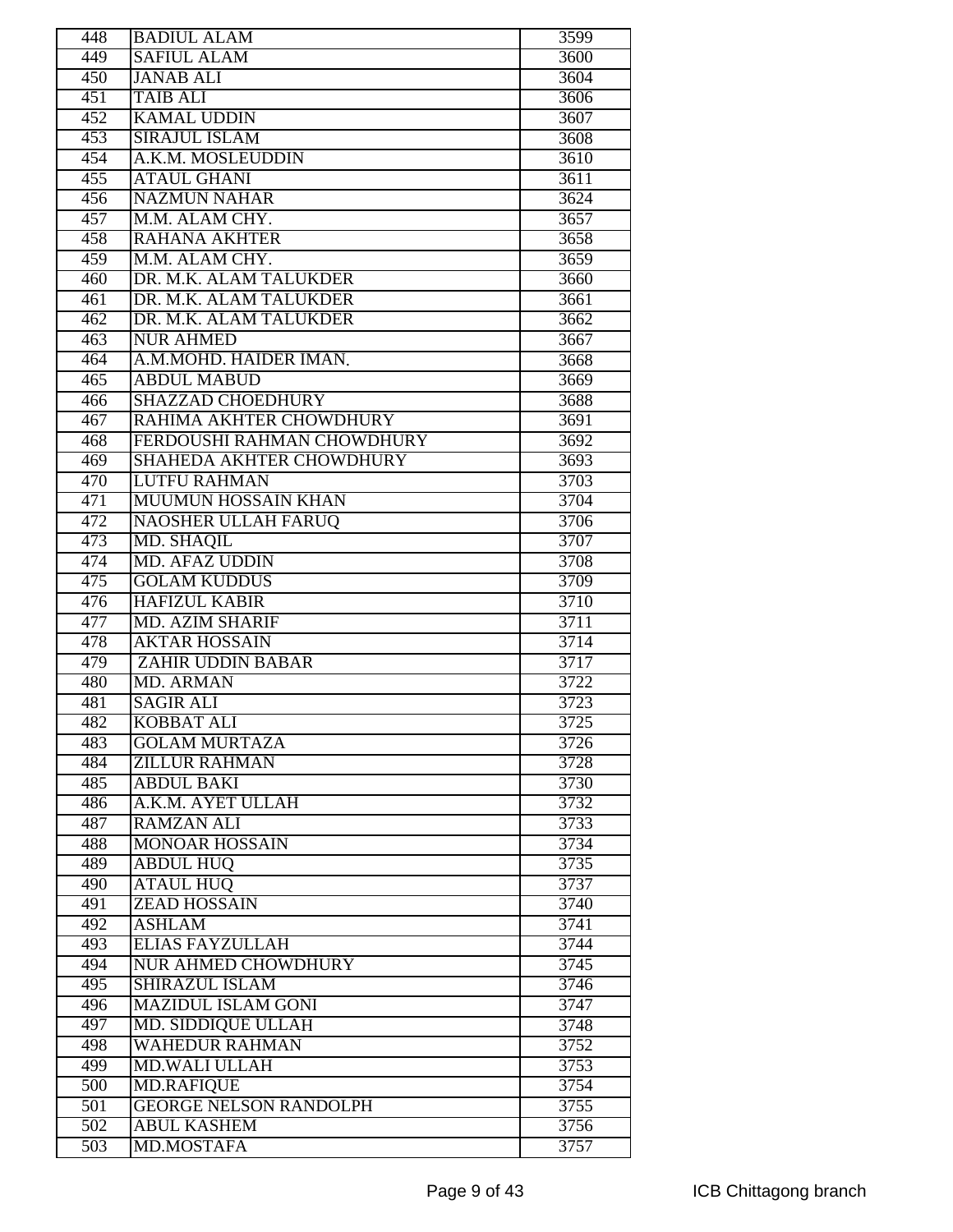| 504              | PAUL PUNURDAN BAIDYA                                    | 3763         |
|------------------|---------------------------------------------------------|--------------|
| $\overline{505}$ | MAMATA ISLAM CHY.                                       | 3766         |
| 506              | PARVEEN ISLAM                                           | 3767         |
| $\overline{507}$ | ASMA ISLAM CHY.                                         | 3769         |
| 508              | <b>MD. ZAKARIA CHY</b>                                  | 3770         |
| 509              | SHEIKH DAYAN AL MUQTADIR                                | 3771         |
| $\overline{510}$ | <b>NAZMUS SAMA</b>                                      | 3773         |
| 511              | MD. TAL MIA                                             | 3774         |
| $\overline{512}$ | <b>SELIM AHMED</b>                                      | 3776         |
| $\overline{513}$ | UTPAL CHY.                                              | 3812         |
| $\overline{514}$ | <b>ANWARA BEGUM</b>                                     | 3820         |
|                  |                                                         |              |
| 515              | <b>MD. GONI CHOWDHURY</b>                               | 3853         |
| 516              | <b>MD. SARIF ALI</b>                                    | 3855         |
| $\overline{517}$ | <b>MD. SANAULLAH</b>                                    | 3857         |
| 518              | <b>JASHIM UDDIN AHMED</b>                               | 3916         |
| $\overline{519}$ | <b>SUNDAR ALI</b>                                       | 3917         |
| 520              | <b>AHMED SAFA</b>                                       | 3920         |
| 521              | <b>MATAHAR HOSSAIN</b>                                  | 3921         |
| 522              | <b>RAJAB ALI</b>                                        | 3922         |
| $\overline{523}$ | <b>ABDUR RAHMAN</b>                                     | 3924         |
| $\overline{524}$ | <b>ABDUL GANI HOWLADER</b>                              | 3934         |
| 525              | <b>REBEKA SHIRIN HOQUE</b>                              | 3940         |
| $\overline{526}$ | <b>REBEKA SHIRIN</b>                                    | 3941         |
| 527              | <b>MD. NASIM UDDIN</b>                                  | 3948         |
| 528              | MD. RAFIQUL ISLAM MAJUMDER                              | 3952         |
| $\overline{529}$ | <b>RATNA AHMED</b>                                      | 3983         |
| 530              | <b>BORHAN UDDIN</b>                                     | 3984         |
| 531              | <b>KOHINNOR BEGUM</b>                                   | 3986         |
| 532              | <b>ZAKIR HOSSAIN</b>                                    | 3993         |
| 533              | <b>SHEHEB MIYAN</b>                                     | 3994         |
| 534              | <b>TAREK AHMED</b>                                      | 3995         |
| $\overline{535}$ | <b>LEDU MIYAN</b>                                       | 3996         |
| 536              | <b>SHAKIL UDDIN MAHMOOD</b>                             | 3999         |
| 537              | <b>GOLAM MAOLA</b>                                      | 4003         |
| 538              | NEAZUR RAHMAN                                           | 4004         |
| 539              | <b>AMIR AZAM</b>                                        | 4005         |
| 540              | <b>HUMAUN KABIR</b>                                     | 4007         |
| 541              | <b>MD. ARIFUL ISLAM</b>                                 | 4012         |
|                  | <b>MD. SAMSUL HODA</b>                                  |              |
| 542<br>543       | <b>MD. MOSTAFIZUR RAHMAN</b>                            | 4015<br>4016 |
| 544              |                                                         | 4024         |
|                  | MD. ABDUL HAI TALUKDER<br><b>MD. SHAJJAHAN TALUKDER</b> |              |
| 545              |                                                         | 4026         |
| $\overline{546}$ | <b>NURUL HAQ</b>                                        | 4035         |
| $\overline{547}$ | <b>ABUL KALAM AZAD</b>                                  | 4038         |
| 548              | <b>HARIS UDDIN</b>                                      | 4458         |
| 549              | RAZIMUNNESSA BEGUM                                      | 4466         |
| 550              | <b>ZIAUL ISLAM</b>                                      | 4473         |
| 551              | <b>GOPAL KRISHNA RAY</b>                                | 4479         |
| 552              | <b>BORHAN UDDIN</b>                                     | 4484         |
| $\overline{553}$ | <b>AKMAL ALI</b>                                        | 4566         |
| 554              | <b>GOLAM FAROOQ</b>                                     | 4590         |
| 555              | YAKUB AYUB                                              | 4624         |
| 556              | <b>SYED FAZLE RABBI</b>                                 | 4639         |
| $\overline{557}$ | <b>AFAZ UDDIN</b>                                       | 4664         |
| 558              | <b>NURUL SOBHAN</b>                                     | 4667         |
| 559              | <b>KHONDKER ALAM</b>                                    | 4686         |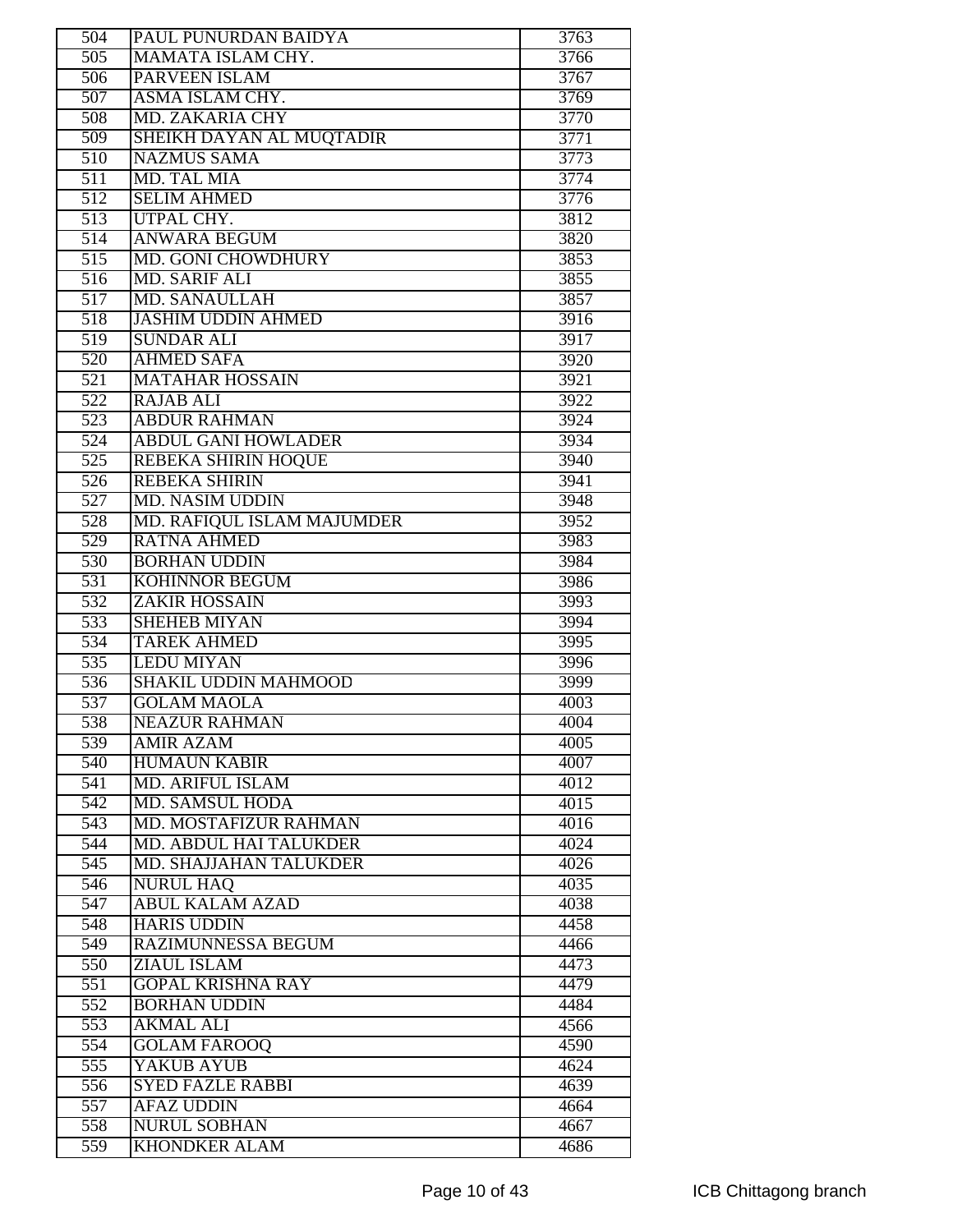| $\overline{560}$ | <b>MAMIN ALI</b>              | 4699 |
|------------------|-------------------------------|------|
| $\overline{561}$ | <b>ARIFUR RAHMAN</b>          | 4753 |
| $\overline{562}$ | <b>FAZLUL HOQUE NAZIR</b>     | 4754 |
| $\overline{563}$ | <b>SARIKUNNESSA CHOWDHURY</b> | 4761 |
| $\overline{564}$ | A. AZIZ                       | 4788 |
| 565              | <b>NAVEEDUL ISLAM KHAN</b>    | 4798 |
| 566              | <b>NAZIA AYESHA KHAN</b>      | 4799 |
| 567              | <b>MALLIK TAHMIDUL HASSAN</b> | 4822 |
| 568              | <b>ABDUL MUBIN</b>            | 4839 |
| $\overline{569}$ | ZAHIR AHMED CHOWDHURY         | 4843 |
| 570              | <b>FARZANA AKHTER</b>         | 4885 |
| $\overline{571}$ | <b>FERDOUSI RAHMAN</b>        | 4915 |
| 572              | A.K.M. NURUL AMIN             | 4918 |
| 573              | A.M. SIHAB UDDIN              | 4926 |
| 574              | <b>ABUL KALAM</b>             | 4949 |
| $\overline{575}$ | PRADIPTA RANJAN BHATTACHARJEE | 4979 |
| $\overline{576}$ | RANJIT BHATTACHARJEE          | 4980 |
| 577              | <b>RAFIQUL HOQUE</b>          | 4986 |
| 578              | <b>NUR MOHAMMAD</b>           | 4995 |
| 579              | <b>AFSANA AKHTER</b>          | 5000 |
| 580              | <b>AYESHA AKHTER</b>          | 5004 |
| 581              | <b>MD IDRIS</b>               | 5012 |
| 582              | <b>MONOWARA BEGUM</b>         | 5015 |
| 583              | <b>JOBIDA AKHTER KHANOM</b>   | 5024 |
| 584              | PRANAY DEWAN                  | 5051 |
| 585              | <b>SUVASHISIS DEWAN</b>       | 5052 |
| 586              | <b>AMALENDA DEWAN</b>         | 5054 |
| 587              | <b>SAJIB CHAKMA</b>           | 5056 |
| 588              | <b>RIAJUL KARIM</b>           | 5060 |
| 589              | <b>SAFNA</b>                  | 5061 |
| 590              | <b>MD. ERSHAD</b>             | 5062 |
| $\overline{591}$ | <b>NOBI DOBASH</b>            | 5064 |
| 592              | <b>RIAJUDDIN</b>              | 5065 |
| 593              | <b>AKHTERUZZAMAN</b>          | 5066 |
| 594              | <b>NURUL HUDA</b>             | 5067 |
| 595              | <b>NOWSAR ALAM</b>            | 5069 |
| 596              | <b>RAJAUL AHMED</b>           | 5070 |
| 597              | MD. KHOKAN                    | 5072 |
| 598              | <b>ABU SHARIF</b>             | 5073 |
| 599              | <b>HELAL UDDIN</b>            | 5074 |
| 600              | <b>BAMSER ALI</b>             | 5094 |
| $\overline{601}$ | <b>ASHAD AHAD</b>             | 5096 |
| 602              | <b>KAZI KAMAL UDDIN</b>       | 5097 |
| 603              | <b>SULTAN MAHMOOD</b>         | 5098 |
| 604              | <b>KALIMULLAH</b>             | 5099 |
| $\overline{605}$ | <b>AZHAR MIAH</b>             | 5102 |
| 606              | <b>MIR QUASHEM</b>            | 5103 |
| 607              | <b>MOHIUDDIN CHOWDHURY</b>    | 5104 |
| 608              | <b>ABU AHAMMAD</b>            | 5105 |
|                  |                               |      |
| 609              | MD. NOMAN                     | 5108 |
| $\overline{610}$ | <b>ABDUL NABI</b>             | 5110 |
| 611              | <b>SANU MIA</b>               | 5111 |
| $\overline{612}$ | <b>ABDUL MATIN</b>            | 5112 |
| $\overline{613}$ | MOHAMMED AZMAL                | 5114 |
| 614              | <b>ALI ASGHAR</b>             | 5115 |
| 615              | <b>AHAMMED ULLAH</b>          | 5117 |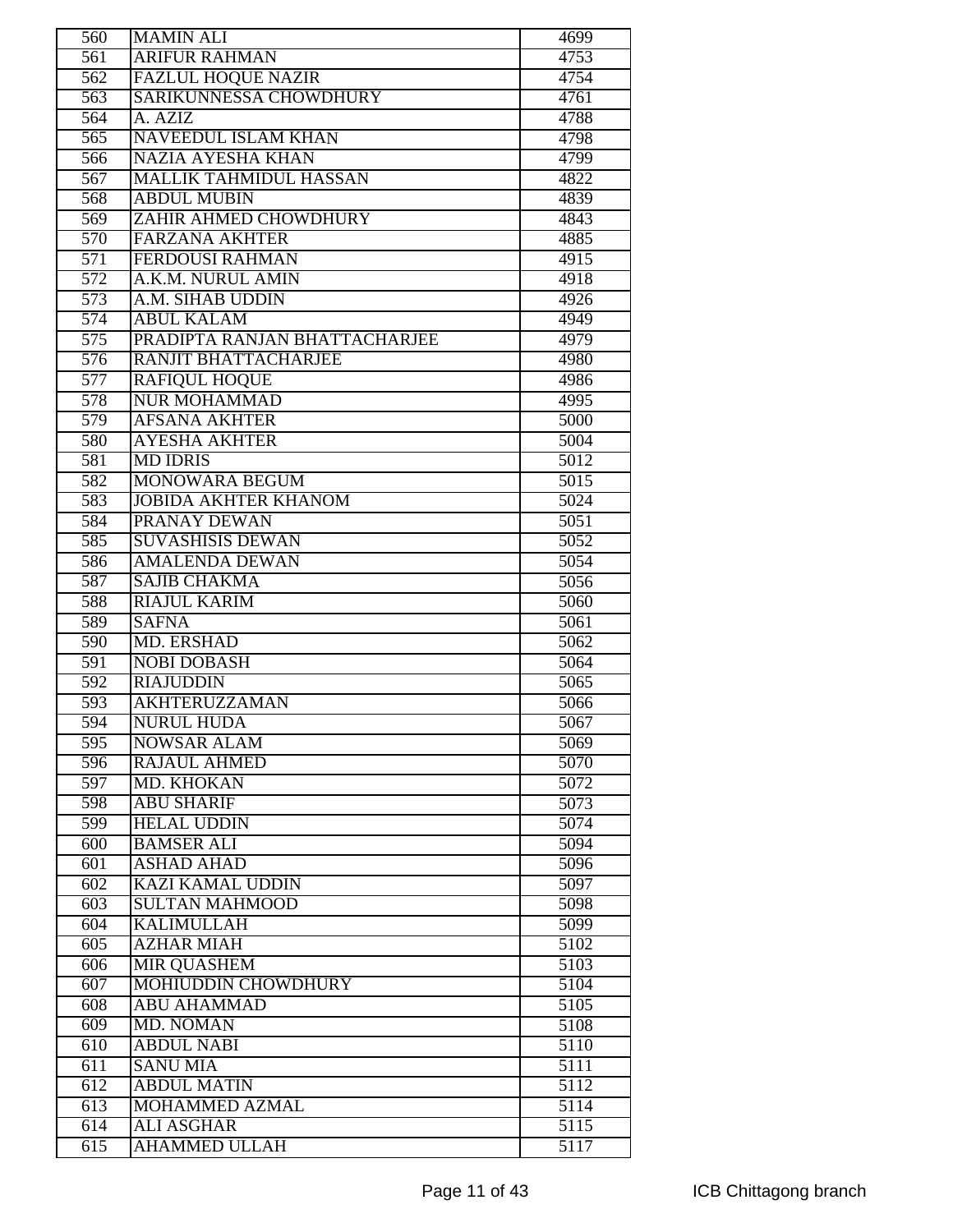| 616              | <b>SHAHID AMIN</b>         | 5118              |
|------------------|----------------------------|-------------------|
| 617              | <b>MOBARAK ALI</b>         | $\overline{5119}$ |
| 618              | <b>ZEDBAN CHOWDHURY</b>    | 5120              |
| $\overline{619}$ | <b>RAZIUL KARIM</b>        | 5123              |
| 620              | <b>TOFAYAL AHAMMAD</b>     | 5124              |
| 621              | <b>SALIM UDDIN</b>         | 5125              |
| 622              | <b>MOHIBUL ISLAM</b>       | 5126              |
| 623              | <b>NAZIUR RAHMAN</b>       | 5129              |
| $\overline{624}$ | <b>MD. TAMIZ UDDIN</b>     | 5130              |
| $\overline{625}$ | <b>SHAMSUL KABIR</b>       | 5132              |
| 626              | <b>KHYEER AHAMMAD</b>      | 5133              |
| 627              | <b>ABU ISLAM</b>           | 5134              |
| 628              | <b>ALI IMAM</b>            | 5139              |
| $\overline{629}$ | <b>MONAHAR ALI</b>         | 5140              |
| 630              | <b>ZAMIL UDDIN</b>         | 5141              |
| 631              | <b>SALAMAT ULLAH</b>       | 5142              |
| 632              | <b>MD. ANWARUL HOQUE</b>   | 5153              |
| 633              | <b>SABIHA BINTE NUR</b>    | 5156              |
| 634              | <b>MORSHEK ULLAH</b>       | 5160              |
| 635              | <b>JAYNAB AKHTER</b>       | 5161              |
| 636              | <b>ASHEQUE ULLAH</b>       | 5162              |
| 637              | <b>NURUL ALAM</b>          | 5163              |
| 638              | <b>GOL NAHAR BEGUM</b>     | 5165              |
| 639              | <b>SAZIEA BEGUM</b>        | 5166              |
| 640              | <b>KAMRUN NAHAR BEGUM</b>  | $5\overline{178}$ |
| 641              | <b>NAZNIN AKHTER</b>       | 5184              |
| $\overline{642}$ | A.H.M. HABIBULLAH          | 5185              |
| 643              | <b>MD. ALAMGIR HOSSAIN</b> | 5267              |
| $\overline{644}$ | <b>ROXANA BEGUM</b>        | 5269              |
| $\overline{645}$ | <b>SHAHAB UDDIN</b>        | 5328              |
| 646              | <b>ABDUL HALIM</b>         | 5329              |
| 647              | <b>FAZILATUN NESSA</b>     | 5330              |
| 648              | <b>MD. SHAFIQUR RAHMAN</b> | 5331              |
| 649              | S.M. IQBAL                 | 5394              |
| 650              | KAZI MD. NIZAMUDDIN        | 5414              |
| 651              | MD. ABUL KALAM             | 5423              |
| 652              | <b>MD. KAMAL UDDIN</b>     | 5424              |
| 653              | MD. ABUL KASHEM            | 5425              |
| $\overline{654}$ | MD. MURTOZA                | 5426              |
| 655              | <b>RAFIQUL ISLAM</b>       | 5428              |
| 656              | <b>RAHMAT ALI</b>          | 5429              |
| 657              | <b>KARIM HOSSAIN</b>       | 5430              |
| 658              | <b>RASHEDA BEGUM</b>       | 5432              |
| 659              | <b>MD. RASHED</b>          | 5433              |
| 660              | MD. SHAFIQUL AZAM          | 5439              |
| 661              | <b>MD. AMIRUL AZAM</b>     | 5441              |
| 662              | <b>GOLAM AZAM</b>          | 5442              |
| 663              | <b>SAYED BIN ZAMIL</b>     | 5443              |
| 664              | <b>SAYED BIN HASHEM</b>    | 5445              |
| 665              | <b>FATEMA BEGUM</b>        | 5447              |
| 666              | <b>MD NASER</b>            | 5453              |
| 667              | <b>NASIMA HOSSAIN</b>      | 5458              |
| 668              | <b>KHADAMUL ISLAM</b>      | 5465              |
| 669              | <b>MINU RAHMAN</b>         | 5472              |
| 670              | <b>NASIMA HUQ</b>          | 5474              |
| 671              | <b>MD. AMINUL HUO</b>      | 5477              |
|                  |                            |                   |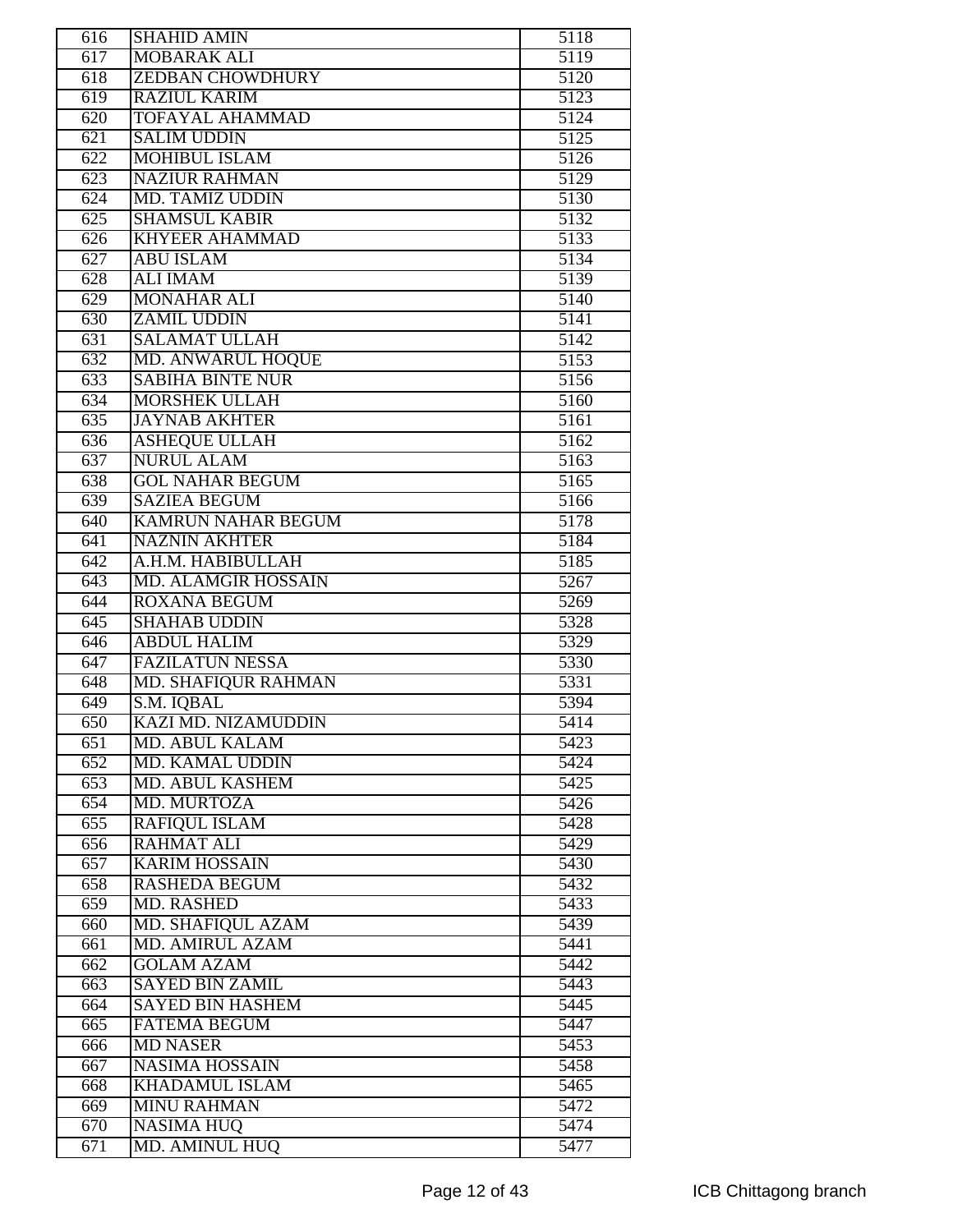| 672              | MD. SHAHIDUL HUQ                        | 5479          |
|------------------|-----------------------------------------|---------------|
| 673              | <b>RAHIMA HUQ</b>                       | $\sqrt{5480}$ |
| 674              | <b>NAZMUL HUO</b>                       | 5481          |
| 675              | <b>SAYEED SHARIF</b>                    | 5483          |
| 676              | <b>SHAMINA SHARIF</b>                   | 5485          |
| 677              | <b>NAZMA SHARIF</b>                     | 5486          |
| 678              | <b>SABANA SHARIF</b>                    | 5488          |
| 679              | <b>MD. NAZIM SHARIF</b>                 | 5490          |
| 680              | <b>LUBNA RAHMAN</b>                     | 5495          |
| 681              | <b>NAFISA ISLAM</b>                     | 5498          |
| 682              | <b>WAHIDA AHMED</b>                     | 5500          |
| 683              | <b>SAYED AHMED</b>                      | 5501          |
| 684              | <b>IFTEKHARUL ISLAM</b>                 | 5506          |
| 685              | <b>IMRANUL ISLAM</b>                    | 5507          |
| 686              | <b>SHAMSUL ISLAM</b>                    | 5508          |
| 687              | <b>BILKIS HOQUE</b>                     | 5509          |
| 688              | <b>SALMA HOQUE</b>                      | 5510          |
| 689              | <b>NAWSAD AZIM</b>                      | 5513          |
| 690              | <b>TAREK HOQUE</b>                      | 5514          |
| 691              | <b>HASAN TAREK</b>                      | 5515          |
| $\overline{692}$ | <b>L.K. SIDDIQUE</b>                    | 5516          |
| 693              | <b>MD. ABDUL MALEK</b>                  | 5547          |
| 694              | <b>FERDOUS ARA</b>                      | 5549          |
| 695              | <b>ABUL KASHEM</b>                      | 5550          |
| 696              | <b>NURUL ISLAM</b>                      | 5551          |
|                  | <b>MOHD. JANE ALAM</b>                  |               |
| 697<br>698       | <b>MOHIUDDIN ALAMGIR</b>                | 5552<br>5553  |
|                  | <b>ZAKER HOSSAIN</b>                    |               |
| 699<br>700       | S.M. HELAL UDDIN                        | 5554<br>5555  |
| $\overline{701}$ | <b>MOHD. ISLAM</b>                      | 5556          |
| 702              | <b>MOHD. SYED NOOR</b>                  | 5557          |
| $\overline{703}$ | <b>MOHD. NURUL ISLAM</b>                | 5559          |
| 704              | <b>NUR MOHAMMAD</b>                     | 5560          |
| 705              | <b>SHAMSUL ALAM</b>                     | 5561          |
|                  | <b>MOHAMMED HOSSAIN</b>                 | 5562          |
| 706<br>707       | <b>ABU SIDDIQUE</b>                     | 5564          |
| 708              | <b>ABU SIDDIQUE</b>                     | 5565          |
| 709              | <b>MOHD. JAMIR UDDIN</b>                | 5567          |
|                  | <b>MOHD. SELIM UDDIN</b>                |               |
| 710<br>711       | <b>HAFAZUTUR RAHMAN</b>                 | 5568<br>5569  |
| 712              | <b>FARID AHMED</b>                      | 5570          |
| 713              | <b>MOHD. ABDUL KHALEQUE</b>             | 5571          |
| 714              | M. ABU JAFAR                            | 5572          |
| 715              | <b>ALI AKBAR</b>                        | 5573          |
| 716              | MOHD. MUSA                              | 5574          |
| 717              | <b>SYED AHMED</b>                       | 5575          |
| 718              | <b>MOHD. JAHIRUL ISLAM</b>              | 5576          |
| 719              | <b>MOHD. YOUSUF</b>                     | 5577          |
| 720              | <b>MOHD. NAZIMUDDIN</b>                 | 5578          |
|                  | <b>JALAL UDDIN</b>                      |               |
| 721              |                                         | 5579          |
| 722              | <b>MOHD. ANWAR HOSSAIN</b>              | 5580          |
| 723              | MOHAMMADUR RAHMAN                       | 5582          |
| 724<br>725       | MOHAMMAD SALIM ULLAH<br><b>AYUB ALI</b> | 5583<br>5584  |
|                  |                                         |               |
| 726              | A.T.M. ZOBAIR                           | 5604          |
| 727              | <b>KAMRUN FARUK</b>                     | 5608          |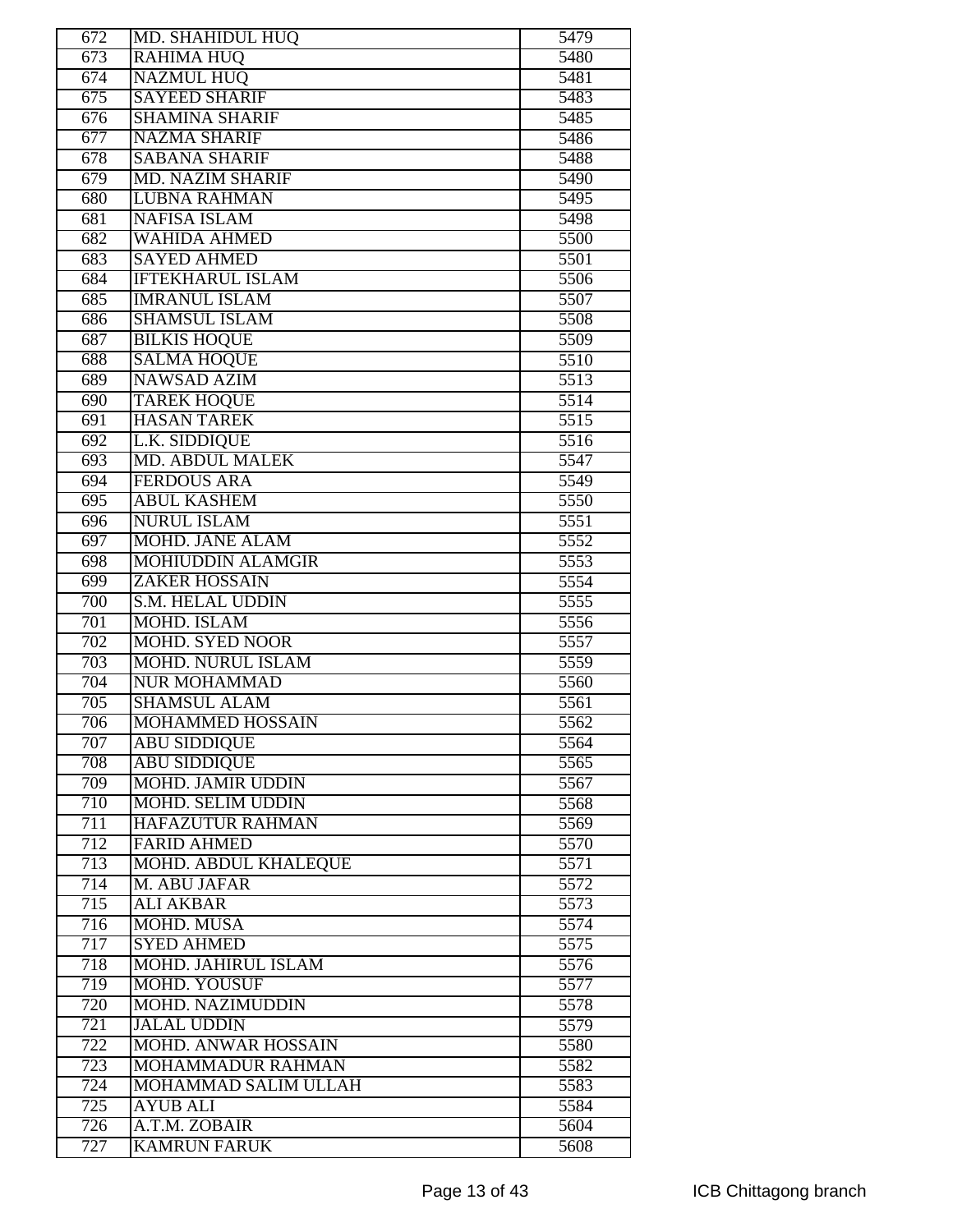| 728              | <b>SHAMSUN NOOR FARUK</b>   | 5609 |
|------------------|-----------------------------|------|
| 729              | MD. RAMIZUDDIN BHY.         | 5614 |
| 730              | MOHIUDDIN MOHAMMAD FARUK    | 5618 |
| 731              | MD. KUDRAT-E-ELAHI          | 5660 |
| 732              | <b>DILARA BEGUM</b>         | 5686 |
| 733              | MUHAMMAD MUSAFIQ SOLAIMAN   | 5691 |
| 734              | <b>MD. NIZAM UDDIN</b>      | 5718 |
| 735              | A.S.M. OBAIDUL HOQ          | 5720 |
| 736              | A.S.M. SAIFUL HOQ           | 5721 |
| 737              | <b>MD. DELWAR HOSSAIN</b>   | 5725 |
| 738              | MD. MAHFUZAR RAHMAN         | 5729 |
| 739              | <b>HASINA BEGUM</b>         | 5731 |
| 740              | <b>ABUL KASHEM</b>          | 5734 |
| 741              | <b>MOHAMMAD MUSA</b>        | 5768 |
| 742              | <b>MD. SHAMSUDDIN AHMED</b> | 5784 |
| 743              | <b>MUJIBUR RAHMAN</b>       | 5785 |
| 744              | <b>MANSUBA RAHMAN</b>       | 5787 |
| 745              | <b>NURUN NAHAR BEGUM</b>    | 5789 |
| 746              | <b>MD. BAHAR</b>            | 5796 |
| 747              | <b>MD. BABLU</b>            | 5797 |
| 748              | MD. MOHSIN                  | 5798 |
| 749              | <b>MD. HAFIZ</b>            | 5799 |
| 750              | MD. ISLAM                   | 5800 |
| 751              | <b>MD. JASHIM</b>           | 5801 |
| 752              | <b>MD. MALEK</b>            | 5802 |
| 753              | MD. MOSTAFA                 | 5803 |
| 754              | <b>MD. SATTER</b>           | 5804 |
| 755              | <b>MD. SHIBLEE</b>          | 5805 |
| 756              | <b>MD. QUADER</b>           | 5806 |
| 757              | MD. MUSA                    | 5807 |
| 758              | <b>MD. KAMAL</b>            | 5808 |
| 759              | MD. IBRAHIM                 | 5809 |
| 760              | <b>MD. AKRAM</b>            | 5810 |
| $\overline{761}$ | <b>MD. ABDULLAH</b>         | 5811 |
| 762              | MD. ABBAS                   | 5812 |
| 763              | MD. YOUSUF                  | 5813 |
| 764              | <b>MD. YOUNUS</b>           | 5814 |
| 765              | <b>MD. KAYEEM</b>           | 5815 |
| 766              | <b>MD. HOSSAIN</b>          | 5817 |
| 767              | <b>ABDUL MUBIN</b>          | 5897 |
| 768              | <b>MD. ABDUL AZIZ</b>       | 5946 |
| $\overline{769}$ | <b>MD. ABDUL HAKIM</b>      | 5947 |
| 770              | <b>MD. SAIDUR RAHMAN</b>    | 5959 |
| 771              | A. B. M. A. BASET           | 5963 |
| 772              | <b>NURUL ABSAR</b>          | 5965 |
| 773              | <b>MAHBUBUR RAHMAN</b>      | 5967 |
| 774              | <b>MOHAMMAD YOUSUF</b>      | 6010 |
| 775              | MD. ANWARUL ISLAM           | 6017 |
| 776              | <b>SEKANDAR JAHAN BEGUM</b> | 6024 |
| 777              | <b>MD. SAFI HUSSAIN</b>     | 6047 |
| 778              | MOHAMMAD ISLAM              | 6055 |
| 779              | <b>HASAN MANSUR</b>         | 6056 |
| 780              | <b>AHMED HOSSAIN</b>        | 6057 |
| 781              | HOSNE ARA BEGUM             | 6059 |
| 782              | <b>GULSHAN ARA</b>          | 6063 |
| 783              | <b>NURUL AMIN</b>           | 6081 |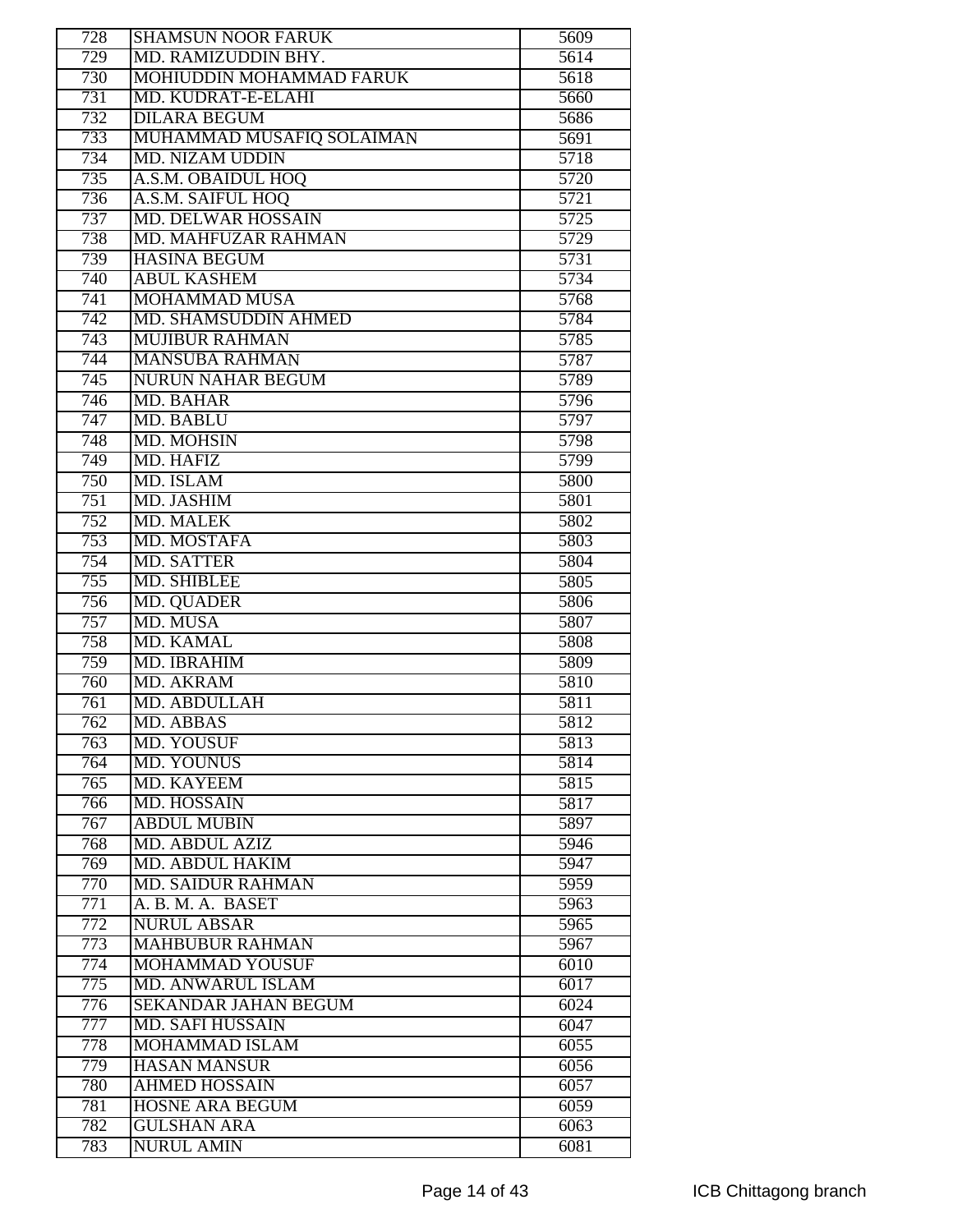| 784 | <b>MD. TANVIR KHAN</b>         | 6085 |
|-----|--------------------------------|------|
| 785 | MD. ABDULLAH ALAM              | 6086 |
| 786 | <b>TITU</b>                    | 6098 |
| 787 | <b>HIRA</b>                    | 6105 |
| 788 | <b>ABBAS ALI KHAN</b>          | 6112 |
| 789 | MD. FEROZ AHMED                | 6114 |
| 790 | <b>MD. ABDUL GANI</b>          | 6115 |
| 791 | <b>MD. RAMZAN ALI</b>          | 6164 |
| 792 | <b>MOHD. TAJUL ISLAM</b>       | 6165 |
| 793 | <b>MD. ISMAIL</b>              | 6166 |
| 794 | M. SHAMSUL ALAM                | 6171 |
| 795 | <b>HOSNE ARA ALAM</b>          | 6172 |
| 796 | M. SHAMSUL ALAM                | 6173 |
| 797 | <b>SWAPAN</b>                  | 6174 |
| 798 | <b>ZAHIRUL HUQ</b>             | 6175 |
| 799 | <b>NEAZUL HUO KHAN</b>         | 6176 |
| 800 | <b>NAJIBUL HUQ KHAN</b>        | 6177 |
| 801 | <b>ABUL KALAM AZAD</b>         | 6178 |
| 802 | <b>FAZLUR RAHMAN</b>           | 6179 |
| 803 | <b>NAZRUL ISLAM</b>            | 6180 |
| 804 | <b>MANZURUL ISLAM</b>          | 6181 |
| 805 | <b>MASHIUR RAHMAN</b>          | 6182 |
| 806 | <b>RAFIOUL ISLAM</b>           | 6183 |
| 807 | A. MALEQUE BISWAS              | 6184 |
| 808 | A.B.M. KOWSER                  | 6185 |
| 809 | A.B.M. SULTAN                  | 6186 |
| 810 | <b>ABUL BASHAR KHAN</b>        | 6187 |
| 811 | <b>NAZIR AHMED</b>             | 6188 |
| 812 | <b>OHIDUL HUQ KHAN</b>         | 6189 |
| 813 | <b>FAZILATUN NESSA</b>         | 6190 |
| 814 | <b>JIBAN NESSA</b>             | 6191 |
| 815 | <b>SHAFIQUL ISLAM</b>          | 6192 |
| 816 | <b>SYEDEN NESSA</b>            | 6193 |
| 817 | <b>SHAHIDUL ISLAM</b>          | 6194 |
| 818 | HOSSAIN ALI KHAN               | 6195 |
| 819 | <b>ABDUL KHALEQUE HOWLADER</b> | 6196 |
| 820 | <b>ATAHER UDDIN HOWLADER</b>   | 6197 |
| 821 | <b>LUTFE ALI KHAN</b>          | 6198 |
| 822 | <b>AZIZUL HUQ KHAN</b>         | 6199 |
| 823 | <b>LUTFE ALI KHAN</b>          | 6200 |
| 824 | <b>KHAIRUL HASAN</b>           | 6212 |
| 825 | <b>SAFIEA BEGUM</b>            | 6215 |
| 826 | <b>MD. ABUL KASHEM</b>         | 6232 |
| 827 | <b>ABU KASHMED</b>             | 6233 |
| 828 | <b>ABU TAHER</b>               | 6237 |
| 829 | <b>MD. MOJIBUR RAHMAN</b>      | 6256 |
| 830 | <b>SREZANY CHAKMA</b>          | 6322 |
| 831 | <b>ANNASHA CHAKMA</b>          | 6323 |
| 832 | <b>BHABENDU CHAKMA</b>         | 6325 |
| 833 | <b>PUSPENDU CHAKMA</b>         | 6326 |
| 834 | TUNGHI CHAKMA                  | 6328 |
| 835 | SANZAY CHAKMA                  |      |
|     | <b>ROKEYA BEGUM</b>            | 6329 |
| 836 |                                | 6337 |
| 837 | <b>ABDUL MOMEN</b>             | 6345 |
| 838 | <b>SHAMSUL HAQUE</b>           | 6349 |
| 839 | <b>AFROZA BEGUM</b>            | 6352 |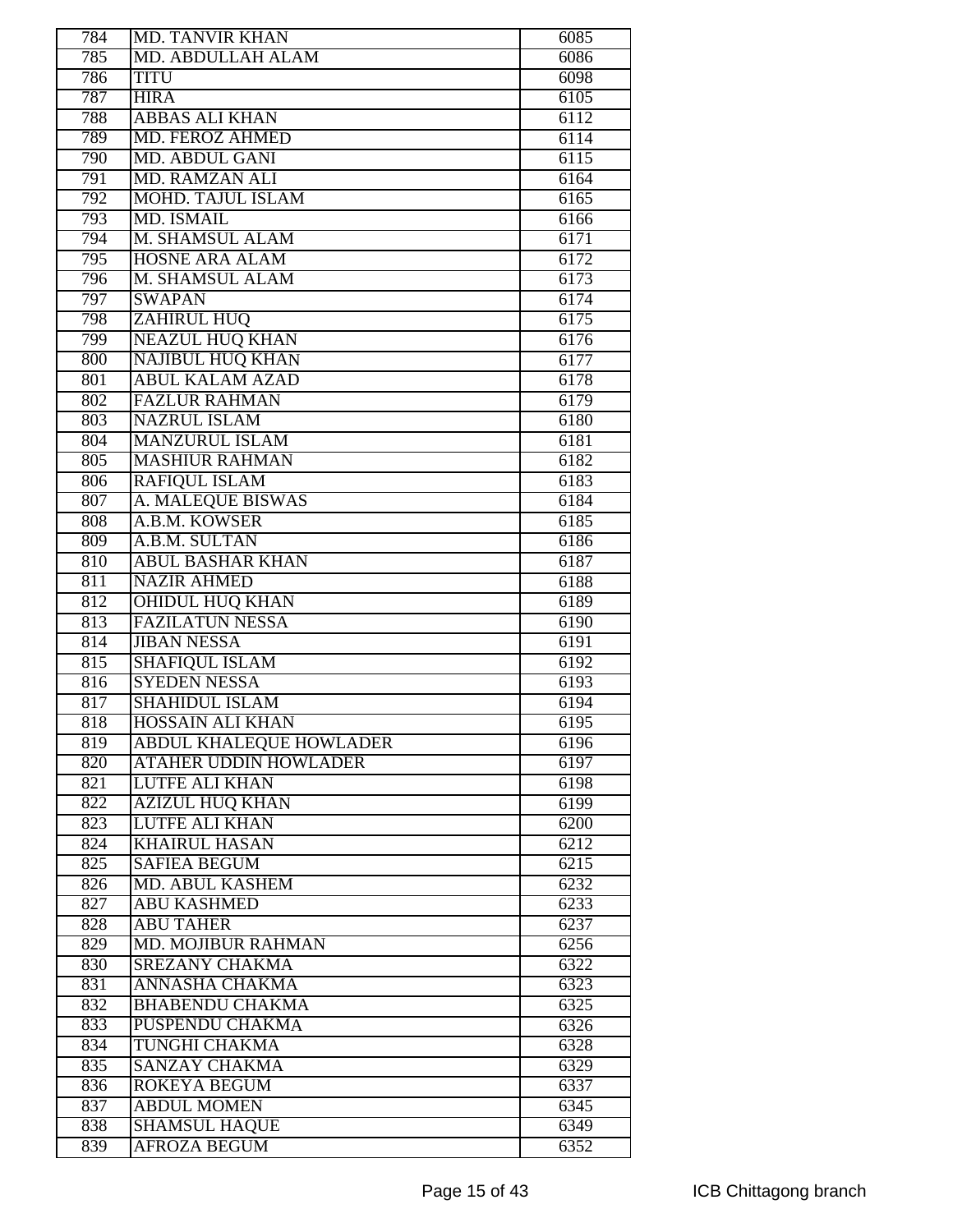| 840 | <b>REAZUR RAHMAN</b>         | 6353 |
|-----|------------------------------|------|
| 841 | <b>REAZUL ABBAS</b>          | 6354 |
| 842 | <b>REASUR RASHID</b>         | 6355 |
| 843 | <b>MALA ANWAR</b>            | 6356 |
| 844 | <b>FOWZIA KHANAM</b>         | 6358 |
| 845 | <b>QUAMRUN NAHAR</b>         | 6396 |
| 846 | <b>AMINUL HOQUE</b>          | 6406 |
| 847 | <b>TASMIN ARA BULBUL</b>     | 6450 |
| 848 | <b>MUNINUL HOQUE</b>         | 6490 |
| 849 | <b>ABDUL MATIN</b>           | 6494 |
| 850 | <b>ABDUL MOMEN</b>           | 6497 |
| 851 | <b>HUZZATUL ISLAM</b>        | 6500 |
| 852 | <b>FARIDUL ISLAM</b>         | 6501 |
| 853 | <b>SHAMSUL ISLAM</b>         | 6502 |
| 854 | <b>ATIQUL ISLAM</b>          | 6503 |
| 855 | MOHD. AKMAL                  | 6504 |
|     |                              |      |
| 856 | <b>SHA ALI</b>               | 6507 |
| 857 | <b>HASAN HOQUE</b>           | 6513 |
| 858 | <b>SAIFUDDIN</b>             | 6526 |
| 859 | <b>MD. ALAMGIR</b>           | 6527 |
| 860 | <b>BADSHA MIA</b>            | 6529 |
| 861 | <b>AZHARUL ISLAM KHAN</b>    | 6546 |
| 862 | <b>RUKHSANA KHAN</b>         | 6547 |
| 863 | <b>ARIFUL ISLAM KHAN</b>     | 6548 |
| 864 | <b>MEHERUNESSA KHAN</b>      | 6549 |
| 865 | <b>NURUL ARIF KHAN</b>       | 6550 |
| 866 | RANA TANVIR CHY.             | 6551 |
| 867 | <b>SYED KUTUBUDDIN AHMED</b> | 6552 |
| 868 | <b>BAZLUL HOQUE</b>          | 6557 |
| 869 | <b>ATAUL KARIM CHY</b>       | 6559 |
| 870 | <b>MOSTAFA KAMAL AHMED</b>   | 6564 |
| 871 | <b>ZERIN AHMED</b>           | 6565 |
| 872 | <b>NAZMUN NAHAR</b>          | 6567 |
| 873 | <b>JOMIR UDDIN AHMED</b>     | 6569 |
| 874 | JOMIR UDDIN AHMED            | 6571 |
| 875 | <b>ALMA</b>                  | 6588 |
| 876 | MD. MONIRUZZAMAN             | 6589 |
| 877 | MD. AFSARUZZAMAN             | 6590 |
| 878 | <b>HAZI SABER AHAMMED</b>    | 6591 |
| 879 | A. RAHMAN                    | 6592 |
| 880 | <b>REZAUL ISLAM</b>          | 6593 |
| 881 | <b>IBRAHIM BAKI BILLAH</b>   | 6598 |
| 882 | <b>FARZANA MAHJABEEN</b>     | 6599 |
| 883 | <b>MD. YOUSUF HAROON</b>     | 6604 |
| 884 | MD. EMRAN HAROON CHOWDHURY   | 6606 |
| 885 | PARANTA CHAKMA               | 6608 |
| 886 | PRANOY ALOO CHAKMA           | 6609 |
| 887 | <b>NARGIS AISA</b>           | 6613 |
| 888 | <b>KANIZ FATIMA</b>          | 6615 |
| 889 | MD. MONOWAR HOSSAIN BHUIYAN  | 6616 |
| 890 | <b>AHMED MOMEN</b>           | 6630 |
| 891 | <b>NURUL MOMEN</b>           | 6631 |
| 892 | <b>MD. NURUL ISLAM</b>       | 6632 |
| 893 | <b>GOLAM KIBRIA</b>          | 6633 |
| 894 | <b>GOLAM RABBANI</b>         | 6634 |
| 895 | <b>MD. SAIFULLAH</b>         | 6636 |
|     |                              |      |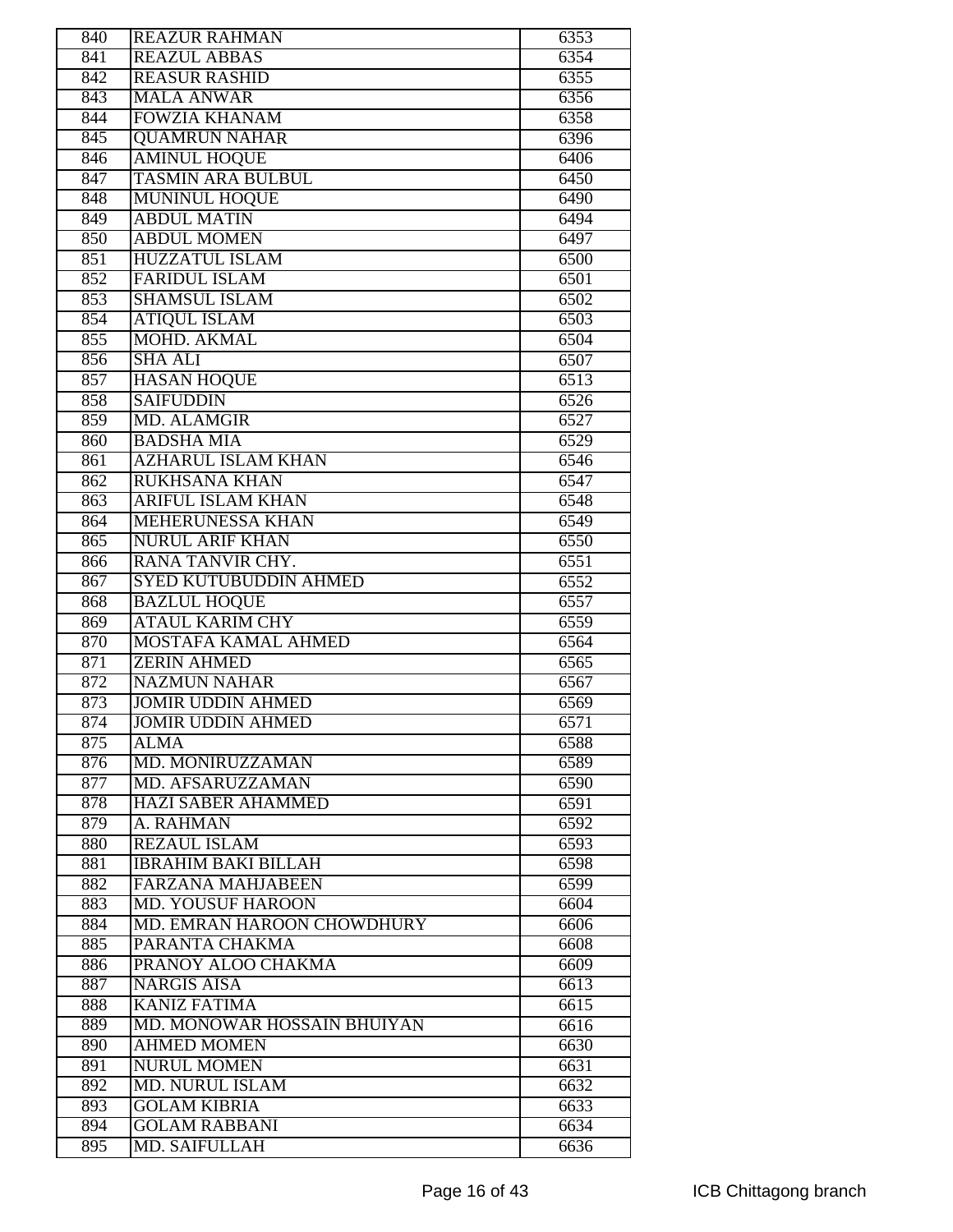| 896 | MD. ABDULLAH                  | 6637 |
|-----|-------------------------------|------|
| 897 | DR. SHAHA ALAM                | 6638 |
| 898 | <b>MD. ABDUL QUADIR</b>       | 6658 |
| 899 | LT. COL. MD. NURUZZAMAN       | 6692 |
| 900 | <b>HOSNE ARA KHAN</b>         | 6694 |
| 901 | <b>SHAMSUDDIN HARUN</b>       | 6698 |
| 902 | <b>MAHBUBA HASNAT</b>         | 6699 |
| 903 | <b>AHSAN MALEQUE</b>          | 6702 |
| 904 | <b>ABU UOSUF CHY.</b>         | 6713 |
| 905 | <b>MD. ABDULLAH HARUN</b>     | 6715 |
| 906 | SAIFUL ALAM CHY.              | 6716 |
| 907 | <b>MD. HARUN-UR-RASHID</b>    | 6719 |
| 908 | <b>ISHRAT JAHAN</b>           | 6720 |
|     |                               |      |
| 909 | SK. ZULFIQUR BULBUL CHOWDHURY | 6734 |
| 910 | <b>MD. SHAFIQUR RAHMAN</b>    | 6735 |
| 911 | NASIR UDDIN AHMED CHY.        | 6741 |
| 912 | <b>MAHIUDDIN AHMED</b>        | 6763 |
| 913 | <b>SURAYA BANU</b>            | 6764 |
| 914 | A.T.M. SHADAT HOSSAIN         | 6767 |
| 915 | A.T.M. SHADAT HOSSAIN         | 6770 |
| 916 | <b>JEBUN NAHAR</b>            | 6771 |
| 917 | <b>MD.BORHAN UDDIN</b>        | 6777 |
| 918 | MD. QUDRAT-E-ELAHI            | 6784 |
| 919 | MRS. SHANAZ BEGUM             | 6786 |
| 920 | <b>WAHIDUR RAHMAN</b>         | 6822 |
| 921 | MR. RAJIB DEY                 | 6835 |
| 922 | <b>RUHUL AMIN</b>             | 6837 |
| 923 | <b>FERDAUSI AKHTER</b>        | 6838 |
| 924 | <b>MATIUR RAHMAN</b>          | 6843 |
| 925 | <b>MD. KAMRUZZAMAN</b>        | 6844 |
| 926 | <b>KHAYEZ AHMED</b>           | 6881 |
| 927 | <b>MD.LABLU HASSAN</b>        | 6909 |
| 928 | <b>MOZHAHEDUL ISLAM</b>       | 6910 |
| 929 | <b>MD. MUJIBUR RAHMAN</b>     | 6912 |
| 930 | <b>MD. NURUL ISLAM</b>        | 6913 |
| 931 | <b>KAZI ANWARUL ISLAM</b>     | 6932 |
| 932 | <b>FARIDA YASMIN MAJUMDER</b> | 6935 |
| 933 | <b>JAFAR AHMED</b>            | 6951 |
| 934 | <b>ANOWAR NIZAM</b>           | 6961 |
| 935 | <b>ABDUL BATEN</b>            | 6979 |
| 936 | <b>MUKAESIT HUSSAIN</b>       | 6985 |
| 937 |                               |      |
|     | <b>KHURSHID ANWAR</b>         | 6987 |
| 938 | <b>ZAKIR HOSSAIN</b>          | 6988 |
| 939 | A.K. M. A. MOOQUIT            | 6991 |
| 940 | <b>JASMEEN SIDDIQUI</b>       | 7004 |
| 941 | KHADIZA SIDDIQUI              | 7005 |
| 942 | <b>SHARIFUL ISLAM</b>         | 7019 |
| 943 | <b>NURUL AMIN</b>             | 7023 |
| 944 | <b>NAZIM UDDIN</b>            | 7027 |
| 945 | <b>MD. SADEQUR RAHMAN</b>     | 7034 |
| 946 | <b>IOBAL HOSSAIN</b>          | 7037 |
| 947 | <b>AHAMED ALI SIKDAR</b>      | 7040 |
| 948 | <b>MAHAMUDUR RAHMAN</b>       | 7050 |
| 949 | <b>ABDUL QUDDUS</b>           | 7061 |
| 950 | <b>ABDUL KUDDUS</b>           | 7068 |
| 951 | <b>ANWOARA BEGUM</b>          | 7069 |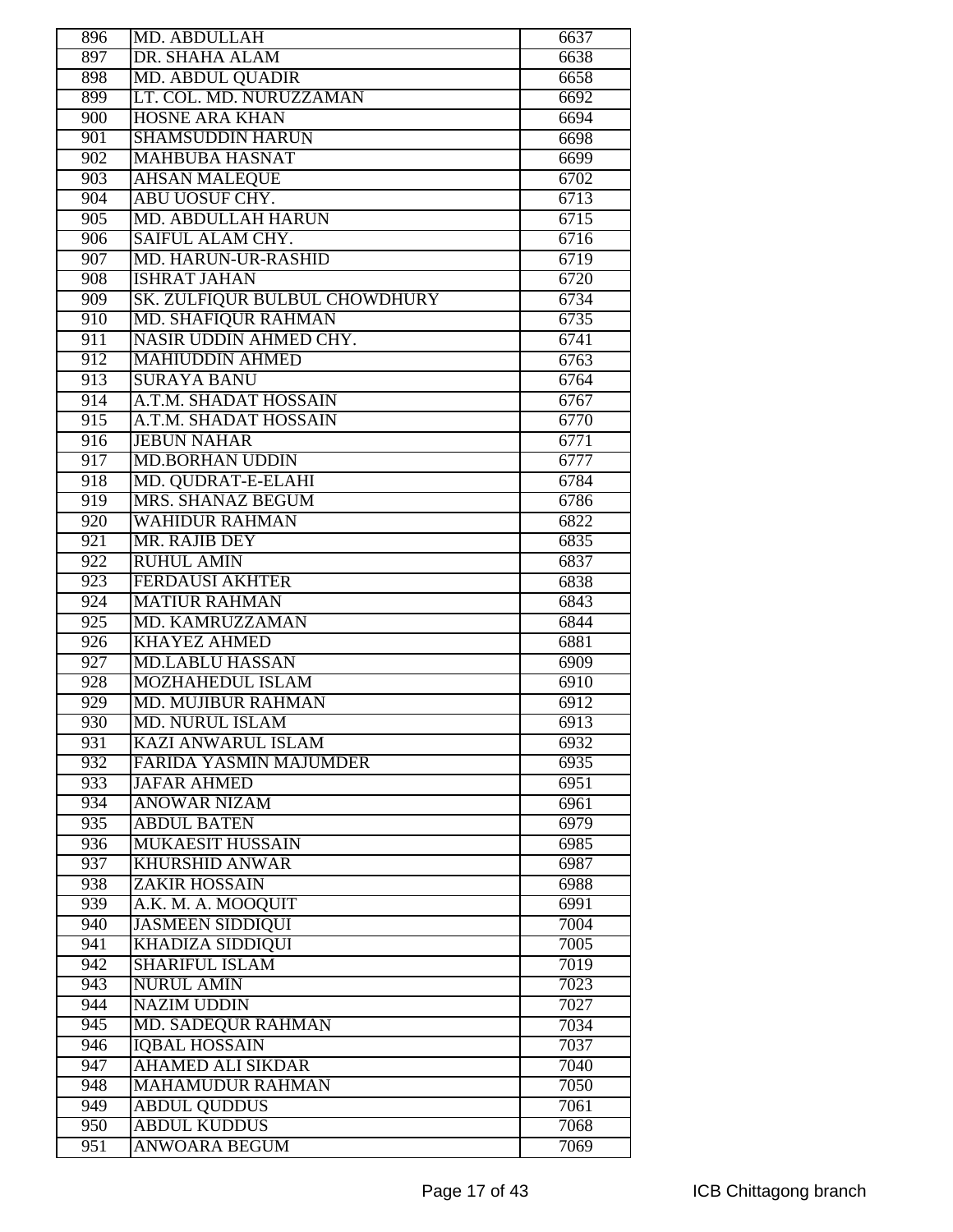| 952              | <b>ABDUL WADUD</b>                                | 7071         |
|------------------|---------------------------------------------------|--------------|
| 953              | <b>QUDRAT-E-KHUDA</b>                             | 7072         |
| 954              | <b>HAMIDA YEASMIN</b>                             | 7090         |
| 955              | HAMIDA JASMIN (JT)                                | 7092         |
| $\overline{956}$ | <b>KHANDAKER SHAMSUL ALAM</b>                     | 7094         |
| 957              | <b>ZAKIR HOSSAIN</b>                              | 7095         |
| 958              | <b>AMJAD HOSSAIN</b>                              | 7099         |
| 959              | MD. GOLAM RABBANI                                 | 7102         |
| 960              | <b>GOLAM BAKI (JT)</b>                            | 7104         |
| $\overline{961}$ | <b>NURUN NAHAR</b>                                | 7106         |
| 962              | <b>JIA HAYDARE MALIK</b>                          | 7107         |
| 963              | <b>SAYDA BATEN NAYEM</b>                          | 7121         |
| 964              | <b>A.S.M NAYEM</b>                                | 7122         |
| 965              | <b>SHAFIQUL ISLAM</b>                             | 7124         |
| 966              | <b>MD. HAMED HASAN</b>                            | 7132         |
| $\overline{967}$ | <b>MD. MONASAR HOSSAIN</b>                        | 7137         |
| 968              | <b>SHATTAZIT PADDAR</b>                           | 7138         |
| 969              | <b>MD. SHANSUL HAQUE</b>                          | 7139         |
| 970              | MD. ALEDUL KHALEQUE TALUKDER                      | 7141         |
| 971              | <b>MD. SHAFIQUL ISLAM</b>                         | 7143         |
| 972              | MD. ALEDUR ROUF (JT)                              | 7144         |
| 973              | <b>HABIBUL ISLAM</b>                              | 7145         |
| 974              | <b>ZAKIA HASAN</b>                                | 7146         |
| 975              | <b>ROZINA PARVEEN</b>                             | 7148         |
| $\overline{976}$ | CAPT. SHAFIQ-UR-RAHAMAN (JT)                      | 7149         |
| 977              | A.R.M. SOHAIL                                     | 7151         |
| 978              | A.B.M. SHAMIM                                     | 7152         |
| 979              | <b>SALMA BEGUM</b>                                | 7153         |
| 980              | <b>ALEDUL MANAF</b>                               | 7154         |
| 981              | <b>ABU ZAFAR</b>                                  | 7155         |
| 982              | <b>DIDARUL ALAM</b>                               | 7156         |
| 983              | MOHAMMAD LOKMAN                                   | 7157         |
| 984              | <b>MD. KADER</b>                                  | 7158         |
| 985              | ZAMAL MEAH                                        | 7159         |
| 986              | MR. SHAKHWAT HOSSAIN                              | 7160         |
| 987              | <b>MD. RAZA MEAH</b>                              | 7161         |
| 988              | MD. SALIM                                         | 7162         |
| 989              | DR. AKHTER HOSSAIN                                | 7163         |
| 990              | <b>RAZINA YASMIN</b>                              | 7164         |
| 991              | <b>RAIHANA YASMIN</b>                             | 7165         |
| 992              | <b>ANOWARA BEGUM</b>                              | 7166         |
| 993              | <b>SYED RIFAYET ANWAR</b>                         | 7167         |
| 994              | <b>GOLAM RASUL</b>                                | 7172         |
| 995              |                                                   |              |
| 996              | <b>SABRINA SIDDIQUI</b><br><b>ABUL KALAM AZAD</b> | 7180<br>7186 |
| 997              |                                                   |              |
|                  | MD. JAHIR<br><b>MD. KAMRUL AHSAN</b>              | 7217<br>7247 |
| 998              |                                                   |              |
| 999              | <b>AZIZUN NAHAR</b>                               | 7248         |
| 1000             | <b>MD. SHAIF ULLAH</b>                            | 7262         |
| 1001             | <b>KRISNA DEY</b>                                 | 7277         |
| 1002             | <b>SAMIMA SHAMSUN HAHAR</b>                       | 7284         |
| 1003             | <b>MD. GIAS UDDIN</b>                             | 7285         |
| 1004             | <b>CHETRA CHAKMA</b>                              | 7286         |
| 1005             | <b>CHITRA CHAKMA</b>                              | 7288         |
| 1006             | <b>NURUL ALAM</b>                                 | 7312         |
| 1007             | <b>MOAZZEM HASSAN</b>                             | 7318         |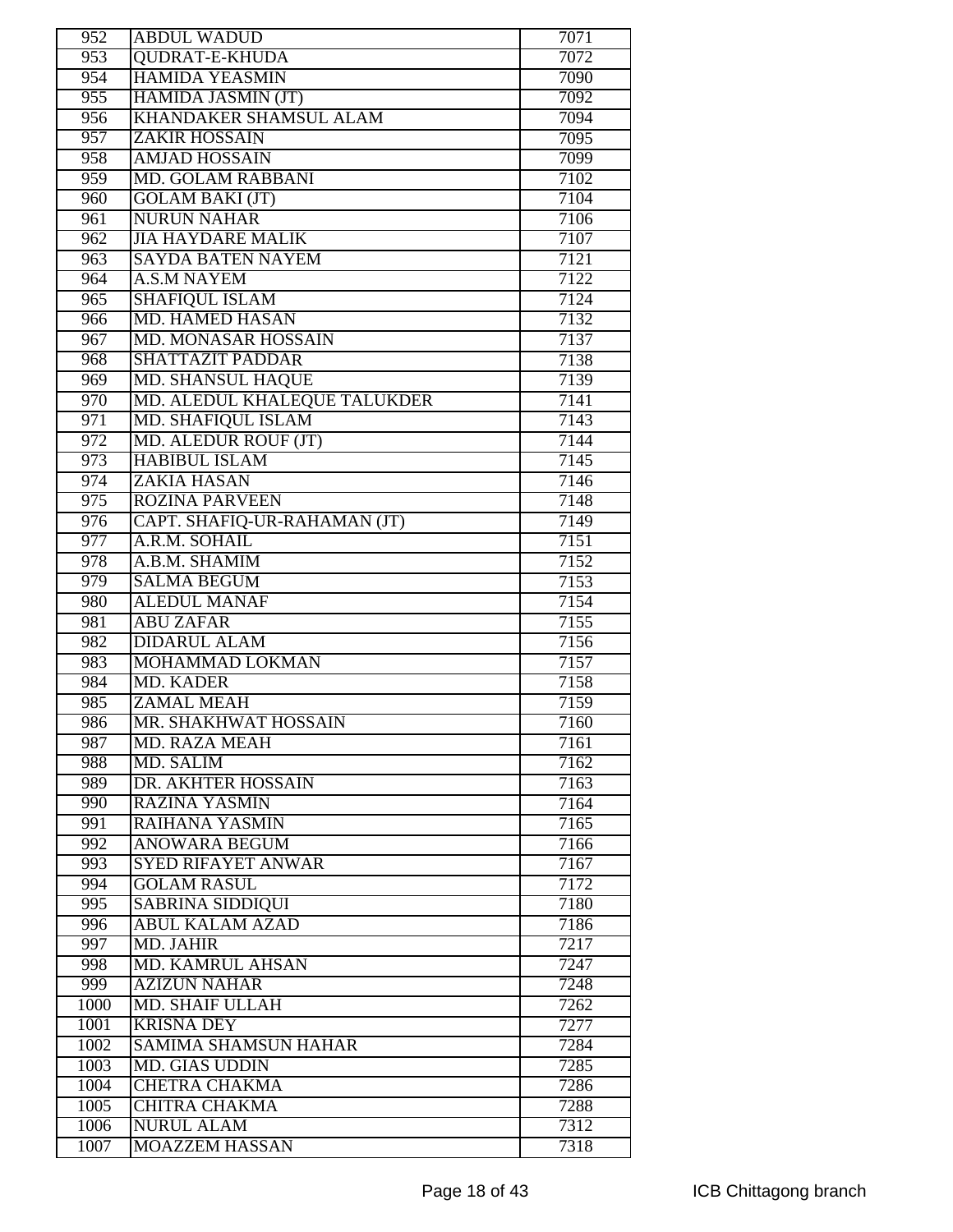| 1008 | MD. RASHIDUL HASSAN (JT)       | 7326 |
|------|--------------------------------|------|
| 1009 | <b>WAHED MALEK</b>             | 7339 |
| 1010 | ZAHIRUL QUAYUM                 | 7340 |
| 1011 | MOHAMMAD SHAHIDULLAH           | 7347 |
| 1012 | MOHAMMAD SHAHADAT HOSSAIN      | 7348 |
| 1013 | <b>MD. ALI HASAN</b>           | 7380 |
| 1014 | <b>MD. PARVEZ JAHAN</b>        | 7413 |
| 1015 | <b>MD. SHAJAHAN</b>            | 7414 |
| 1016 | <b>NILIMA ISLAM</b>            | 7415 |
| 1017 | <b>SEKANDER ABU JAFAR</b>      | 7425 |
| 1018 | <b>ARJUMAN NESSA AHSAN</b>     | 7444 |
| 1019 | <b>FARZANA MUNIR</b>           | 7447 |
| 1020 | <b>MIZANUR RAHMAN</b>          | 7454 |
| 1021 | MIR MOHAMMAD GIASUDDIN         | 7465 |
| 1022 | MD. ABDUL KAIYUM               | 7478 |
|      | <b>TOWHIDA KHANAM</b>          | 7492 |
| 1023 |                                |      |
| 1024 | A.S.M. NAYEEM UDDIN            | 7493 |
| 1025 | <b>FARHANA MUNIR</b>           | 7502 |
| 1026 | MD. NURUL AMIN (JT)            | 7507 |
| 1027 | <b>MD. ENAMUL HAQUE</b>        | 7591 |
| 1028 | <b>MD. REPON</b>               | 7594 |
| 1029 | <b>NURUNESSA CHOWDHURY</b>     | 7633 |
| 1030 | <b>CHOWDHURY ASHRAF UDDIN</b>  | 7651 |
| 1031 | <b>BIDYET KUMAR DAS</b>        | 7652 |
| 1032 | <b>REJONA MUNIR</b>            | 7658 |
| 1033 | <b>MIR IQBAL HARUN</b>         | 7660 |
| 1034 | S.M. MOHMUDUL HAQUE            | 7662 |
| 1035 | S.M. HASSAN                    | 7663 |
| 1036 | <b>KANCHAN KUMAR BARUA</b>     | 7665 |
| 1037 | <b>TAHMINA AKTER MILU</b>      | 7666 |
| 1038 | <b>MD. ABDUL AWAL</b>          | 7668 |
| 1039 | <b>MD. ALTAF HOSSAIN</b>       | 7682 |
| 1040 | ROWSHAN AKTER JAHAN            | 7683 |
| 1041 | <b>MD. ZAHERUL HAQUE</b>       | 7685 |
| 1042 | <b>AQIQ TULIP CHOWDHURY</b>    | 7704 |
| 1043 | <b>AYESHA SIDDIQUE</b>         | 7708 |
| 1044 | <b>SHAMSUN NAHAR</b>           | 7723 |
| 1045 | MOHAMMED RAFIQUL ISLAM MIA     | 7724 |
| 1046 | <b>MRS. KOWSER PERVEEN</b>     | 7727 |
| 1047 | MD. ABUL KASHEM                | 7728 |
| 1048 | NAVA KUMAR CHAKMA(JT)          | 7729 |
| 1049 | MD. MOHAMMED MOSHARROF HOSSAIN | 7753 |
| 1050 | MOHAMMAD SALEH UDDIN           | 7754 |
| 1051 | MOHAMMAD MOSHARRAF HOSSAIN     | 7755 |
| 1052 | MR.MOHAMMAD AMIR HOSSAIN       | 7757 |
| 1053 | MOHAMMAD WASIM                 | 7793 |
| 1054 | <b>MD. HUMAYUN BHUYAN</b>      | 7802 |
| 1055 | <b>MD. DULAL HOSSAIN</b>       | 7844 |
| 1056 | MR. SHOEB                      | 7856 |
| 1057 | <b>LIAQUAT ALI KHAN</b>        | 7857 |
| 1058 | KURSHIDA BEGUM                 | 7860 |
| 1059 | <b>KAMRUN NAHAR</b>            | 7861 |
| 1060 | M.A. KAMRUL HASSAN(JT)         | 7862 |
| 1061 | M.A. KAMRUL HASAN              | 7863 |
| 1062 | NUR AHMED PATWARY(JT)          | 7864 |
| 1063 | <b>MD. RAFIQUL ISLAM</b>       | 7866 |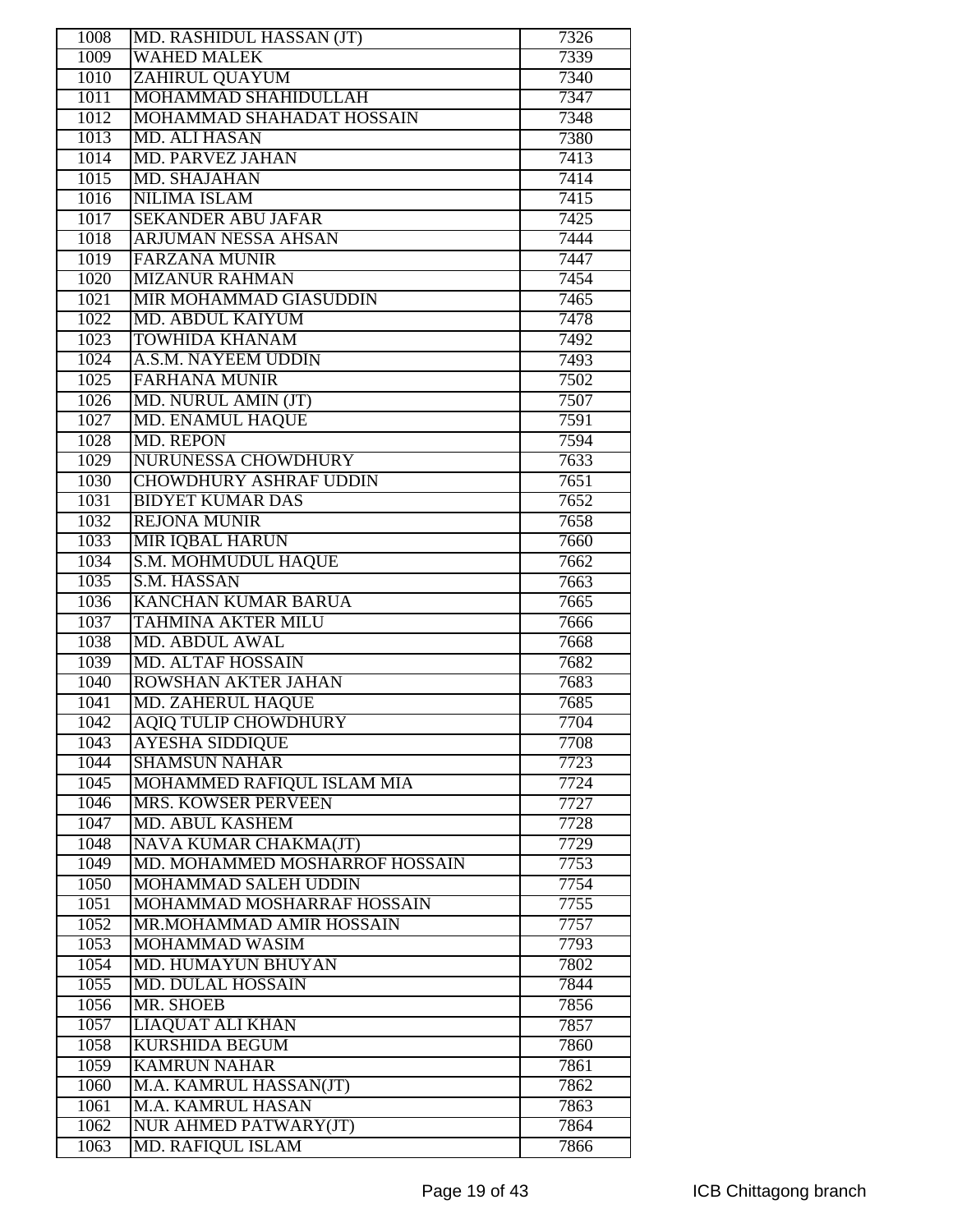| 1064 | PURNENDU BIKASH BARUA                         | 7876 |
|------|-----------------------------------------------|------|
| 1065 | <b>MD. ABUL HOSSAIN</b>                       | 7879 |
| 1066 | <b>SHIKHA RANI BARUA</b>                      | 7891 |
| 1067 | <b>SUMI BARUA</b>                             | 7892 |
| 1068 | PANKAJ BHATTACHARJEE                          | 7893 |
| 1069 | PRABOD CHANDRA CHOWDHURY                      | 7897 |
| 1070 | DR. MANIK LAL DAS GUPTA                       | 7901 |
| 1071 | <b>HUMIUN KABIR</b>                           | 7904 |
| 1072 | <b>MD. ABUL HOSSAIN</b>                       | 7919 |
| 1073 | <b>MD. FEROZ MAHMUD</b>                       | 7968 |
| 1074 | SHAMED-I-KHAN(JT)                             | 7975 |
| 1075 | <b>MD. JESHIM UDDIN</b>                       | 7977 |
| 1076 | <b>ZENNATUN NESSA</b>                         | 7982 |
|      |                                               |      |
| 1077 | <b>ROWSAN ARA BEGUM</b>                       | 7984 |
| 1078 | <b>TABARAK ULLAH KHAN</b>                     | 7997 |
| 1079 | <b>BABUL SEN</b>                              | 7999 |
| 1080 | <b>TAPAN KANTI DAS</b>                        | 8000 |
| 1081 | <b>MD. NUR ISLAM</b>                          | 8002 |
| 1082 | <b>SOMA BARUA</b>                             | 8008 |
| 1083 | <b>SHERIN AKHTER</b>                          | 8020 |
| 1084 | MD. KAMRUL ISLAM                              | 8021 |
| 1085 | <b>MD. SAIFUL ISLAM</b>                       | 8023 |
| 1086 | JAHANGIR AHMED CHOW.(JT)                      | 8028 |
| 1087 | MOHAMMAD ABUL FAZAL                           | 8030 |
| 1088 | <b>BANAZIR SADIA CHOWDHURY</b>                | 8033 |
| 1089 | <b>NOWSHIN NAAZIA</b>                         | 8034 |
| 1090 | <b>UMMUL WARA ZEEHAN</b>                      | 8035 |
| 1091 | M.A. QUDDUS                                   | 8036 |
| 1092 | <b>UJOAL KUMAR DEV</b>                        | 8040 |
|      |                                               |      |
|      |                                               |      |
| 1093 | <b>MOHD NAJIM UDDIN BHUYAIN</b>               | 8042 |
| 1094 | MOHD. SHAH ALAM MAZUMDER                      | 8044 |
| 1095 | <b>MOJIBUL HOQUE</b>                          | 8045 |
| 1096 | <b>MOHD. HARUN</b>                            | 8046 |
| 1097 | <b>ABDUS SATTER</b>                           | 8047 |
| 1098 | <b>MOHD ISMAIL MAZUMDER</b>                   | 8048 |
| 1099 | <b>FERDOUS ARA BEGUM</b>                      | 8049 |
| 1100 | <b>GAZI BAZLUR RAHMAN</b>                     | 8050 |
| 1101 | <b>MOHD. ZAHANGIR ALAM</b>                    | 8052 |
| 1102 | <b>SHAPAN KUMAR DEY</b>                       | 8054 |
| 1103 | <b>ABDUL LATIF MOZUMDER</b>                   | 8055 |
| 1104 | <b>RAFIQ UDDIN BHUYAN</b>                     | 8056 |
| 1105 | <b>ZAFAR AHAMAD</b>                           | 8057 |
| 1106 | <b>ROWSHAN ARA BEGUM</b>                      | 8058 |
| 1107 | <b>TAJUL ISLAM</b>                            | 8060 |
| 1108 | ZAMANUL HOQUE CHOWDHURY                       | 8067 |
| 1109 | <b>HAMIDUL ISLAM</b>                          | 8068 |
| 1110 | <b>TOYHEED HOSSAIN</b>                        | 8069 |
| 1111 | MD. ABU REZA CHOWDHURY                        | 8081 |
| 1112 | <b>MD. JAHED</b>                              | 8083 |
| 1113 | AMAL KRISHNA KARMAKAR                         | 8084 |
| 1114 | <b>MAYNAL HOSSAIN MIAJE</b>                   | 8086 |
| 1115 | <b>ABDUL MANNAN</b>                           | 8087 |
| 1116 | <b>MD. ARIFUR RAHMAN</b>                      | 8088 |
| 1117 | MD. ASAD                                      | 8100 |
| 1118 | <b>MEHERUN NESSA</b><br><b>MD. ABUL KALAM</b> | 8101 |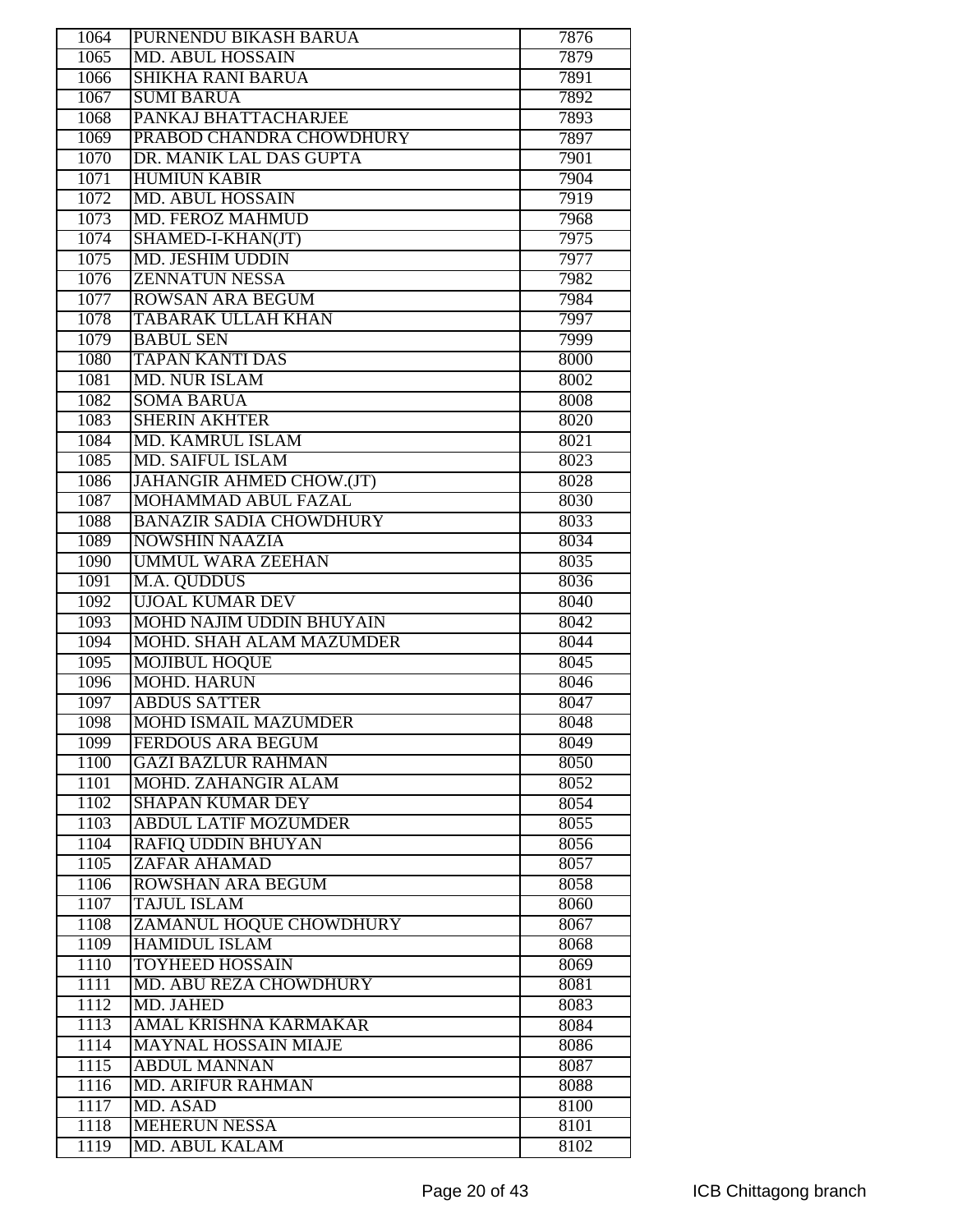| 1120         | <b>MRS. ZABUN ARA</b>                 | 8103         |
|--------------|---------------------------------------|--------------|
| 1121         | <b>FARHANA AHMED</b>                  | 8104         |
| 1122         | M.A. MALEQUE(JT)                      | 8105         |
| 1123         | <b>MD. JASHIM UDDIN</b>               | 8114         |
| 1124         | MD. BELAYED HOSSAIN(JT)               | 8115         |
| 1125         | <b>RANJIT BARAN CHOWHDURY</b>         | 8121         |
| 1126         | <b>HAJERA KHATUN</b>                  | 8128         |
| 1127         | <b>MOHD. GAIYESH UDDIN</b>            | 8131         |
| 1128         | MD. ZAKARIA                           | 8137         |
| 1129         | MD. NURUZZAMAN FARUK                  | 8138         |
| 1130         | <b>MD. ABDULLAH</b>                   | 8139         |
| 1131         | <b>MD.RAFIQUL ISLAM</b>               | 8140         |
| 1132         | <b>MD. HAFIZ ULLAH</b>                | 8141         |
| 1133         | <b>KAMRUDDIN AHMED</b>                | 8145         |
| 1134         |                                       | 8149         |
| 1135         | SABINA AFROZ(JT)<br><b>MONI AFROZ</b> |              |
|              |                                       | 8150         |
| 1136         | <b>MD. NAJIMUDDIN</b>                 | 8152         |
| 1137         | <b>MD. NASIRUDDIN</b>                 | 8154         |
| 1138         | <b>NURJAHAN BEGUM</b>                 | 8157         |
| 1139         | <b>SHAHNAJ BEGUM</b>                  | 8158         |
| 1140         | <b>RAHIMA BEGUM</b>                   | 8161         |
| 1141         | <b>HAMIDA BEGUM</b>                   | 8162         |
| 1142         | <b>SALEHA BEGUM</b>                   | 8165         |
| 1143         | <b>HIRA LAL BANIK(JT)</b>             | 8170         |
| 1144         | <b>SHAMIMA SULTANA</b>                | 8171         |
| 1145         | A.K. FAZLUL HOQUE                     | 8172         |
| 1146         | <b>MOSTAFA KAMAL UDDIN</b>            | 8173         |
| 1147         | <b>SAYMA RIFAT CHOWDHURY</b>          | 8174         |
| 1148         | <b>ROKSHANA CHOWDHURY</b>             | 8175         |
|              |                                       |              |
| 1149         | <b>TRIDIB LAL BANIK</b>               | 8177         |
| 1150         | DR. SAHANA PERVEEN                    | 8178         |
| 1151         | <b>MD. ABU TAYAB</b>                  | 8179         |
| 1152         | <b>MD. ABU MUSA</b>                   | 8180         |
| 1153         | DR. MOSLEM UDDIN                      | 8181         |
| 1154         | <b>MD. ABU MONSUR</b>                 | 8182         |
| 1155         | <b>ABU HYDER</b>                      | 8183         |
| 1156         | <b>OBAIDULLA ZAMAN</b>                | 8184         |
| 1157         | <b>MD. MOHIUDDIN</b>                  | 8185         |
| 1158         | <b>SULTAN IBRAHIM</b>                 | 8186         |
| 1159         | <b>MD. FARUK</b>                      | 8187         |
| 1160         | A.K.M. SHOWKAT HASAN KHAN             | 8191         |
| 1161         | <b>SABRINA SHARMIN</b>                | 8193         |
| 1162         | <b>MD. ABUL KALAM</b>                 | 8197         |
| 1163         | <b>MD. ABDUS SATTER</b>               | 8198         |
| 1164         | <b>ABDUL MANNAN(JT)</b>               | 8219         |
| 1165         | MD. LAL MIA                           | 8220         |
| 1166         | <b>MD. IDRIS</b>                      | 8221         |
| 1167         | <b>MAHFUZUL HAQUE</b>                 | 8225         |
| 1168         | <b>MD. ABDUR RASHED</b>               | 8236         |
| 1169         | <b>MEHERUN NESSA</b>                  | 8237         |
| 1170         | MR. IFTEKHAR                          | 8239         |
| 1171         | MD. SOLAIMAN                          | 8241         |
| 1172         | <b>ABDUL SABUR</b>                    | 8242         |
| 1173         | <b>MD. ABDUL HAMID</b>                | 8243         |
| 1174<br>1175 | MD. ASAD(JT)<br><b>SIDDIQUE AHMED</b> | 8244<br>8248 |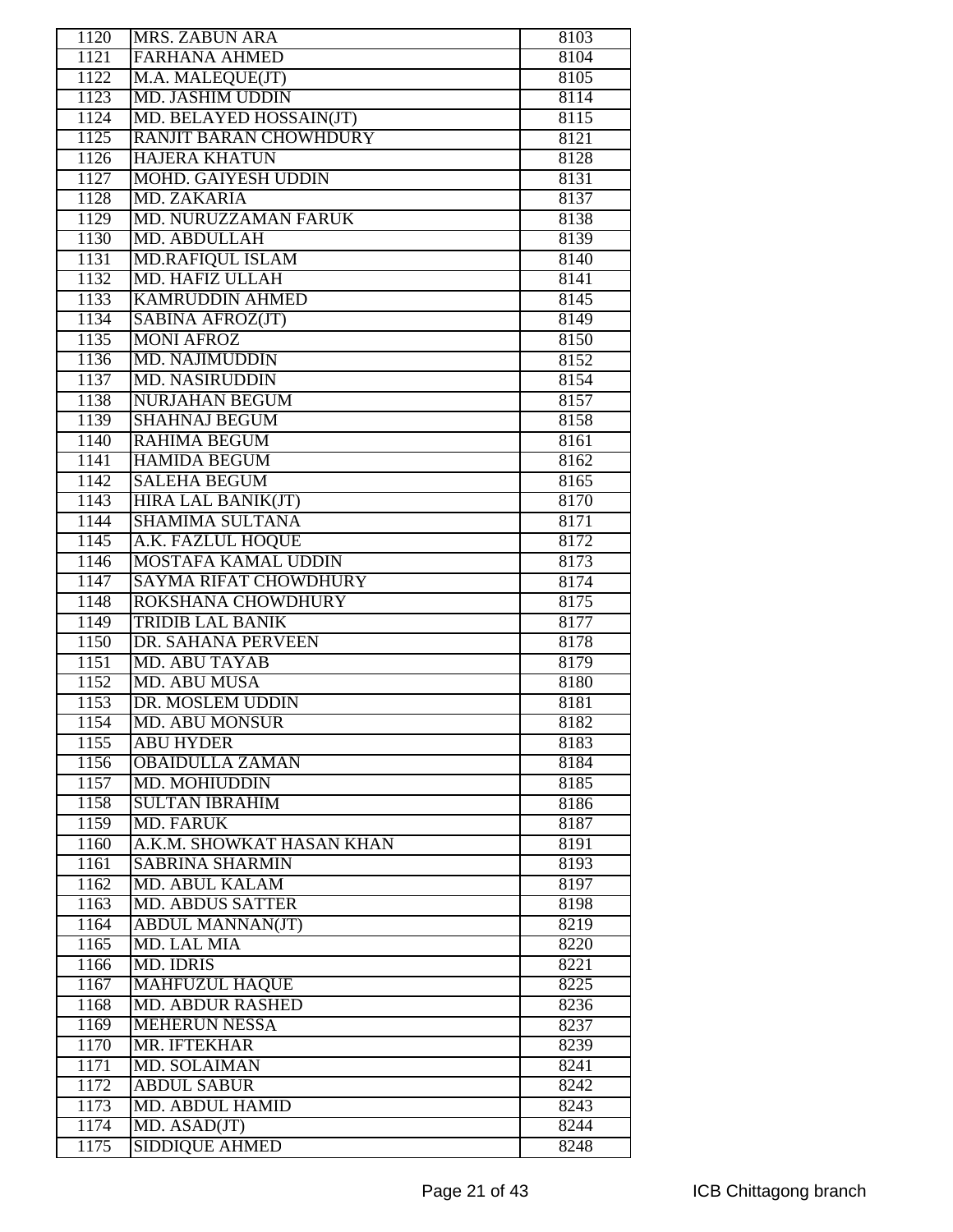| 1176 | <b>NASIRUDDIN</b>              | 8249 |
|------|--------------------------------|------|
| 1177 | <b>HABIBUR RAHMAN</b>          | 8256 |
| 1178 | <b>ABUL KALAM</b>              | 8260 |
| 1179 | <b>ABUL HASHEM</b>             | 8261 |
| 1180 | <b>MD. BAKTAIR</b>             | 8270 |
| 1181 | <b>ABDUR RAHMAN</b>            | 8274 |
| 1182 | <b>SHAWKAT OSMAN</b>           | 8276 |
| 1183 | MD. SALIM                      | 8292 |
| 1184 | <b>ABUL HOSSAIN</b>            | 8306 |
| 1185 | <b>BIDHAN CHANDRA MAZUMDER</b> | 8310 |
| 1186 | <b>AMINUR RAHMAN BHYIYAN</b>   | 8311 |
| 1187 | <b>FARHANA CHOWDHURY</b>       | 8312 |
| 1188 | <b>SARWAR ALAM CHOWDHURY</b>   | 8313 |
| 1189 | <b>HAMIDA PARVEEN AKHTER</b>   | 8314 |
| 1190 | <b>MD. ABDUS SALLAM</b>        | 8315 |
| 1191 | <b>SUKMAR DEY</b>              | 8316 |
| 1192 | <b>DOLI DEY</b>                | 8317 |
| 1193 | <b>MIRA DEV</b>                | 8320 |
| 1194 | NITAI CHANDRA DAS              | 8339 |
| 1195 | <b>DIPTI KANA DAS</b>          | 8340 |
| 1196 | NITAI CHANDRA DAS(JT)          | 8341 |
| 1197 | <b>RAFEJA AKHTER</b>           | 8362 |
| 1198 | <b>ANISA AKHTER</b>            | 8363 |
| 1199 | <b>SHARIFUL HAQUE</b>          | 8365 |
| 1200 | <b>DIPANKAR KISHOR DAS</b>     | 8385 |
| 1201 | <b>NIMAI CHANDRA DAS</b>       | 8386 |
| 1202 | <b>SANKAR CHANDRA DAS</b>      | 8387 |
| 1203 | <b>MODH UAI DAS</b>            | 8388 |
| 1204 | <b>MANIK CHANDRA DAS</b>       | 8389 |
| 1205 | <b>JAHANGIR ALAM</b>           | 8390 |
| 1206 | MD. LAL MIA(JT)                | 8391 |
| 1207 | <b>MD. SHAFI</b>               | 8395 |
| 1208 | MD. NURUL ALAM CHOWDHURY       | 8397 |
| 1209 | <b>REHENA ALAM</b>             | 8398 |
| 1210 | NURUL ALAM CHOWDHURY(JT)       | 8399 |
| 1211 | SYEDA AKHTAR JAHAN             | 8401 |
| 1212 | SYEDA AKHTAR JAHAN(JT)         | 8402 |
| 1213 | <b>ARMAN HOSSAIN</b>           | 8403 |
| 1214 | <b>IMMAT JAHAN</b>             | 8404 |
| 1215 | <b>ARMAN HOSSAIN(JT)</b>       | 8405 |
| 1216 | <b>ABUL KALAM(JT)</b>          | 8414 |
| 1217 | MD. ELIAS(JT)                  | 8418 |
| 1218 | <b>MAHIUDDIN AHMED</b>         | 8482 |
| 1219 | MUSAMMAT SAFURA BEGUM          | 8484 |
| 1220 | <b>MAHIUDDIN AHMED(JT)</b>     | 8487 |
| 1221 | <b>REZAUL KARIM</b>            | 8512 |
| 1222 | <b>TALEB-ALI</b>               | 8515 |
| 1223 | <b>MOHAMMED ALI</b>            | 8516 |
| 1224 | MD.IDRIS(JT)                   | 8517 |
| 1225 | MD. IQBAL                      | 8518 |
| 1226 | <b>HAMIDA BEGUM</b>            | 8519 |
| 1227 | <b>MANSUR AHMED</b>            | 8549 |
| 1228 | <b>MANOWARA BEGUM</b>          | 8550 |
| 1229 | <b>MANSUR AHMED(JT)</b>        | 8551 |
| 1230 | <b>MD. ABUL KSHEM</b>          | 8554 |
| 1231 | ZAHIRUDDIN(JT)                 | 8555 |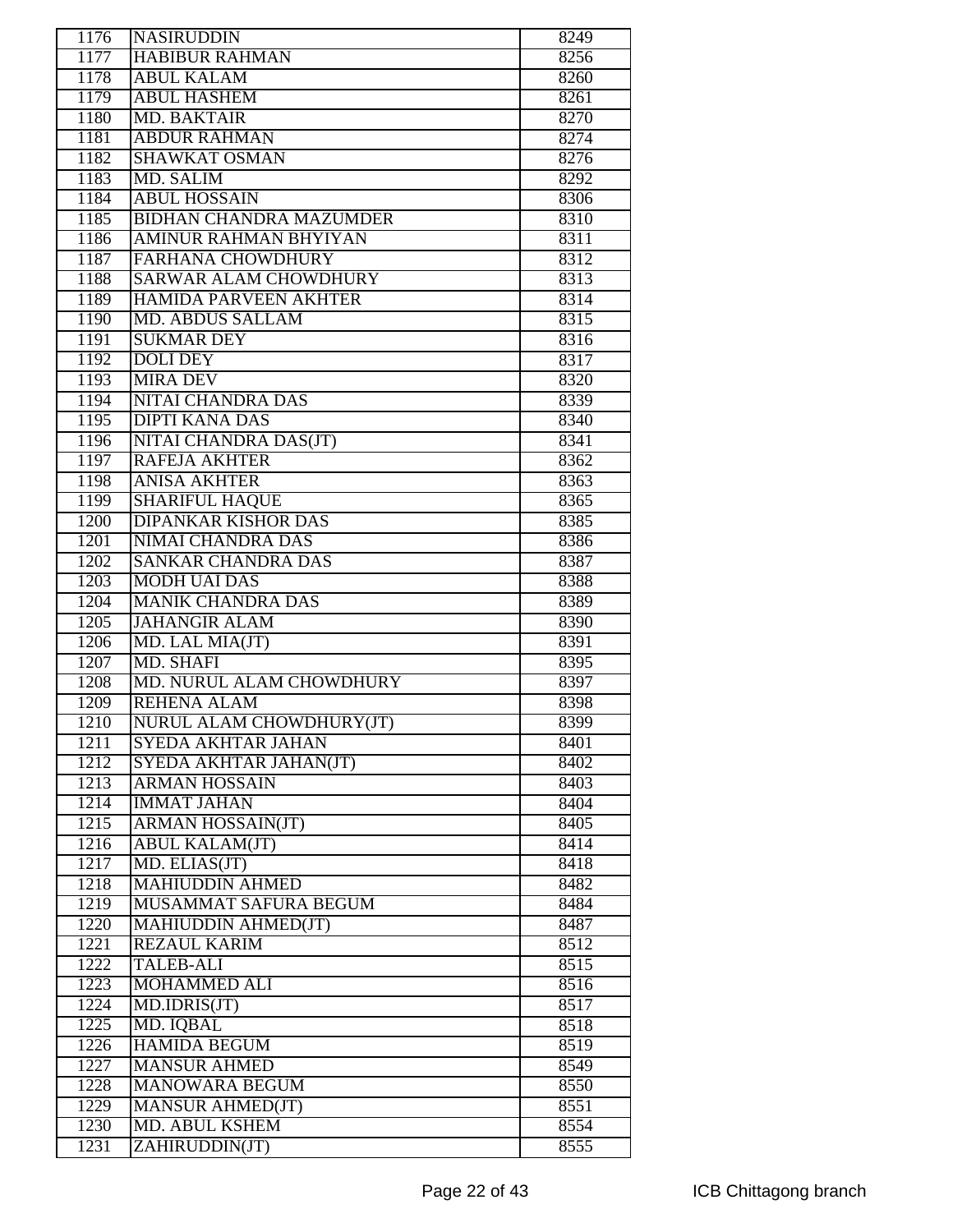| 1232 | A.Z.M. OMARFARUK CHOWDHURY(JT) | 8558 |
|------|--------------------------------|------|
| 1233 | <b>A.Z.M OMARFARUK</b>         | 8559 |
| 1234 | MOHAMMED SOLAYMAN              | 8561 |
| 1235 | <b>SALEH AHMED</b>             | 8562 |
| 1236 | <b>SIRAJUL ISLAM</b>           | 8566 |
| 1237 | <b>MD. ALI AKBAR</b>           | 8567 |
| 1238 | MD. SHOWKAT HOSSAIN            | 8570 |
| 1239 | MD. MOSLEY UDDIN(JT)           | 8571 |
| 1240 | MD. NURUDDIN CHOWDHURY         | 8572 |
| 1241 | <b>SUSHANTI BARUA</b>          | 8583 |
| 1242 | <b>RITA BARUA</b>              | 8584 |
| 1243 | <b>NOOR MOHAMMED KHAN</b>      | 8593 |
| 1244 | <b>MD. AMINUL HAQUE</b>        | 8595 |
| 1245 | <b>SARWAT AMIN</b>             | 8600 |
| 1246 | <b>MOHM. KAMAL UDDIN</b>       | 8601 |
| 1247 | <b>SHEIKH ABU ZAHID</b>        | 8603 |
| 1248 | <b>M.E. KABIR</b>              |      |
|      |                                | 8604 |
| 1249 | A.A. MAHBOOB                   | 8605 |
| 1250 | M.A. UDDIN                     | 8607 |
| 1251 | <b>MD. ALFAZ UDDIN</b>         | 8608 |
| 1252 | <b>MAZIR UDDIN AHMED</b>       | 8611 |
| 1253 | M.A. JAFAR                     | 8612 |
| 1254 | MD. NASIR UDDIN PATWARY        | 8620 |
| 1255 | <b>SANJIB KUMAR SEN</b>        | 8621 |
| 1256 | <b>GITA SEN</b>                | 8622 |
| 1257 | SANJIB KUMAR SEN(JT)           | 8623 |
| 1258 | <b>ALTAF HOSSAIN</b>           | 8658 |
| 1259 | <b>HASANUZZAMAN</b>            | 8661 |
| 1260 | <b>ALI HOSSAIN</b>             | 8667 |
| 1261 | <b>ALAMGIR KABIR</b>           | 8670 |
| 1262 | <b>OBAEDUR HAQUE</b>           | 8672 |
| 1263 | <b>ABDUL MANNAN</b>            | 8674 |
| 1264 | <b>SAYDUR RAHMAN</b>           | 8681 |
| 1265 | <b>RAFIQ UDDIN</b>             | 8682 |
| 1266 | SHEIKH MOHAMMAD ANWAR UDDIN    | 8686 |
| 1267 | <b>RAHIMA ISLAM</b>            | 8697 |
| 1268 | <b>MD.HAFIZUR RAHMAN</b>       | 8699 |
| 1269 | <b>MD. SARMAT KHAN</b>         | 8700 |
| 1270 | MD. KAMRUL ISLAM(JT)           | 8701 |
| 1271 | DR. FARID AHMED CHOWDHURY      | 8704 |
| 1272 | <b>DULAL BHATTACHARJEE</b>     | 8705 |
| 1273 | <b>SHILA BHATTACHARJEE</b>     | 8706 |
| 1274 | <b>GISUDDIN</b>                | 8709 |
| 1275 | <b>SHAFIQUL ALAM</b>           | 8722 |
| 1276 | SHAFIQUL ALAM(JT)              | 8723 |
| 1277 | <b>SHAH ALAM</b>               | 8724 |
| 1278 | <b>ABUL KASHEM(JT)</b>         | 8728 |
| 1279 | MD. FEROZ MAHMUD(JT)           | 8732 |
| 1280 | <b>SHAMSUN NAHAR BEGUM(JT)</b> | 8733 |
| 1281 | <b>KAZI ABED UDDIN</b>         | 8735 |
| 1282 | <b>ABUL KASHEM MOZUMDER</b>    | 8747 |
| 1283 | DR.M.SHAFIQUL ALAM             | 8748 |
| 1284 | FARHANA AHMED(JT)              | 8751 |
| 1285 | A.K.M. HAQUE(JT)               | 8753 |
| 1286 | ROUSHAN ARA SIDDIQUE CHY.      | 8756 |
| 1287 | <b>RASHEDUR RAHMAN</b>         | 8757 |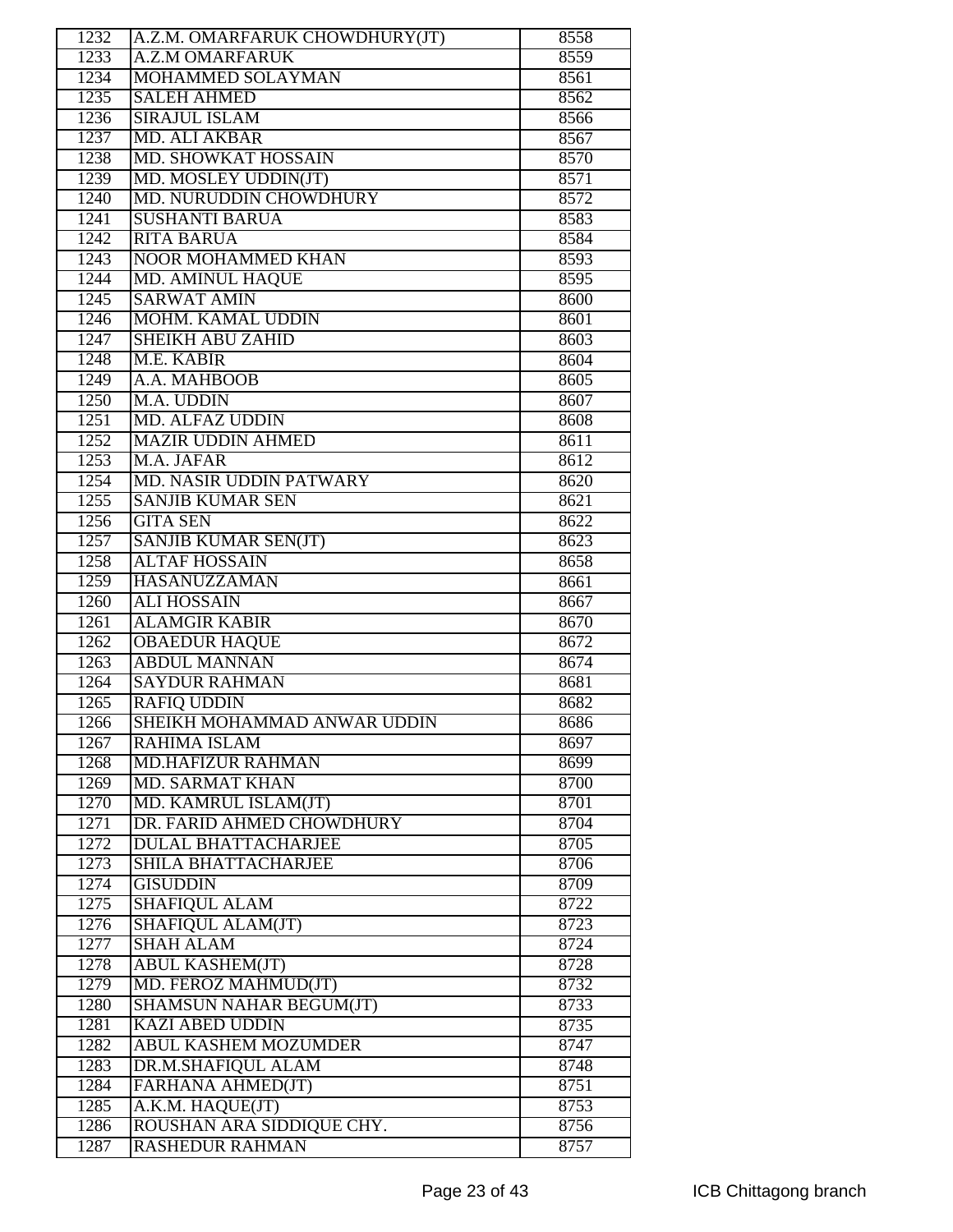|              | <b>SALMA BEGUM</b>                                  | 8758         |
|--------------|-----------------------------------------------------|--------------|
| 1289         | <b>ABDULLAH AL MOZAHID</b>                          | 8761         |
| 1290         | <b>BILKIS BEGUM</b>                                 | 8766         |
| 1291         | <b>MD. MASUM</b>                                    | 8770         |
| 1292         | <b>MD. SHAFIQUL ISLAM</b>                           | 8771         |
| 1293         | <b>MD. ANISUR RAHMAN</b>                            | 8772         |
| 1294         | <b>MD. SHAMSUL HAQUE</b>                            | 8773         |
| 1295         | <b>MD. GOLAM KIBRIA</b>                             | 8774         |
| 1296         | <b>MD. ARIFUR RAHMAN</b>                            | 8775         |
| 1297         | <b>MD. SHAH ALAM</b>                                | 8776         |
| 1298         | <b>MD. CHAPAT ULLAH</b>                             | 8777         |
| 1299         | <b>MD. MONJURUL ALAM</b>                            | 8778         |
| 1300         | <b>MD. ALAUDDIN</b>                                 | 8779         |
| 1301         | <b>MD. ABDUL MOTIN</b>                              | 8780         |
| 1302         | MD. KABIR HOSSAIN BHUIYAN                           | 8781         |
| 1303         | <b>SK. MOSHIUR RAHMAN</b>                           | 8783         |
| 1304         | <b>SYED. RAFIK UDDIN</b>                            | 8784         |
| 1305         | <b>SK. MONIBUR RAHMAN</b>                           | 8785         |
| 1306         | <b>MD. NURUL MOSTAFA</b>                            | 8786         |
| 1307         | <b>MD. AKBAR HOSSAIN</b>                            | 8787         |
| 1308         | <b>JANNATUL FARDOUSE</b>                            | 8788         |
| 1309         | <b>MD. OMAR FARUK</b>                               | 8789         |
| 1310         | <b>MD. ANOWER HOSSAIN</b>                           | 8790         |
| 1311         | <b>MD. NIZAM UDDIN</b>                              | 8792         |
| 1312         | <b>KAZI MASUD REZA</b>                              | 8795         |
| 1313         | <b>MD. SIBBIR AHMED</b>                             | 8797         |
| 1314         | <b>ABDUL QUDOS BHUIYAN</b>                          | 8801         |
| 1315         | <b>MONIRA AKTER</b>                                 | 8802         |
| 1316         | <b>NADIRA AKTHER</b>                                | 8806         |
| 1317         | <b>ANWAR SIDDIQUE CHOWDHURY</b>                     | 8811         |
| 1318         | MD. SAKAHAWAT ULLAH                                 | 8815         |
| 1319         | <b>ABDUR ROB</b>                                    |              |
|              |                                                     |              |
|              |                                                     | 8816         |
| 1320         | <b>NURUN NABI</b>                                   | 8817         |
| 1321         | <b>ALI AHMED</b>                                    | 8818         |
| 1322         | MD. NOMAN                                           | 8819         |
| 1323         | <b>MD. HASAN</b>                                    | 8820         |
| 1324         | <b>ZAKIR HOSSAIN</b>                                | 8822         |
| 1325         | MD. HANIF                                           | 8823         |
| 1326         | <b>ABU SAYED</b>                                    | 8824         |
| 1327         | <b>ABDUR RAHIM</b>                                  | 8826         |
| 1328         | <b>NAZIM UDDIN</b>                                  | 8827         |
| 1329         | <b>GIASH UDDIN</b>                                  | 8828         |
| 1330         | <b>KAMAL UDDIN</b>                                  | 8829         |
| 1331         | <b>MD. ANIS</b>                                     | 8830         |
| 1332         | <b>MOHAMMED ABID</b>                                | 8831         |
| 1333         | <b>EMDAD MEAH</b>                                   | 8832         |
| 1334         | <b>TAHER KHAN</b>                                   | 8833         |
| 1335         | <b>RUHUL AMIN</b>                                   | 8834         |
| 1336         | <b>MAHMUDA BEGUM</b>                                | 8836         |
| 1337         | MD. AMINUL HAQUE(JT)                                | 8840         |
| 1338         | <b>REHANA AKTHER</b>                                | 8850         |
| 1339         | <b>HASINA BEGUM</b>                                 | 8852         |
| 1340         | MD. ABUL BASHAR PATWARY(JT)                         | 8854         |
| 1341         | <b>AKTAR AHMED</b>                                  | 8856         |
| 1342<br>1343 | <b>AKTHER AHMED(JT)</b><br><b>SHAHED ANWAR KHAN</b> | 8858<br>8865 |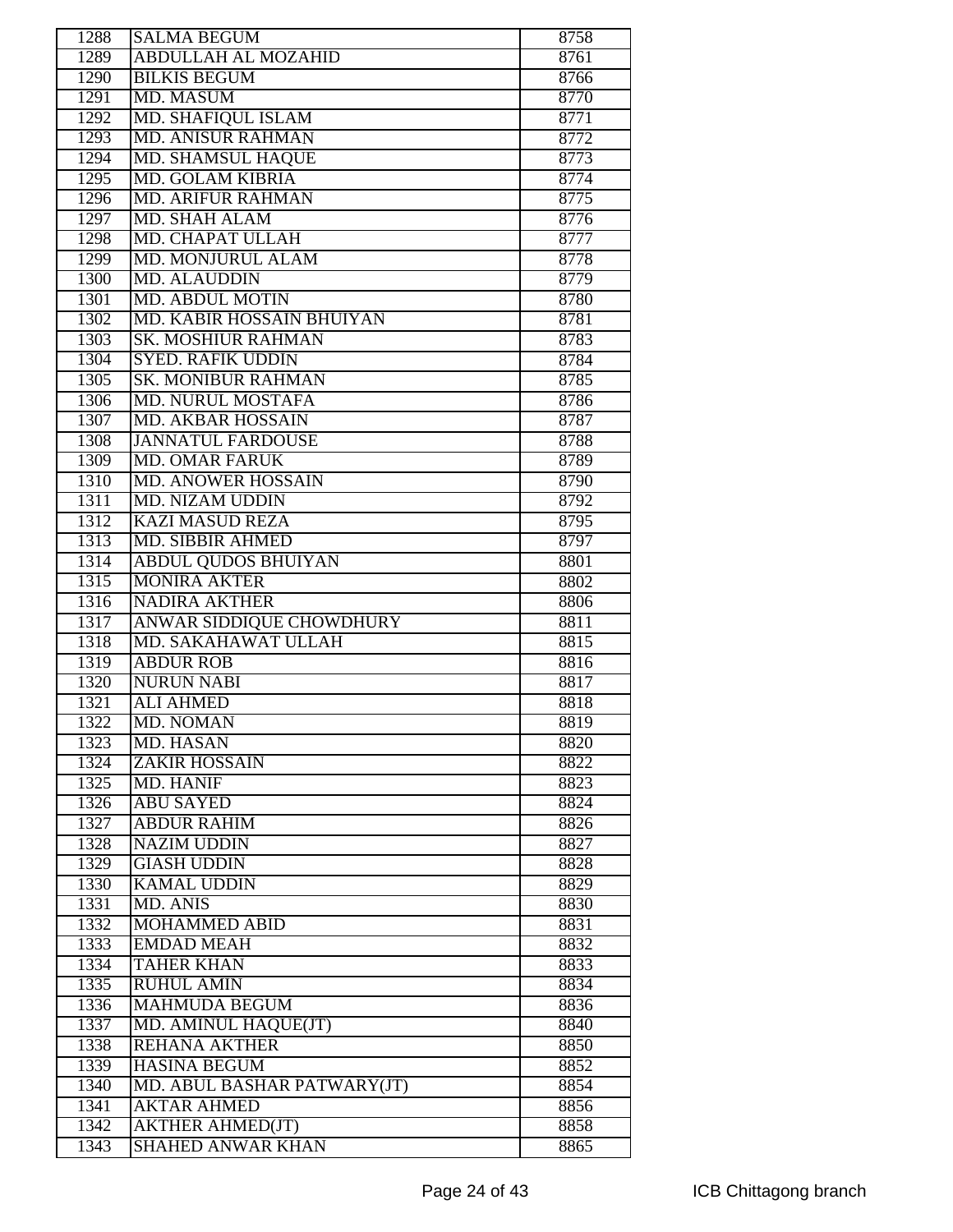| 1344 | <b>SIRAJUL ISLAM</b>      | 8866 |
|------|---------------------------|------|
| 1345 | <b>MD. IQBAL HYDER</b>    | 8868 |
| 1346 | <b>MITALI CHOWDHURY</b>   | 8873 |
| 1347 | <b>GOFRAN UDDIN</b>       | 8885 |
| 1348 | <b>NURUL ABSAR</b>        | 8887 |
| 1349 | <b>OSMAN MEAH</b>         | 8888 |
| 1350 | <b>DALIL MEAH</b>         | 8890 |
| 1351 | <b>AHMED SAFA</b>         | 8891 |
| 1352 | <b>MD. ANIS</b>           | 8892 |
| 1353 | <b>FAKRUL</b>             | 8893 |
| 1354 | <b>SHAH</b>               | 8894 |
| 1355 | <b>AMINUL ISLAM</b>       | 8895 |
| 1356 | <b>NAZRUL ISLAM</b>       | 8897 |
| 1357 | <b>MD. MONSUR ALAM</b>    | 8898 |
| 1358 | <b>ABDUL ALI</b>          | 8899 |
| 1359 | <b>ZAKIR HOSSAIN</b>      | 8900 |
| 1360 | <b>ABUL HASHEM</b>        | 8901 |
| 1361 | <b>RUBI DATTA</b>         | 8903 |
| 1362 | <b>SHAMSUL HAQUE</b>      | 8913 |
| 1363 | <b>ERSHADUL HAQUE</b>     | 8917 |
| 1364 | <b>MD. NADIM</b>          | 8919 |
| 1365 | <b>NIAZUR RAHMAN(JT)</b>  | 8920 |
| 1366 | <b>SHER AFZAL</b>         | 8925 |
| 1367 | SHAH ALAM(JT)             | 8926 |
| 1368 | MD. IBRAHIM(JT)           | 8933 |
| 1369 | <b>NURUL BARI</b>         | 8943 |
| 1370 | <b>NURUL AFSAR</b>        | 8952 |
| 1371 | <b>ABDUL MALEK</b>        | 8954 |
| 1372 | <b>ZAMIR UDDIN</b>        | 8955 |
| 1373 | <b>SHAFI ULLAH</b>        | 8956 |
| 1374 | <b>ABU BAKAR(JT)</b>      | 8959 |
| 1375 | <b>ZAHURA BEGUM</b>       | 8964 |
| 1376 | <b>BAKUL AKTAR</b>        | 8998 |
| 1377 | MD. ENAYET ULLAH          | 9000 |
| 1378 | <b>NASIR UDDIN</b>        | 9004 |
| 1379 | <b>KAZI MD. SHAHJAHAN</b> | 9008 |
| 1380 | <b>LUTFUN NESSA BEGUM</b> | 9018 |
| 1381 | <b>JAHANARA BEGUM</b>     | 9023 |
| 1382 | MD.LIAQUAT HOSSAIN CHY.   | 9025 |
| 1383 | <b>SYED ANISUR RAHMAN</b> | 9026 |
| 1384 | PARISHIT KUMAR SHILL      | 9027 |
| 1385 | <b>MINU RANI SHILL</b>    | 9028 |
| 1386 | ARUN SHANKAR MALLICK      | 9030 |
| 1387 | A.B.M.REZAUL KARIM        | 9033 |
| 1388 | <b>SABITRI DEWAN</b>      | 9037 |
| 1389 | <b>SAYEDA HAQUE</b>       | 9047 |
| 1390 | <b>MD.ABU YOUSUF</b>      | 9048 |
| 1391 | <b>LAL MEAH</b>           | 9051 |
| 1392 | <b>MHINU KHAN</b>         | 9053 |
| 1393 | <b>NAZU MEAH</b>          | 9054 |
| 1394 | <b>SERAJUL ALAM</b>       | 9055 |
| 1395 | MD.AZIM                   | 9056 |
| 1396 | <b>ABDUS SAMAD</b>        | 9057 |
| 1397 | <b>MORSHED ALAM</b>       | 9058 |
| 1398 | <b>MD.ALAM</b>            | 9059 |
| 1399 | <b>DULAL MEAH</b>         | 9060 |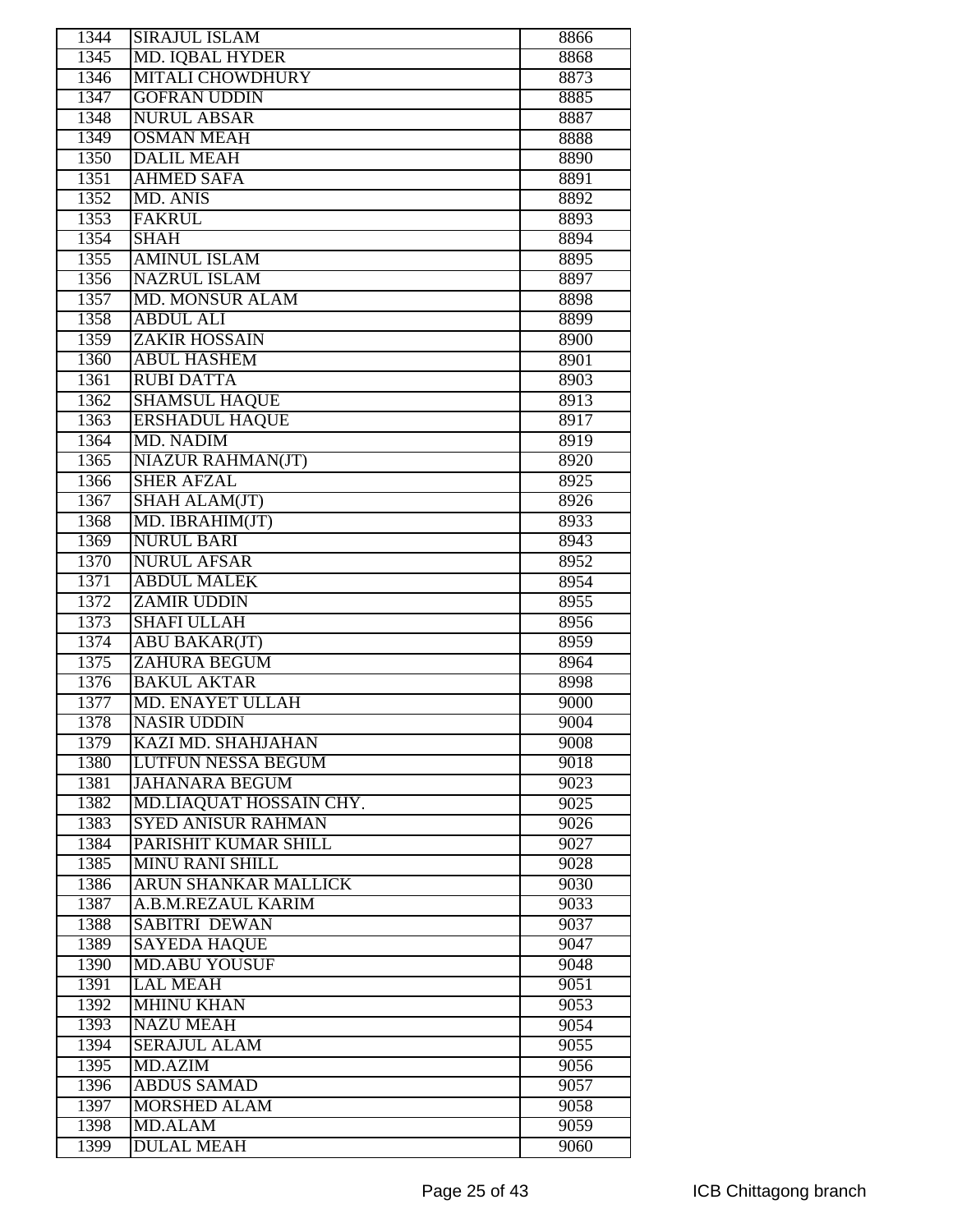| 1400 | <b>MD.MURAD</b>                | 9061 |
|------|--------------------------------|------|
| 1401 | <b>ABUL KALAM</b>              | 9062 |
| 1402 | <b>MD.ALI</b>                  | 9063 |
| 1403 | <b>MD.KUDDUS</b>               | 9064 |
| 1404 | <b>MD.KHALEQUE</b>             | 9074 |
| 1405 | <b>HASAN ALI</b>               | 9075 |
| 1406 | <b>REJIA AKTHER</b>            | 9077 |
| 1407 | <b>NURJAHAN BEGUM</b>          | 9078 |
| 1408 | <b>MD.BABUL</b>                | 9079 |
| 1409 | <b>MD.BADSHA</b>               | 9080 |
| 1410 | <b>ANWAR KHAN</b>              | 9081 |
| 1411 | <b>MD. ALAMGIR</b>             | 9082 |
| 1412 | <b>MD.MURAD</b>                | 9083 |
| 1413 | <b>MD.MAZIBUR RAHMAN</b>       | 9088 |
| 1414 | <b>MOIN UDDIN AHMED</b>        | 9091 |
| 1415 | <b>MONIR UDDIN AHMED</b>       | 9092 |
| 1416 | <b>MOSTAFIZUR RAHMAN</b>       | 9093 |
| 1417 | <b>MOSTAQUE UDDIN AHMED</b>    | 9094 |
| 1418 | <b>MOHIUDDIN AHMED</b>         | 9095 |
| 1419 | <b>ANAOARA BEGUM</b>           | 9096 |
| 1420 | <b>MISS.SOHELI PARVEEN</b>     | 9097 |
| 1421 | MUSTAQUE AHMED CHOWDHURY       | 9102 |
| 1422 | <b>NAHID SULTANA</b>           | 9107 |
| 1423 | <b>MD.MOSTAQUE AHMED</b>       | 9116 |
| 1424 | <b>MISS. SHAHANA AKHTER</b>    | 9117 |
| 1425 | <b>S.M.SHAFIUL AZAM</b>        | 9119 |
| 1426 | <b>TASLIMA KHANAM</b>          | 9123 |
| 1427 | <b>MD.SAZZAT HOSSAIN</b>       | 9128 |
| 1428 | MD.SHAKHAWAT HOSSAIN           | 9129 |
| 1429 | <b>MD.ABDUL AWAL</b>           | 9130 |
| 1430 | <b>MD.SAZZAT HOSSAIN</b>       | 9131 |
| 1431 | <b>ABDUL MOTALEB CHOWDHURY</b> | 9137 |
| 1432 | <b>ASMA AKTER</b>              | 9138 |
| 1433 | <b>NURUL KABIR CHOWDHURY</b>   | 9153 |
| 1434 | ABDUL MOTALEB CHOWDHURY(JT)    | 9154 |
| 1435 | <b>NUR NAHAR BEGUM</b>         | 9155 |
| 1436 | <b>HSM ALAM</b>                | 9183 |
| 1437 | <b>SALMA SULTANA</b>           | 9186 |
| 1438 | <b>ANWARUL ISLAM(JT)</b>       | 9187 |
| 1439 | <b>KHALEDA AHMED</b>           | 9189 |
| 1440 | KHAWJA AHMED TALUKDER(JT)      | 9190 |
| 1441 | MOHAMMED SAIDUL ALAM           | 9208 |
| 1442 | <b>MD. DELWAR HOSSAIN</b>      | 9211 |
| 1443 | <b>MD. NURUL AMIN</b>          | 9212 |
| 1444 | <b>NILUFER AHMED</b>           | 9213 |
| 1445 | <b>KABIR BHUIYAN</b>           | 9214 |
| 1446 | <b>BABUL HOWLADER</b>          | 9215 |
| 1447 | <b>KHURSHID ALAM</b>           | 9217 |
| 1448 | <b>KAMAL UDDIN(JT)</b>         | 9231 |
| 1449 | MOMTAZ BEGUM LOVELY            | 9232 |
| 1450 | <b>BIVA RANI BISWAS</b>        | 9234 |
| 1451 | <b>ABDUL RAHMAN</b>            | 9247 |
| 1452 | <b>NAZIR AHMED</b>             | 9249 |
| 1453 | <b>RASHID AHMED</b>            | 9250 |
| 1454 | <b>MONIR AHMED</b>             | 9251 |
| 1455 | <b>FORAK AHMED</b>             | 9253 |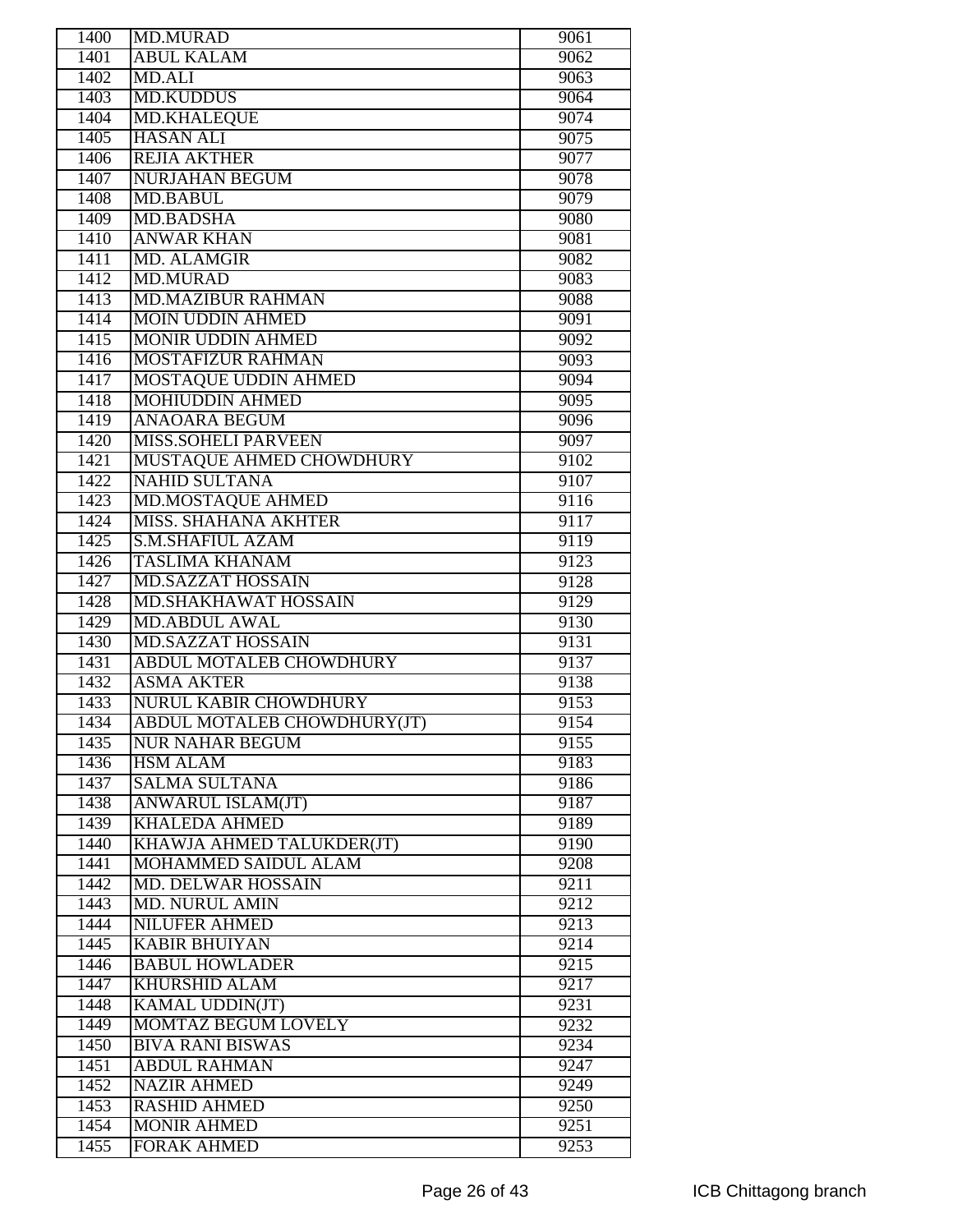| 1456 | <b>ABUL KHA</b>               | 9254              |
|------|-------------------------------|-------------------|
| 1457 | <b>ASHKHAR KHA</b>            | 9255              |
| 1458 | <b>BELAYET ALI</b>            | 9259              |
| 1459 | <b>SHEIKH MOHT RAHIM</b>      | 9263              |
| 1460 | <b>MD. SHADIQUE HOSSAIN</b>   | 9269              |
| 1461 | <b>MD. RAJIB</b>              | 9270              |
| 1462 | <b>MD. MATIN</b>              | 9274              |
| 1463 | <b>MD. SAMIR</b>              | 9275              |
| 1464 | <b>SULTAN MEAH</b>            | 9278              |
| 1465 | <b>ZAHIR AHMED</b>            | 9279              |
| 1466 | PAPIA SULTANA                 | 9282              |
| 1467 | <b>MD. KHALED HOSSAIN</b>     | 9284              |
| 1468 | <b>MD. SALIM</b>              | 9286              |
| 1469 | <b>DELWAR HOSSAIN</b>         | 9289              |
| 1470 | <b>KAMAL PASHA</b>            | 9306              |
| 1471 | <b>MD. AZFAR U DOWLA</b>      | 9312              |
| 1472 | <b>KABIR AHMED(JT)</b>        | 9315              |
| 1473 | <b>ABDUL MALAK</b>            | 9332              |
| 1474 | <b>MD. ELIAS</b>              | 9335              |
| 1475 | <b>MD. IMRAN</b>              | 9341              |
| 1476 | <b>MD. SHAHIDUL ISLAM</b>     | 9343              |
| 1477 | <b>ZAKIR MOHAMMED FAIZ</b>    | 9344              |
| 1478 | MD. MOSTAFIZUR RAHMAN         | 9346              |
| 1479 | <b>MD. DELWAR HOSSAIN</b>     | 9347              |
| 1480 | <b>MD. NAZRUL ISLAM</b>       | 9348              |
| 1481 | <b>MD. MARUF BIN SAYED</b>    | 9349              |
| 1482 | <b>MD. ABDUL MATIN</b>        | 9350              |
| 1483 | <b>MD. NURUL AMIN</b>         | 9351              |
| 1484 | <b>MATUR RAHMAN</b>           | 9356              |
| 1485 | <b>ZAHANGIR ALAM</b>          | 9359              |
| 1486 | <b>AZIZUL HAQUE</b>           | 9360              |
| 1487 | <b>ASM ALAM</b>               | 9364              |
| 1488 | <b>MONOARA BEGUM</b>          | 9366              |
| 1489 | <b>MD. ABDUR RAHIM PATHAN</b> | 9370              |
| 1490 | MD. REZAUL KARIM              | 9371              |
| 1491 | MD. NURULLAH                  | 9372              |
| 1492 | <b>MD. ABU YASUF KHAN</b>     | 9373              |
| 1493 | MD. HEDAYET ULLAH             | 9374              |
| 1494 | <b>MD. ABDUR ROB KHAN</b>     | 9377              |
| 1495 | <b>MD. KAMAL UDDIN</b>        | 9378              |
| 1496 | <b>MD. RUHUL AMEEN</b>        | 9379              |
| 1497 | <b>GOLAM SARWAR</b>           | 9380              |
| 1498 | <b>MD. ABDUS SALAM</b>        | 9381              |
| 1499 | <b>MD. RAFIQUE</b>            | $938\overline{2}$ |
| 1500 | <b>MD. ALTAF HOSSAIN</b>      | 9384              |
| 1501 | <b>MD. ABU TAHER</b>          | 9385              |
| 1502 | <b>MD. SAFI ULLAH MIAH</b>    | 9387              |
| 1503 | <b>MD. NUR NOBI</b>           | 9388              |
| 1504 | <b>FAZLUR RAHMAN</b>          | 9389              |
| 1505 | <b>ABUL KALAM AZAD</b>        | 9390              |
| 1506 | MD. MUSA                      | 9391              |
| 1507 | MD. HASEM                     | 9392              |
| 1508 | <b>BAKUL KANTI BARUA</b>      | 9393              |
| 1509 | <b>SULTAN AHMED</b>           | 9394              |
| 1510 | <b>MD. SOLEMAN</b>            | 9395              |
| 1511 | <b>JABED HOSSAIN</b>          | 9396              |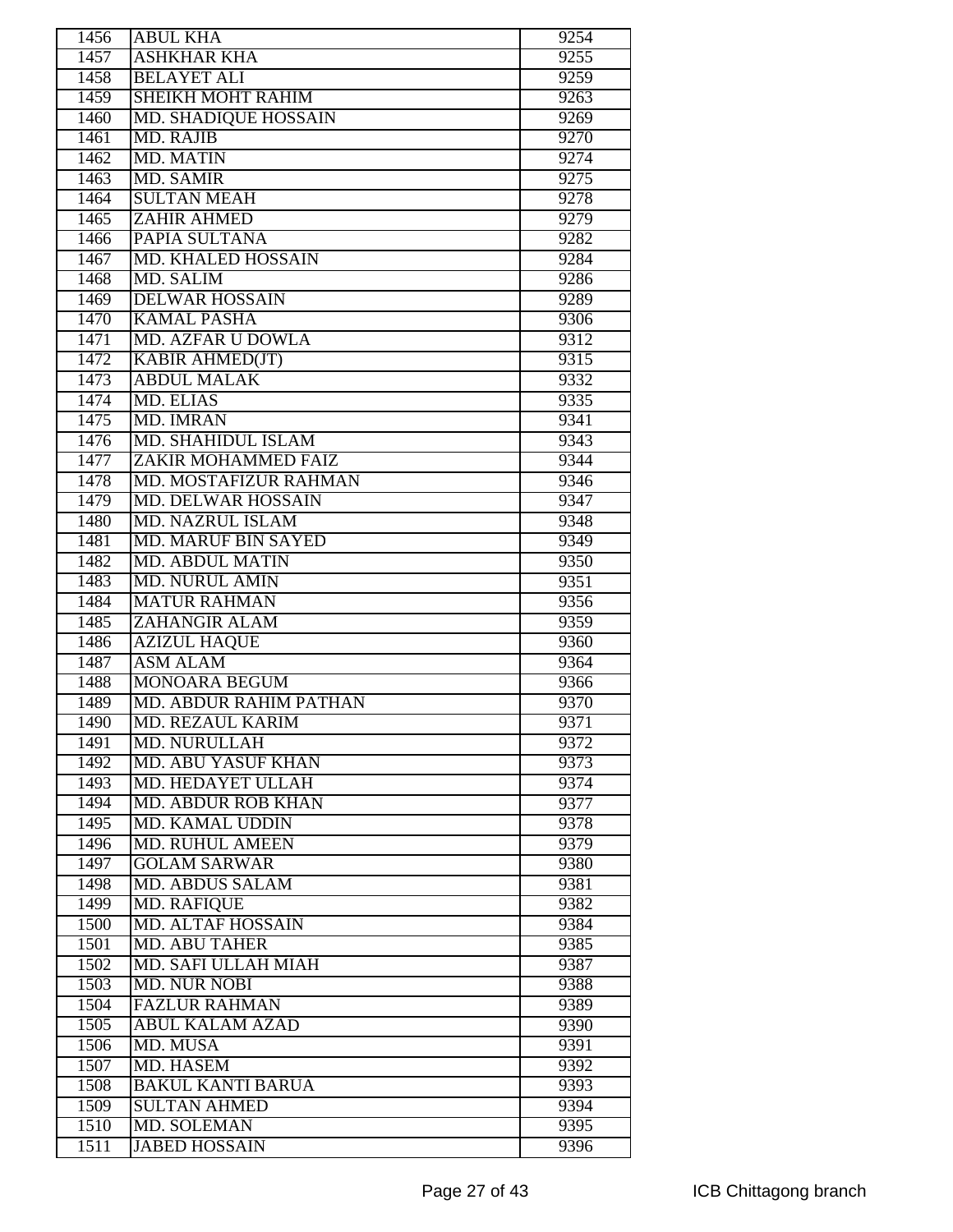| 1512         | <b>JAYNAL ABDIN</b>                          | 9397         |
|--------------|----------------------------------------------|--------------|
| 1513         | MD. LOKMAN HOSSAIN                           | 9398         |
| 1514         | <b>RIFAT ARA YESMIN</b>                      | 9412         |
| 1515         | <b>REHANA PARVEEN</b>                        | 9413         |
| 1516         | <b>SUMAN HOWLADER</b>                        | 9414         |
| 1517         | <b>SIDDIQUR RAHMAN</b>                       | 9415         |
| 1518         | <b>MERI BEGUM</b>                            | 9416         |
| 1519         | <b>MD. SHAHIDUL ALAM</b>                     | 9423         |
| 1520         | <b>JAHANGIR ALAM</b>                         | 9429         |
| 1521         | <b>JAMAL AHMED</b>                           | 9430         |
| 1522         | <b>FAHIM UDDIN AHMED</b>                     | 9431         |
| 1523         | <b>MOHAMMED OSMAN GANI</b>                   | 9438         |
| 1524         | <b>LATIFA PARVIN</b>                         | 9464         |
| 1525         | <b>ASHAN REASAT SOBHAN</b>                   | 9485         |
| 1526         | <b>USMAN GHANI CHOWDHURY</b>                 | 9490         |
| 1527         | M. A. KALAM                                  | 9501         |
| 1528         | <b>ABDUL AWAL</b>                            | 9502         |
| 1529         | <b>MOKLESHUR RAHMAN</b>                      | 9503         |
| 1530         | <b>SABUR KHAN</b>                            | 9504         |
| 1531         | <b>NOWSHAD ALI</b>                           | 9514         |
| 1532         | <b>MD. SHAHIDUR RAHMAN</b>                   | 9515         |
| 1533         | S. M. NOMAN                                  | 9516         |
| 1534         | <b>NOZMOL ISLAM</b>                          | 9517         |
| 1535         | <b>SYEDUR RAHMAN</b>                         | 9518         |
| 1536         | <b>MD. BAKTIAR HOSSAIN</b>                   | 9527         |
| 1537         | <b>MD. FARUQE UDDIN</b>                      | 9528         |
| 1538         | <b>MD. PARVEZ HOSSIAN</b>                    | 9529         |
| 1539         | <b>MD. NURUL QUADIR</b>                      | 9531         |
| 1540         | <b>KAWSAR PARVIN</b>                         | 9549         |
| 1541         | <b>MD.MASUM EMRAN</b>                        | 9552         |
| 1542         | <b>SHAMIM GHANI</b>                          | 9554         |
| 1543         | <b>KAZI HELAL UDDIN AKBER</b>                | 9556         |
| 1544         | <b>DALIYA NUR</b>                            | 9559         |
| 1545         | <b>THAHAMINA PARVEEN</b>                     | 9560         |
|              |                                              |              |
| 1546<br>1547 | MD. SHAMIM UDDIN<br><b>MD.MAHBUBUL HASAN</b> | 9568<br>9574 |
| 1548         | <b>ABDUS SALAM</b>                           | 9596         |
| 1549         | <b>RAKIBUR RAHMAN(JT)</b>                    | 9613         |
|              | <b>ABUL FAZAL</b>                            |              |
| 1550<br>1551 | <b>AHMED HABIB</b>                           | 9621<br>9632 |
| 1552         | <b>SHAHEEN AKTHER SHAMIM</b>                 | 9633         |
| 1553         | LT.MOHAMMED MAHBUB UL ISLAM                  | 9639         |
| 1554         | <b>MOHD.MOHSEN REZA</b>                      | 9640         |
| 1555         | <b>MINHAZ AHMAD</b>                          | 9641         |
| 1556         | <b>MAHFUZUL HOQ PATWARI</b>                  | 9642         |
| 1557         | MAHFUZUL HOQ PATWARI(JT)                     | 9643         |
| 1558         | A.T.M.NASIRUDDIN                             | 9657         |
| 1559         | MOHAMMAD IQBAL HOSSAIN                       | 9673         |
| 1560         | ZAHED TOFAZZAL HOSSAIN                       | 9674         |
| 1561         | PRANATI BARUA(JT)                            | 9678         |
| 1562         | <b>OLEE AHMED BHUIYAN</b>                    | 9684         |
| 1563         | <b>MD.NAZMUL HAQUE KHAN</b>                  | 9689         |
| 1564         | <b>MD.ASHRAFUL AZAD</b>                      | 9690         |
| 1565         | <b>SHAKIL AKHTER</b>                         | 9699         |
| 1566         | M.A.LATIF                                    | 9716         |
| 1567         | S.M.AMIR UDDIN.                              | 9738         |
|              |                                              |              |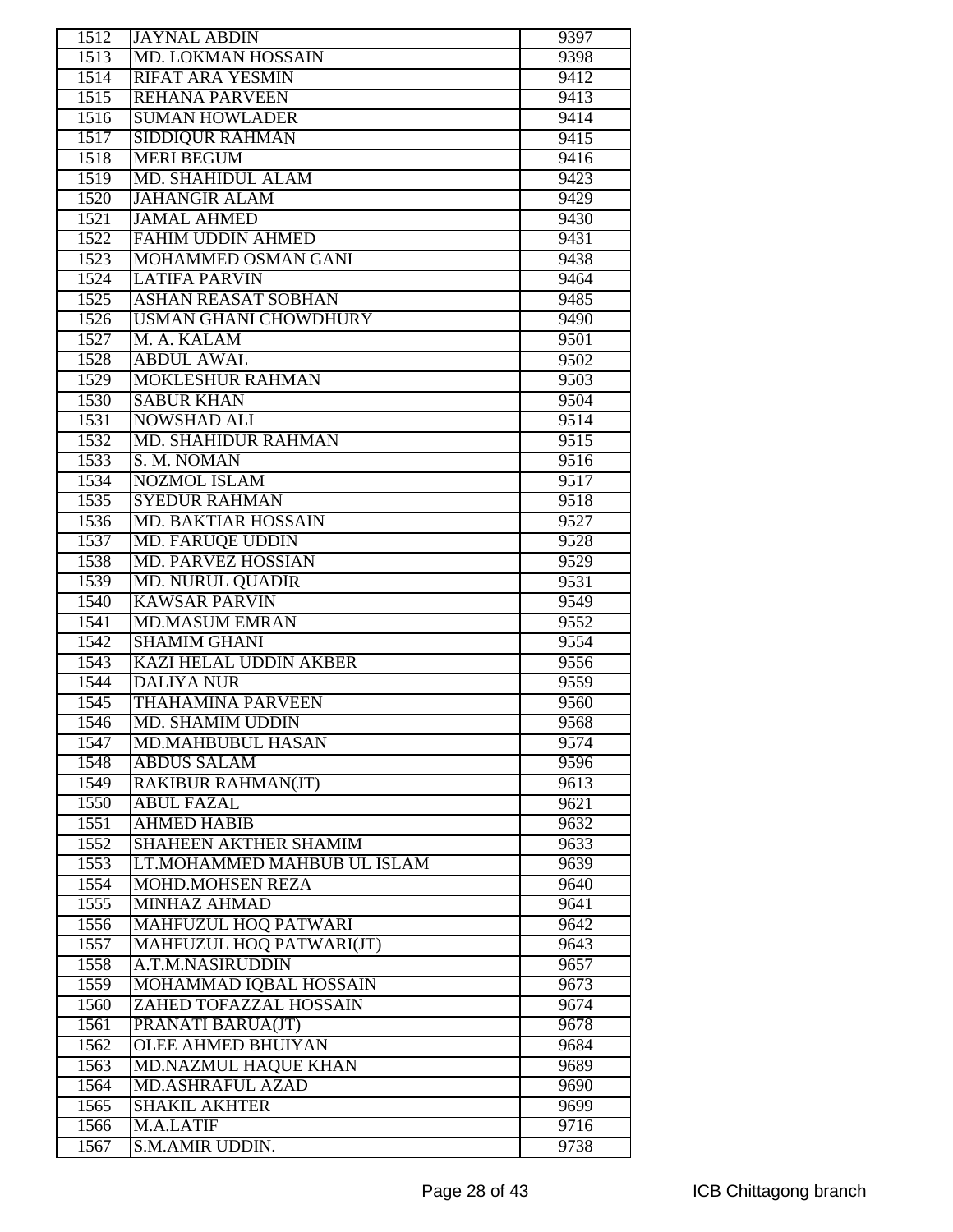| 1568         | MUHAMMAD HOSSAIN(JT)             | 9739 |
|--------------|----------------------------------|------|
| 1569         | <b>ABUL FAIZ MD.SHOWKAT ALI.</b> | 9740 |
| 1570         | ABUL FAIZ MUHAMMAD HASHMAT.      | 9741 |
| 1571         | <b>MD.MIJANUR RAHMAN.</b>        | 9744 |
| 1572         | <b>MD.IZADUR RAHMAN.</b>         | 9745 |
| 1573         | <b>MD.MIJANUR RAHMAN(JT)</b>     | 9746 |
| 1574         | DR. MD. MAHBUBUL MATIN           | 9753 |
| 1575         | ZAHIR UDDIN AHMED.               | 9761 |
| 1576         | SHABNAM AHMED.                   | 9762 |
| 1577         | <b>MUHAMMED HAIDER HASHIM</b>    | 9766 |
| 1578         | <b>MD.YOUSUF HARUN CHOWDHURY</b> | 9775 |
| 1579         | MD.LOKMAN AHMED(JT)              | 9776 |
| 1580         | <b>MD.LOKMAN AHMED</b>           | 9777 |
| 1581         | <b>MD. SAROWAR ALAM</b>          | 9781 |
| 1582         | ZAHRUL HAQUE BHUIYAN             | 9783 |
| 1583         | <b>RAJAUL KARIM</b>              | 9785 |
| 1584         | <b>MD.MAHMUD HOSSAIN</b>         | 9786 |
| 1585         | <b>NABI NEOYAZ KHAN</b>          | 9787 |
| 1586         | <b>NECHAR AHMED</b>              | 9788 |
| 1587         | <b>MD.YASUF ALI</b>              | 9789 |
| 1588         | <b>SHARAFAT ALI</b>              | 9790 |
| 1589         | <b>KAMRUL HUDA MUSTAFI</b>       | 9792 |
| 1590         | D.M.RAHMAN.                      | 9810 |
| 1591         | MRS.SHIMLY RAHMAN.               | 9811 |
| 1592         | D.M.RAHMAN(JT)                   | 9812 |
| 1593         | M.A.KHALEQUE                     | 9826 |
| 1594         | <b>ARINA BEGUM</b>               | 9829 |
| 1595         | MD.TARIKUL ISLAM.                | 9832 |
| 1596         | MD.KABIRUZZAMAN.                 | 9833 |
| 1597         | <b>VOLA DAS.</b>                 | 9836 |
| 1598         | <b>MD.HELAL UDDIN</b>            | 9841 |
| 1599         | <b>MD.SHAFIQUR RAHMAN</b>        | 9842 |
| 1600         | <b>SK.MONIRUZZAMAN</b>           | 9844 |
| 1601         | ASHOK KANTI CHOWDHURY.           | 9849 |
| 1602         | SAMAR SEKHAR BISWAS.             | 9865 |
| 1603         | MD.NIZAM UDDIN.                  | 9880 |
| 1604         | <b>MD.ABUL BASHAR TALUKDER</b>   | 9882 |
| 1605         | TUSHER KANTI CHANDA              | 9909 |
| 1606         | MD.DIDARUL ALAM.                 | 9920 |
| 1607         | <b>MD.DIN MOHAMMED</b>           | 9921 |
| 1608         | <b>MD.ARMAN</b>                  | 9922 |
| 1609         | <b>ABDUL MANNAN</b>              | 9923 |
| 1610         | MD.ABDULLAH(JT)                  | 9924 |
| 1611         | MD.NURUL AMIN                    | 9925 |
| 1612         | MD.JAINAL ABEDIN.(JT)            | 9926 |
| 1613         | <b>MD.ABDULLAH</b>               | 9927 |
| 1614         | MD.MOFZAL AHMED.                 | 9928 |
| 1615         | <b>MD.JAINAL ABEDIN.</b>         | 9929 |
| 1616         | MD.ARMAN(JT)                     | 9930 |
| 1617         | MD.DIN MOHAMMAD(JT)              | 9931 |
| 1618         | MOHAMMAD ATAUL HAKIM.            | 9932 |
| 1619         | TASIM BANIK.                     | 9942 |
|              | MOHD.RAFIQUE CHOWDHURY           | 9949 |
| 1620<br>1621 | <b>ABU HASAN</b>                 | 9950 |
| 1622         | <b>NARGIS BEGUM</b>              | 9951 |
| 1623         | <b>MD.ZAHED</b>                  | 9952 |
|              |                                  |      |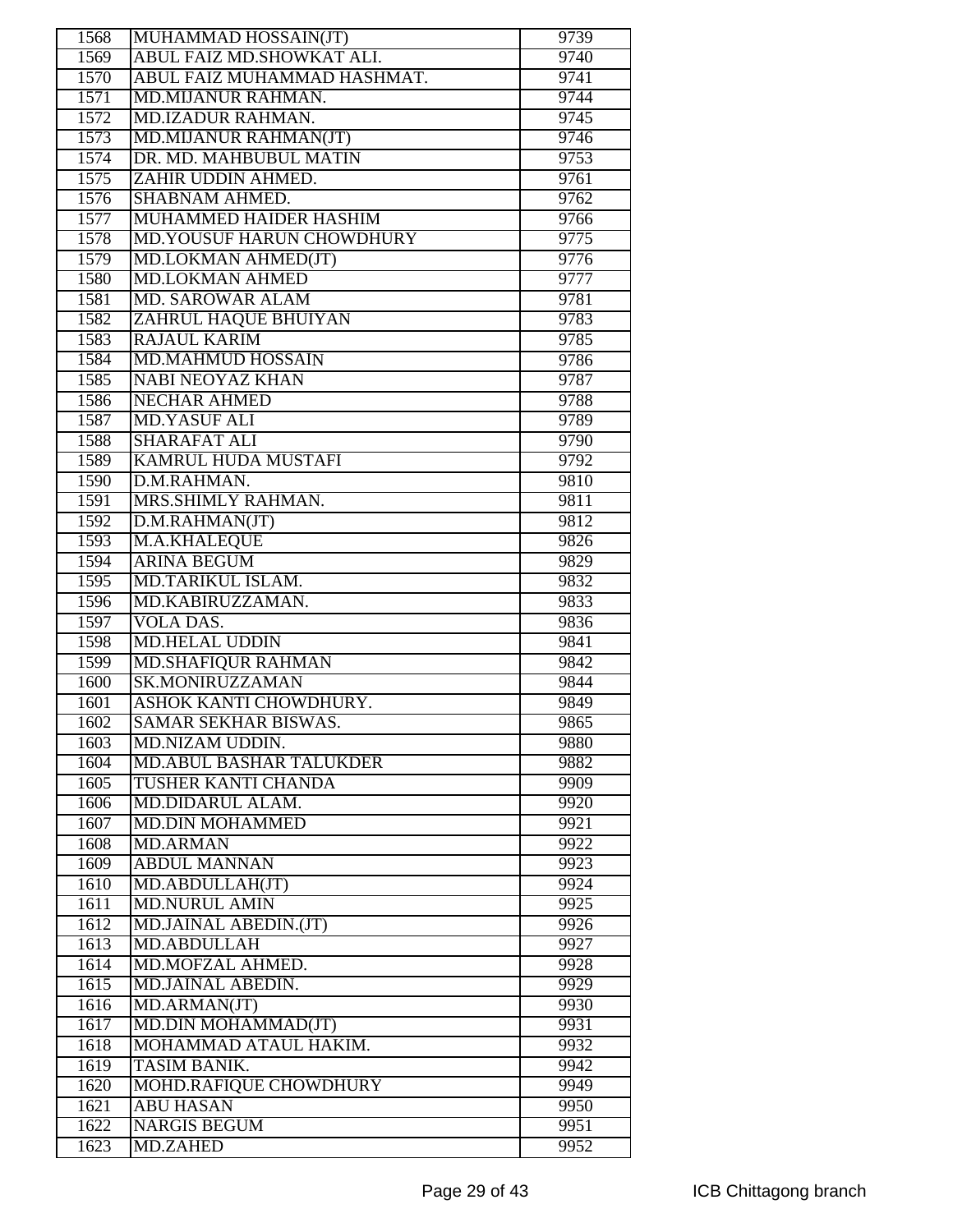| 1624 | <b>MD.SAIFUDDIN KHALED</b>     | 9953  |
|------|--------------------------------|-------|
| 1625 | <b>JAHURA KHATUN.</b>          | 9964  |
| 1626 | <b>ZAHID MANSUR</b>            | 9965  |
| 1627 | <b>MD.TASLIM UDDIN</b>         | 9968  |
| 1628 | <b>MD.ENAMUL HOQ</b>           | 9969  |
| 1629 | <b>SALMA SULTANA</b>           | 9972  |
| 1630 | MD.TAZUL ISLAM.                | 9983  |
| 1631 | MD.GOLAM MOSTAFA.              | 9986  |
| 1632 | <b>SYED SALAH UDDIN AHMED</b>  | 9996  |
| 1633 | <b>ZULEKHA</b>                 | 10000 |
| 1634 | ZULEKHA(JT)                    | 10001 |
| 1635 | <b>MD.ZAHANGIR ALAM</b>        | 10006 |
| 1636 | MD.ZAHANGIR ALAM(JT)           | 10008 |
| 1637 | MD.BAKTAIR UDDIN.              | 10009 |
| 1638 | <b>MOHD.DIDARUL ALAM</b>       | 10010 |
| 1639 | <b>MD.HANIF</b>                | 10011 |
| 1640 | <b>BHOLA NATH SAHA.</b>        | 10014 |
| 1641 | MD.MANZURUL HAQ CHAUDHURY(JT)  | 10022 |
| 1642 | <b>REHANA AKHTER</b>           | 10030 |
| 1643 | <b>SERAJUR RAHMAN</b>          | 10032 |
| 1644 | <b>NURUL FATIMA</b>            | 10033 |
| 1645 | MINHAZUR RAHMAN(JT)            | 10034 |
| 1646 | <b>SHAMSUL ISLAM</b>           | 10037 |
| 1647 | <b>ABDUL SUKKUR</b>            | 10038 |
| 1648 | <b>SERAJUR RAHMAN(JT)</b>      | 10039 |
| 1649 | <b>KAMAL UDDIN</b>             | 10040 |
| 1650 | <b>SAFINA AKTAR</b>            | 10041 |
| 1651 | FARIAH NAZNEEN CHOWDHURY       | 10043 |
| 1652 | MARIAM NAZNEEN CHOWDHURY(JT)   | 10044 |
| 1653 | <b>M.NAZNEEN CHOWDHURY</b>     | 10045 |
| 1654 | <b>MD.JASHIM UDDIN</b>         | 10048 |
| 1655 | <b>BIKASH KUMAR DEB(JT)</b>    | 10049 |
| 1656 | <b>MOHAMMED ALI SHARIF</b>     | 10050 |
| 1657 | <b>MD.ALAMGIR</b>              | 10054 |
| 1658 | H.M.RAHMAN                     | 10055 |
| 1659 | H.M.RAHMAN (JT)                | 10057 |
| 1660 | <b>SALIM AHMED HAZARI</b>      | 10062 |
| 1661 | MD.JASHIMUDDIN AHMED           | 10063 |
| 1662 | <b>SYEDA ASMA BEGUM</b>        | 10064 |
| 1663 | <b>MD.HARUNUR RASHID</b>       | 10065 |
| 1664 | <b>MOHAMMOD ASRAFUL ZAHAN</b>  | 10067 |
| 1665 | DR.MUHD.FAKHRUL ALAM           | 10075 |
| 1666 | TAWHIDA AJMIRA ALAM            | 10076 |
| 1667 | DR.C.A.H.M.ENAMULLAH           | 10078 |
| 1668 | <b>ABU JAFAR SHAHID</b>        | 10081 |
| 1669 | <b>ISMAT ARA HASNATH</b>       | 10085 |
| 1670 | MD.ABU HASNATH SHAHID(JT)      | 10086 |
| 1671 | <b>JOSNA ARA BEGUM</b>         | 10088 |
| 1672 | <b>NURUL HOQUE BHUIYAN(JT)</b> | 10089 |
| 1673 | <b>ISMAT ARA BEGUM</b>         | 10090 |
| 1674 | ALHAJ MD.ABUL QUASEM           | 10091 |
| 1675 | ALHAJ MD.ABUL QUASEM(JT)       | 10093 |
| 1676 | CAPTAIN MAHBUBUL ALAM.         | 10105 |
| 1677 | SYEDA MAJEDA BEGUM.            | 10106 |
| 1678 | FEROZA RAHMAN LEKHA.           | 10108 |
| 1679 | MOMIRUL ISLAM BHUIYAN.         | 10109 |
|      |                                |       |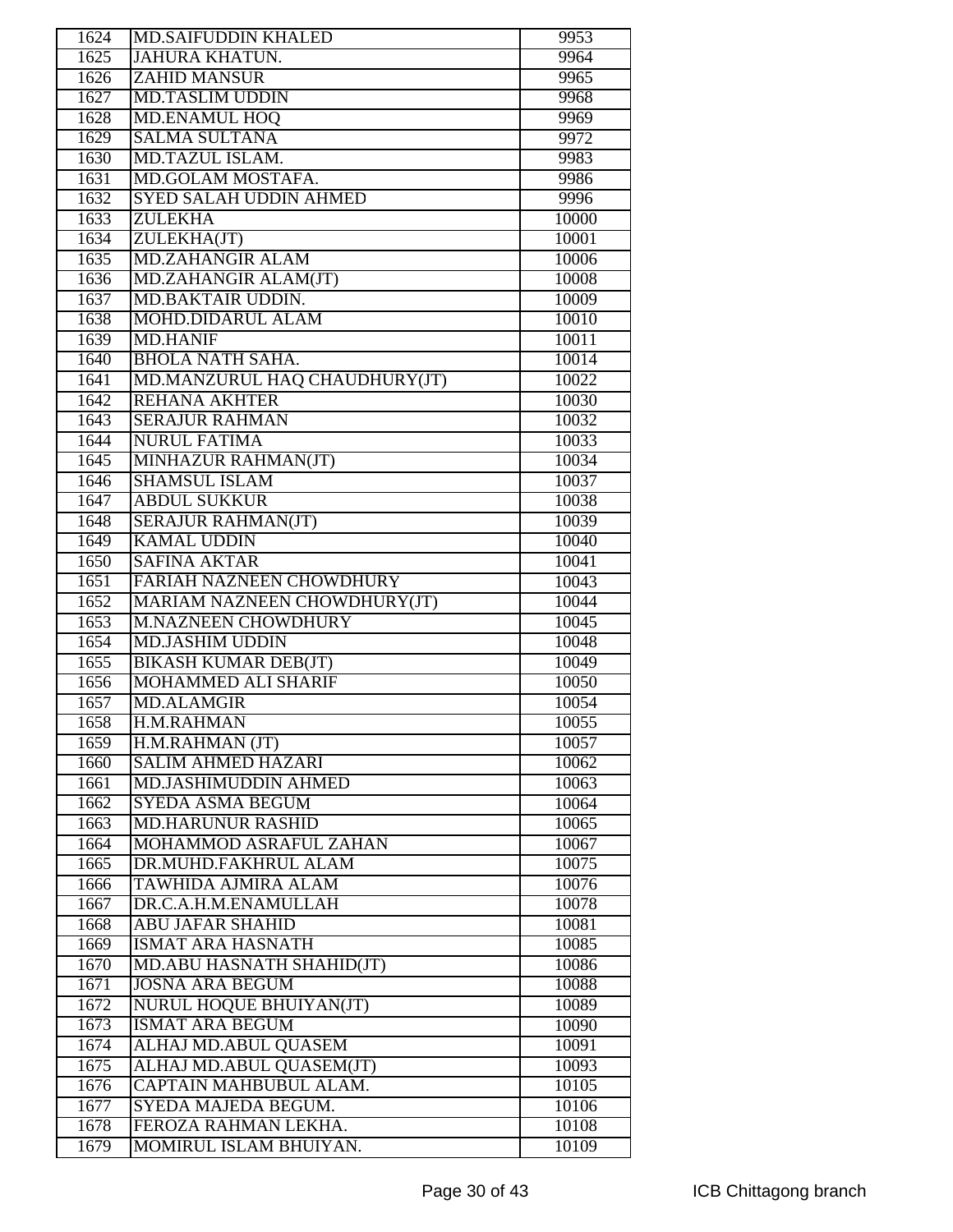| 1680 | SYED REAZUL KARIM.              | 10111 |
|------|---------------------------------|-------|
| 1681 | ABDULLAH AL MAMUN.              | 10114 |
| 1682 | MD.ROTABUZZAMAN.                | 10115 |
| 1683 | <b>TAPATI BANIK.</b>            | 10119 |
| 1684 | <b>KASTURI BANIK.</b>           | 10120 |
| 1685 | <b>SANTI RANJAN DAS.</b>        | 10122 |
| 1686 | <b>MD.ANWAR FARUQUE CHY</b>     | 10125 |
| 1687 | A.T.M.MOSTAFA KAMAL             | 10126 |
| 1688 | <b>IRIN PARVEEN</b>             | 10127 |
| 1689 | A.T.M.MOSTAFA KAMAL(JT)         | 10128 |
|      | MD.KAMRUZZAMAN                  |       |
| 1690 |                                 | 10137 |
| 1691 | <b>FAZLUR RAHMAN</b>            | 10141 |
| 1692 | MD.KHAIRUL ANAM.                | 10142 |
| 1693 | K.A.JOARDER.                    | 10143 |
| 1694 | MAHMOOD ANUPAM JOARDER.         | 10144 |
| 1695 | <b>MOUSHOMI SAHA(JT)</b>        | 10151 |
| 1696 | <b>ABUL BASHAR</b>              | 10160 |
| 1697 | <b>BADSHA MEAH</b>              | 10161 |
| 1698 | <b>ABDUS SABUR</b>              | 10163 |
| 1699 | M.H.BHUIYAN                     | 10166 |
| 1700 | <b>SADHAN KUMAR DE</b>          | 10169 |
| 1701 | A.F.M.SHAMSUDUHA                | 10174 |
| 1702 | <b>JAHANARA SHAMSUDDUHA</b>     | 10175 |
| 1703 | A.F.M.SHAMSUDDUHA(JT)           | 10176 |
| 1704 | <b>NOOR MUHAMMAD</b>            | 10179 |
| 1705 | <b>SHAHANA DIL KHANUM</b>       | 10180 |
| 1706 | <b>MD.YAQUB</b>                 | 10182 |
| 1707 | <b>FARIDA YAQUB</b>             | 10183 |
| 1708 | <b>MD.YOUNUS</b>                | 10185 |
| 1709 | <b>MD.IQBAL HOSSAIN</b>         | 10186 |
| 1710 | <b>MD.NAZRUL ISLAM</b>          | 10187 |
| 1711 | <b>ABDUR RAZZAK (J/A)</b>       | 10188 |
| 1712 | <b>MD.JAHANGIR</b>              | 10189 |
|      | <b>MD.ABDUS SATTAR</b>          |       |
| 1713 |                                 | 10190 |
| 1714 | <b>MD.JASIM UDDIN</b>           | 10191 |
| 1715 | MD.NAZRUL ISLAM (JT)            | 10192 |
| 1716 | MD.JAHANGIR(J/A)                | 10193 |
| 1717 | <b>ABDUR RAZZAK</b>             | 10194 |
| 1718 | <b>JOYDIP SANAL</b>             | 10198 |
| 1719 | AL-HAJ MD.SHAFI                 | 10205 |
| 1720 | <b>LAILA AKHTER KHANAM</b>      | 10222 |
| 1721 | <b>MOINUL HOSSAIN</b>           | 10224 |
| 1722 | <b>SITARA BEDIN</b>             | 10229 |
| 1723 | <b>BISHU BHOWMIK</b>            | 10235 |
| 1724 | <b>MD.BAZLUL KARIM</b>          | 10239 |
| 1725 | <b>ZULFIQUR HOSSAIN</b>         | 10240 |
| 1726 | <b>MD.ABDUR ROUF</b>            | 10242 |
| 1727 | <b>R.A.SIDDIQUE</b>             | 10243 |
| 1728 | <b>MAJ.MD.MIZANUR RAHMAN</b>    | 10247 |
| 1729 | <b>BITHIKA DAS</b>              | 10248 |
| 1730 | <b>MD.ABDUL MONAF</b>           | 10256 |
| 1731 | <b>SAYEDA SALMA BEGUM</b>       | 10264 |
| 1732 | <b>NAYAN KUMAR BARUA</b>        | 10273 |
| 1733 | <b>CHOWDHURY MD.ENAYETULLAH</b> | 10274 |
| 1734 | <b>JASIM CHOWDHURY SABUJ</b>    | 10275 |
| 1735 | <b>MD.MATLABUR RAHMAN</b>       | 10276 |
|      |                                 |       |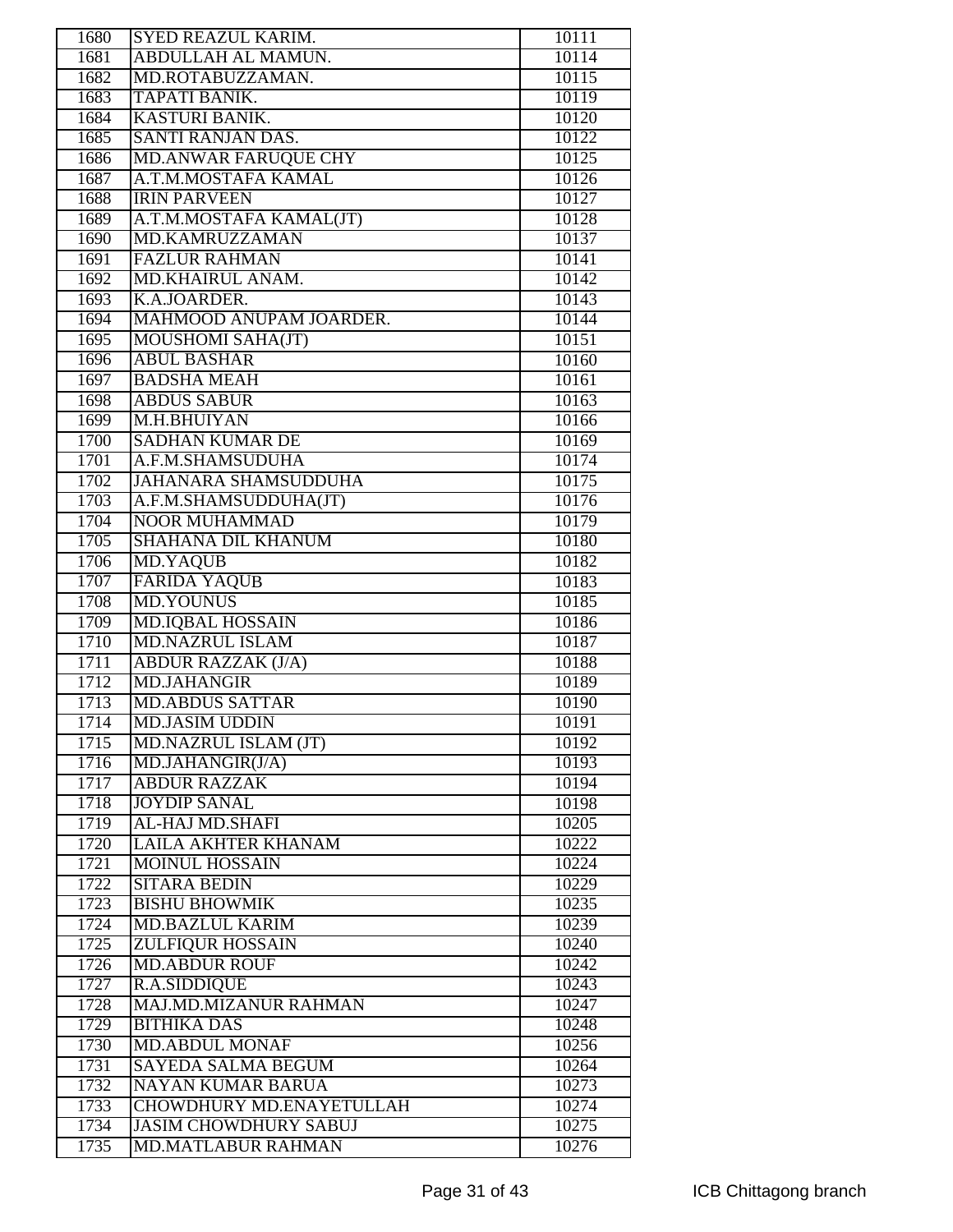| 1736 | <b>DIL AFROGE BAGEM</b>        | 10280 |
|------|--------------------------------|-------|
| 1737 | MD.NUR ISLAM(JT)               | 10281 |
| 1738 | SYEDA SALMA BEGUM(JT)          | 10287 |
| 1739 | NIZAMUDDIN MAHMOOD             | 10289 |
| 1740 | <b>PARUL AKTER</b>             | 10292 |
| 1741 | <b>NAZMA PARVEEN(JT)</b>       | 10295 |
| 1742 | <b>CAPT.ASHRAF NIAZ AZAD</b>   | 10305 |
| 1743 | CAPT.ASHRAF NIAZ AZAD(JT)      | 10307 |
| 1744 | <b>MD.ABDULLAH</b>             | 10308 |
| 1745 | <b>FERDOUSER RAHMAN</b>        | 10310 |
| 1746 |                                |       |
|      | MOHAMMAD ABDULLAH(JT)          | 10315 |
| 1747 | <b>BIJAN BARUA</b>             | 10325 |
| 1748 | <b>KANA RANI DAS</b>           | 10335 |
| 1749 | <b>RINA BEGUM</b>              | 10336 |
| 1750 | <b>SHOWKAT ARA JAFAR</b>       | 10337 |
| 1751 | <b>MD.ABUL KHAIR CHY</b>       | 10340 |
| 1752 | M.S.A.MAHMOOD                  | 10341 |
| 1753 | <b>MD.SHAWKAT ALI</b>          | 10343 |
| 1754 | <b>SHAHIDA KABIR</b>           | 10353 |
| 1755 | <b>MANIR AHMED</b>             | 10355 |
| 1756 | <b>NURUL AMIN(JT)</b>          | 10361 |
| 1757 | A.S.M.HABIBUL HOQUE            | 10364 |
| 1758 | FIROZA RAHMAN LEKHA(JT)        | 10368 |
| 1759 | <b>SABERA BEGUM</b>            | 10370 |
| 1760 | <b>TANVEER RAHIM(JT)</b>       | 10396 |
| 1761 | SHURAIYA SHAHNAZ               | 10399 |
| 1762 | <b>MUSLIMA JAHAN</b>           | 10405 |
| 1763 | MOHAMMAD SIDDIQUR RAHMAN       | 10409 |
| 1764 | <b>S.M.SHIBBIR AHMED</b>       | 10421 |
| 1765 | <b>MD.NURUL KARIM</b>          | 10435 |
| 1766 | <b>MD.KHALED AL AZAM</b>       | 10445 |
| 1767 | MD.KAMAL SIRAJUL ISLAM(JT)     | 10447 |
| 1768 | MOHD.MOSHARAF                  | 10450 |
| 1769 | <b>SAYED RIFAT MAHMOOD</b>     | 10453 |
|      |                                |       |
| 1770 | SAYEDA JAHANARA ISLAM          | 10454 |
| 1771 | MD.SHAH ALAM(JT)               | 10457 |
| 1772 | PRANATI BARUA                  | 10465 |
| 1773 | <b>ALOYSIUS ROZARIO</b>        | 10471 |
| 1774 | <b>ANISUR RAHMAN</b>           | 10472 |
| 1775 | <b>MD.ZAHURUL ISLAM</b>        | 10475 |
| 1776 | <b>FAHMIDA AKHAND</b>          | 10476 |
| 1777 | MD.ZAHURUL ISLAM(JT)           | 10477 |
| 1778 | <b>RUPA CHANDA</b>             | 10479 |
| 1779 | <b>MOZAMMAL HOSSAIN</b>        | 10482 |
| 1780 | <b>NOOR NAHAR</b>              | 10483 |
| 1781 | <b>SABRINA RAHMAN</b>          | 10486 |
| 1782 | <b>TAFIQUE</b>                 | 10487 |
| 1783 | <b>ALAUDDIN</b>                | 10488 |
| 1784 | <b>ALAMGIR</b>                 | 10489 |
| 1785 | <b>MD.FERDOUSE KHAN</b>        | 10490 |
| 1786 | <b>MD.FEROZ KHAN</b>           | 10491 |
| 1787 | <b>MD.ABUL BASHAR TALUKDER</b> | 10492 |
| 1788 | <b>MD.ABU ZAFAR</b>            | 10493 |
| 1789 | <b>MD.SHAFKAT ALAM</b>         | 10494 |
| 1790 | <b>MD.MAHBUB ALAM</b>          | 10501 |
| 1791 | <b>MD.SHIFUL ISLAM</b>         | 10503 |
|      |                                |       |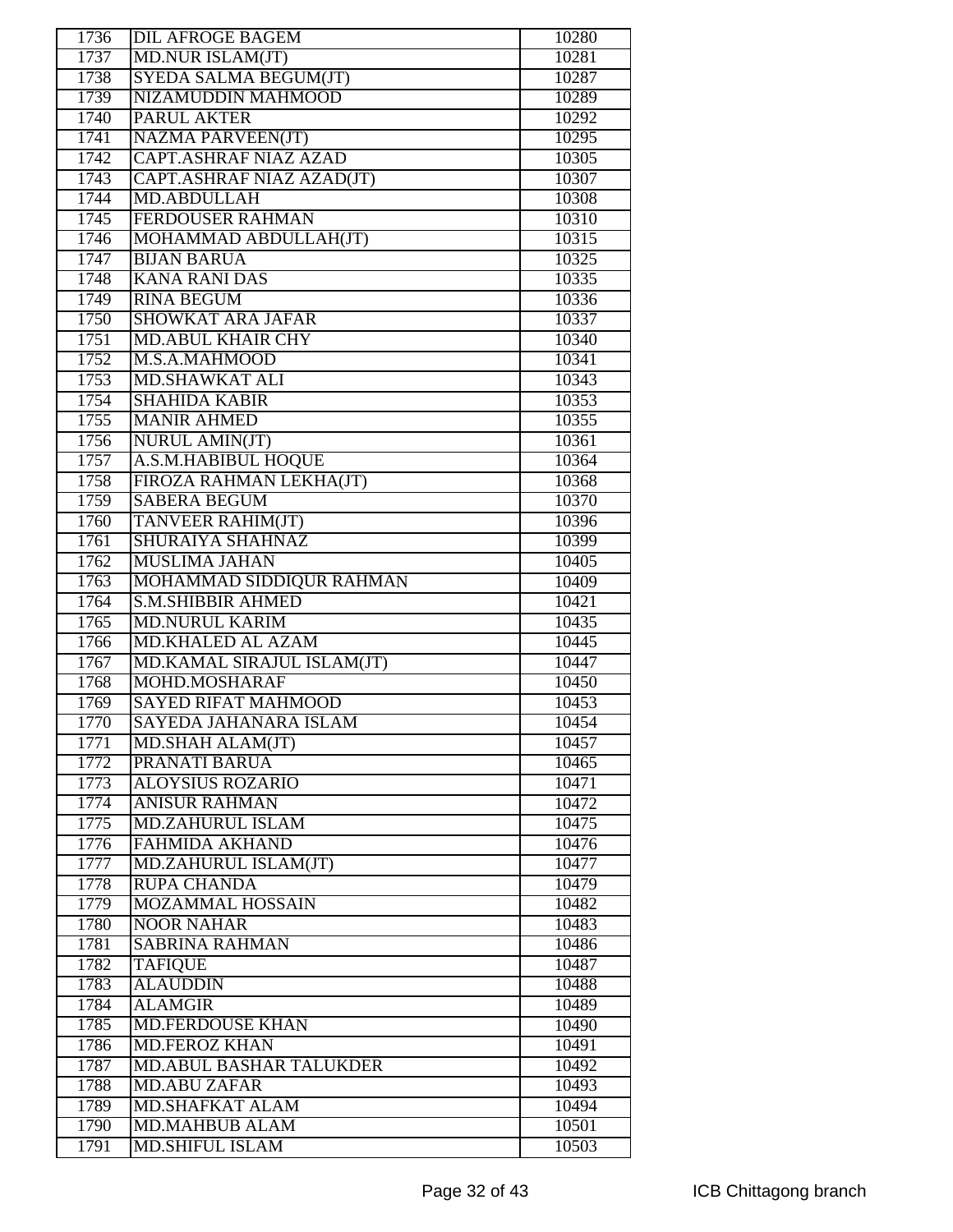| 1792 | <b>MAHMUDUL KABIR CHOWDHURY</b> | 10504 |
|------|---------------------------------|-------|
| 1793 | <b>MD.JAFAR ULLAH</b>           | 10505 |
| 1794 | <b>SAGAR BISWAS</b>             | 10507 |
| 1795 | <b>NUPUR BISWAS</b>             | 10508 |
| 1796 | <b>NURUL HOQ BUHIYA</b>         | 10526 |
| 1797 | <b>KANAN BEHARI DEY</b>         | 10527 |
| 1798 | <b>SALAHUDDIN CHOWDHURY</b>     | 10528 |
| 1799 | <b>SHANAZ BEGUM</b>             | 10529 |
| 1800 | <b>MD.SHAWKAT YAKUB</b>         | 10530 |
| 1801 | MD.SHAMSUDDIN CHOWDHURY         | 10532 |
| 1802 | <b>MOHIUDDIN BHUIYAN</b>        | 10539 |
| 1803 | <b>MOHAMMAD ABU HENA</b>        | 10540 |
| 1804 | <b>BADIUL ALAM</b>              | 10551 |
| 1805 | MD.MAHBUB(JT)                   | 10553 |
| 1806 | <b>JAMIR HOHHAIN</b>            | 10561 |
| 1807 | MD.IDRIS(JT)                    | 10562 |
| 1808 | <b>NURUL ISLAM</b>              | 10563 |
| 1809 | <b>NASER</b>                    | 10564 |
| 1810 | <b>MD.SOLAIMAN</b>              | 10570 |
| 1811 | <b>OMAR HAYET(JT)</b>           | 10571 |
| 1812 | <b>MD.MOSLEM</b>                | 10575 |
| 1813 | MD.MOSLEM(JT)                   | 10577 |
| 1814 | <b>SHAMSUN NAHAR</b>            | 10590 |
| 1815 | <b>RAFIQUE AHAMED(JT)</b>       | 10591 |
| 1816 | <b>NUR MOHAMMAD</b>             | 10593 |
| 1817 | <b>UTTAM KUMAR GHOSH</b>        | 10596 |
| 1818 | <b>KAZI AKHTAR HOSSAIN</b>      | 10601 |
| 1819 | <b>MD.KAMARUDDIN</b>            | 10602 |
| 1820 | <b>SHIBA PRASAD MONDAL</b>      | 10607 |
| 1821 | <b>FARUK IQBAL</b>              | 10611 |
| 1822 | <b>MD.KHALID IQBAL</b>          | 10612 |
| 1823 | <b>MD.AYUB</b>                  | 10618 |
| 1824 | E.U.M.INTEKAB                   | 10621 |
| 1825 | MIR MOSTAQUE AHMED JAHANGIR(JT  | 10622 |
| 1826 | MD.MAHBUBUL HOQUE               | 10625 |
| 1827 | <b>MD.NAZRUL ISLAM</b>          | 10626 |
| 1828 | <b>MD.ABUL KALAM AZAD</b>       | 10631 |
| 1829 | A.K.M.SHAFIULLAH                | 10633 |
| 1830 | A.M.BADRUDDUZA                  | 10635 |
| 1831 | <b>MD.NASIRUDDIN HAIDER</b>     | 10642 |
| 1832 | <b>KAZI MAFIZUL ISLAM</b>       | 10643 |
| 1833 | <b>MOUSHOMI SAHA</b>            | 10644 |
| 1834 | <b>MD.KHADEMUL ISLAM</b>        | 10645 |
| 1835 | <b>SHIRIA RAHMAN</b>            | 10646 |
| 1836 | <b>MD.ALI AZAM</b>              | 10650 |
| 1837 | <b>MAHABUBUL HOQUE</b>          | 10654 |
|      | <b>MD.MONOHOR ALI</b>           | 10659 |
| 1838 |                                 |       |
| 1839 | <b>MD.EMDADUL HAQUE</b>         | 10660 |
| 1840 | <b>MOHAMMED ALI</b>             | 10661 |
| 1841 | MOHAMMAD ALI(JT)                | 10662 |
| 1842 | <b>AKM FAZLUL HAQUE</b>         | 10663 |
| 1843 | <b>MD.ABDUR RAHMAN</b>          | 10664 |
| 1844 | MD.MONOHOR ALI(JT)              | 10665 |
| 1845 | <b>MD.FAZLUL BARI</b>           | 10666 |
| 1846 | MD.FAZLUL HAQUE(JT)             | 10667 |
| 1847 | <b>MD.JANE ALAM</b>             | 10668 |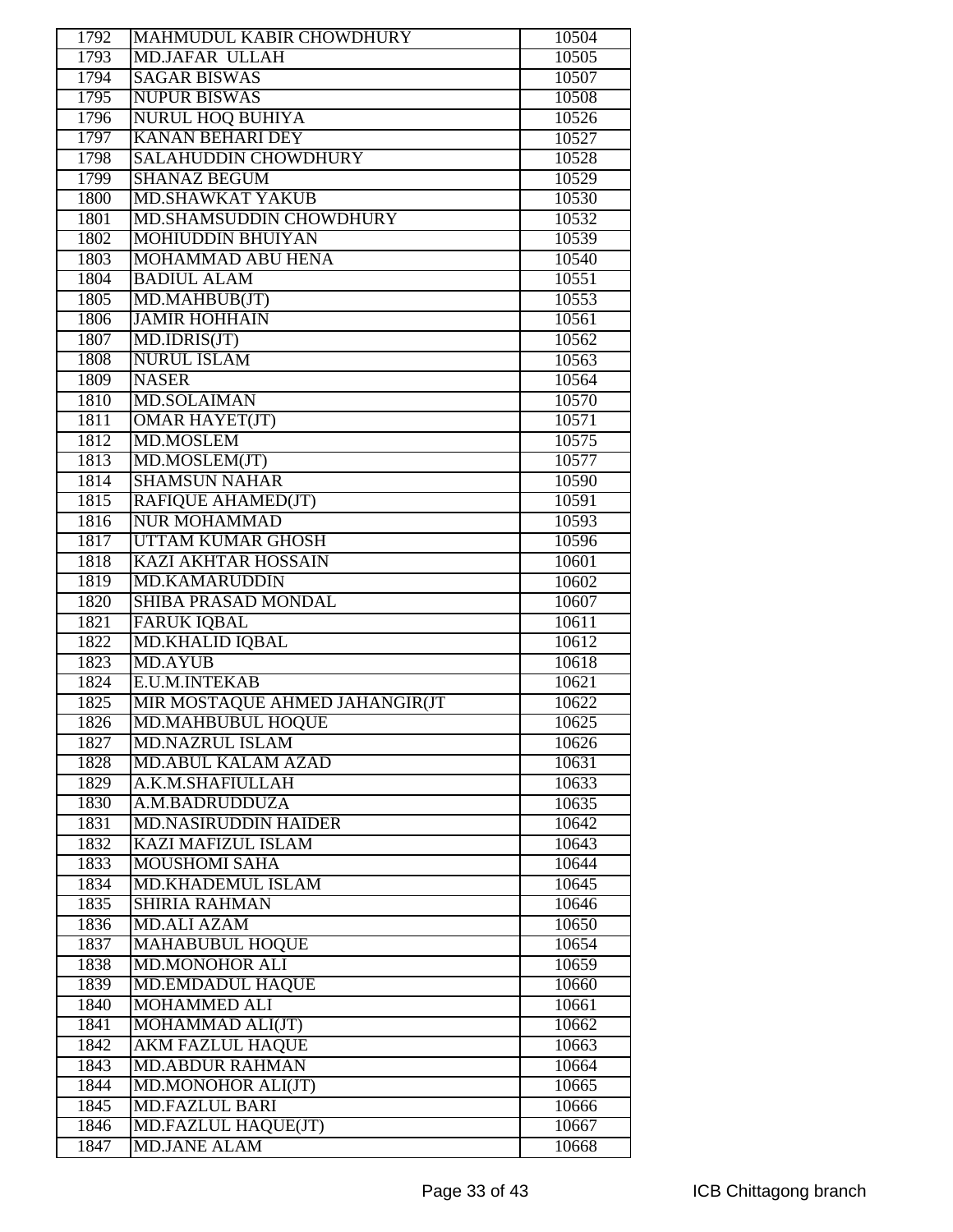| 1848 | <b>MD.KABIR HOSSAIN</b>        | 10671 |
|------|--------------------------------|-------|
| 1849 | <b>DIPAK KUMAR SARKER</b>      | 10673 |
| 1850 | <b>MD.RASHED YAQUB</b>         | 10674 |
| 1851 | MOHAMMAD SHAHADAT HOSSAIN      | 10675 |
| 1852 | <b>ISRAT HOSSAIN</b>           | 10677 |
| 1853 | <b>NASRIN CHOWDHURY</b>        | 10679 |
| 1854 | <b>DILKHOSE ARA BEGUM</b>      | 10682 |
| 1855 | <b>PUSPA BARUA</b>             | 10686 |
| 1856 | <b>SUJIT KUMAR GHOSH</b>       | 10699 |
| 1857 | PURNENDU BIKASH BARUA(JT)      | 10701 |
| 1858 | SHAPNA MAZUMDER(JT)            | 10707 |
|      |                                |       |
| 1859 | <b>RAJESH MAZUMDER</b>         | 10708 |
| 1860 | <b>SWAPNA MAZUMDER</b>         | 10709 |
| 1861 | LT.COL.MD.MOSHARRAF HOSSAIN    | 10718 |
| 1862 | <b>ROKEYA BEGUM</b>            | 10719 |
| 1863 | <b>MD.SAIFUL ISLAM</b>         | 10722 |
| 1864 | <b>MD.JASHIM UDDIN BHUIYAN</b> | 10725 |
| 1865 | <b>JISHU CHOWDHURY</b>         | 10735 |
| 1866 | <b>SUDHIR CHANDRA DAS</b>      | 10736 |
| 1867 | <b>SHILPI DAS</b>              | 10737 |
| 1868 | <b>EJMA KARIM</b>              | 10739 |
| 1869 | <b>RASHIDUL KARIM CHY(JT)</b>  | 10740 |
| 1870 | <b>REBEKA KARIM</b>            | 10741 |
| 1871 | <b>HAMIDUL HAQUE</b>           | 10743 |
| 1872 | MD.KAMAL UDDIN(JT)             | 10746 |
| 1873 | <b>MD.ABUL HOSSAIN</b>         | 10753 |
| 1874 | <b>MD.ABU TAHER BHUIYAN</b>    | 10760 |
| 1875 | <b>MOHAMMED SHAHABUDDIN</b>    | 10763 |
| 1876 | <b>SHAMSUDDIN HAROON(JT)</b>   | 10767 |
| 1877 | <b>IMTIAZ LUTFUL BASET</b>     | 10768 |
| 1878 | <b>BISHA NATH MONDOL</b>       | 10775 |
| 1879 | <b>MD.AHSAN ULLAH</b>          | 10780 |
| 1880 | <b>MASUDUL HASSAN AHMED</b>    | 10781 |
| 1881 | MD.SHAMSUL AZAM AL FAROQUE     | 10782 |
| 1882 | <b>ABDUL OWADUD(JT)</b>        | 10793 |
| 1883 | <b>MD.ABDUR ROUF</b>           | 10797 |
| 1884 | M.A.TAHER                      | 10803 |
| 1885 | <b>DIDAR UDDIN AHMED</b>       | 10805 |
| 1886 | <b>ANUPAM CHOWDHURY</b>        | 10810 |
| 1887 | <b>ANIMA BASU</b>              | 10815 |
| 1888 | <b>MD.ZAHID HOSSAIN MIAH</b>   | 10818 |
| 1889 | <b>JAHANGIR MD.AWAL</b>        | 10821 |
| 1890 | <b>KHALEQUE NEWAZ SHARIF</b>   | 10823 |
|      | <b>HUMAYUN KABIR</b>           |       |
| 1891 |                                | 10828 |
| 1892 | <b>HUMAYUN KABIR(JT)</b>       | 10829 |
| 1893 | <b>MD.MUQBUL AHMED</b>         | 10833 |
| 1894 | <b>MASUDUR RAHMAN</b>          | 10855 |
| 1895 | <b>HAZERA SHAFI</b>            | 10859 |
| 1896 | <b>MD.MORSHAD</b>              | 10860 |
| 1897 | MOHAMMED YOUNUS                | 10872 |
| 1898 | <b>MD.MONIRUL ISLAM</b>        | 10876 |
| 1899 | <b>SUDHIR CHANDRA DAS(JT)</b>  | 10878 |
| 1900 | MD.NAZMUL ISLAM BHUIYAN        | 10880 |
| 1901 | <b>SANJIB KUMAR DAS</b>        | 10885 |
| 1902 | <b>DEBU BISWAS</b>             | 10891 |
|      | <b>AHMED HOSSAIN TAREQ</b>     |       |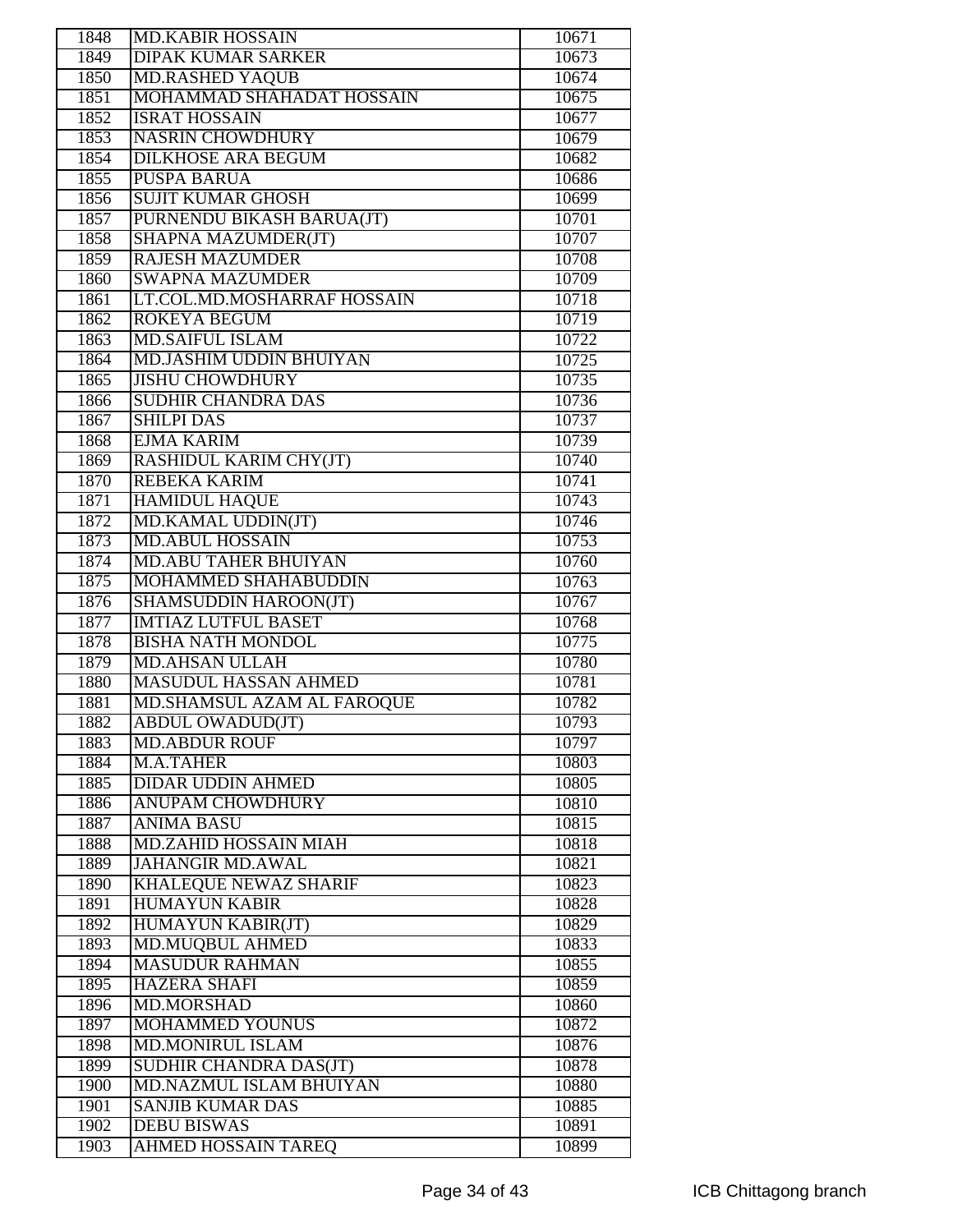| 1904 | <b>RUMA JASHIM</b>               |       |
|------|----------------------------------|-------|
|      |                                  | 10900 |
| 1905 | MD.JASHIM CHOWDHURY SABUZ(JT)    | 10901 |
| 1906 | <b>QUAMRUL ISLAM</b>             | 10903 |
| 1907 | <b>MIR FAZLE AZAM</b>            | 10919 |
| 1908 | <b>MD.YOUSUF</b>                 | 10920 |
| 1909 | <b>UMME KULSUM</b>               | 10923 |
| 1910 | <b>MD.SHAHNAWAZ</b>              | 10925 |
| 1911 | <b>MD.ANWAR HOSSAIN</b>          | 10927 |
| 1912 | <b>MD.SAHABUDDIN MOLLAH</b>      | 10931 |
| 1913 | <b>LUTHFUNNAHAR BEGUM</b>        | 10936 |
| 1914 | A.T.M.HARUN-UR-RASHID            | 10937 |
| 1915 | <b>MD.ISMAIL HOSSAIN</b>         | 10946 |
| 1916 | <b>BILKISH BEGUM</b>             | 10947 |
| 1917 | <b>NASIM AKTER</b>               | 10948 |
| 1918 | <b>MD.ABUL KHAYER</b>            | 10949 |
| 1919 | <b>NARGIS JAHAN</b>              | 10953 |
| 1920 | <b>MD.SHAJALAL CHY</b>           | 10956 |
| 1921 | MD.ABDUR RAHMAN ANSERY(JT)       | 10962 |
| 1922 | <b>MD.GOLAM RASUL</b>            | 10965 |
| 1923 | <b>MD.ALTAF HOSSAIN</b>          | 10969 |
| 1924 | <b>ZOSHNA AKTER</b>              | 10970 |
| 1925 | <b>RANJIT DEY</b>                | 10974 |
| 1926 | <b>AJIT KUMAR BARUA</b>          | 10980 |
| 1927 | <b>AKTARI HOSSAIN</b>            | 10981 |
| 1928 | <b>ZUBAYER</b>                   | 10985 |
| 1929 | <b>MD.ABDUS SATTAR</b>           | 10986 |
| 1930 | <b>SHAMSUL ALAM</b>              | 10991 |
| 1931 | <b>MD.MOAZZEM HOSSAIN SARDER</b> | 11006 |
|      |                                  |       |
| 1932 | <b>MUKUL KANTI BARUA</b>         | 11007 |
| 1933 | <b>KAMRUN NAHAR CHY</b>          | 11008 |
| 1934 | <b>RITA BHATTACHATJEE</b>        | 11009 |
| 1935 | <b>DULAL CHANDRA NANDI</b>       | 11011 |
| 1936 | <b>AMAL NANDI</b>                | 11013 |
| 1937 | <b>MD.MAINUDDIN</b>              | 11014 |
| 1938 | <b>NUZHAT FATEMA</b>             | 11018 |
| 1939 | <b>G.M.CHOWDHURY</b>             | 11019 |
| 1940 | <b>CHOWDHURY MD.IBNUL(EUNUS)</b> | 11023 |
| 1941 | <b>SHIMA BARUA</b>               | 11031 |
| 1942 | <b>MD.NURUL HAQ</b>              | 11032 |
| 1943 | <b>DILIP RUHUN BHOWMIK</b>       | 11037 |
| 1944 | <b>SOROZ KANTI CHY</b>           | 11040 |
| 1945 | <b>DR.BIDHAN RAY CHY</b>         | 11042 |
| 1946 | <b>A.M.SAIFUL ISLAM</b>          | 11044 |
| 1947 | <b>SAMIRAN KANTI DEY</b>         | 11047 |
| 1948 | MOHAMMAD ZAKARIA                 | 11055 |
| 1949 | <b>TOWHIDA NAHEEN</b>            | 11056 |
| 1950 | <b>MUSHFIQUN NESSA</b>           | 11057 |
| 1951 | MD.SHAMSUZZAMAN SHAHIN           | 11060 |
| 1952 | <b>NASRIN SULTANA</b>            | 11061 |
| 1953 | <b>MD.ABDUS SAMAD</b>            | 11062 |
| 1954 | ANWARA ISLAM KHAN                | 11063 |
| 1955 | <b>MD.JAHIR UDDIN AHMED</b>      | 11064 |
| 1956 | <b>CDR ZAHIR UDDIN AHMED(JT)</b> | 11065 |
| 1957 | <b>MIRZA GOLAM MATIN</b>         | 11076 |
| 1958 | <b>RIPON KANTI BISWAS</b>        | 11080 |
| 1959 | <b>MD.SHAKHAWAT HOSSAIN</b>      | 11081 |
|      |                                  |       |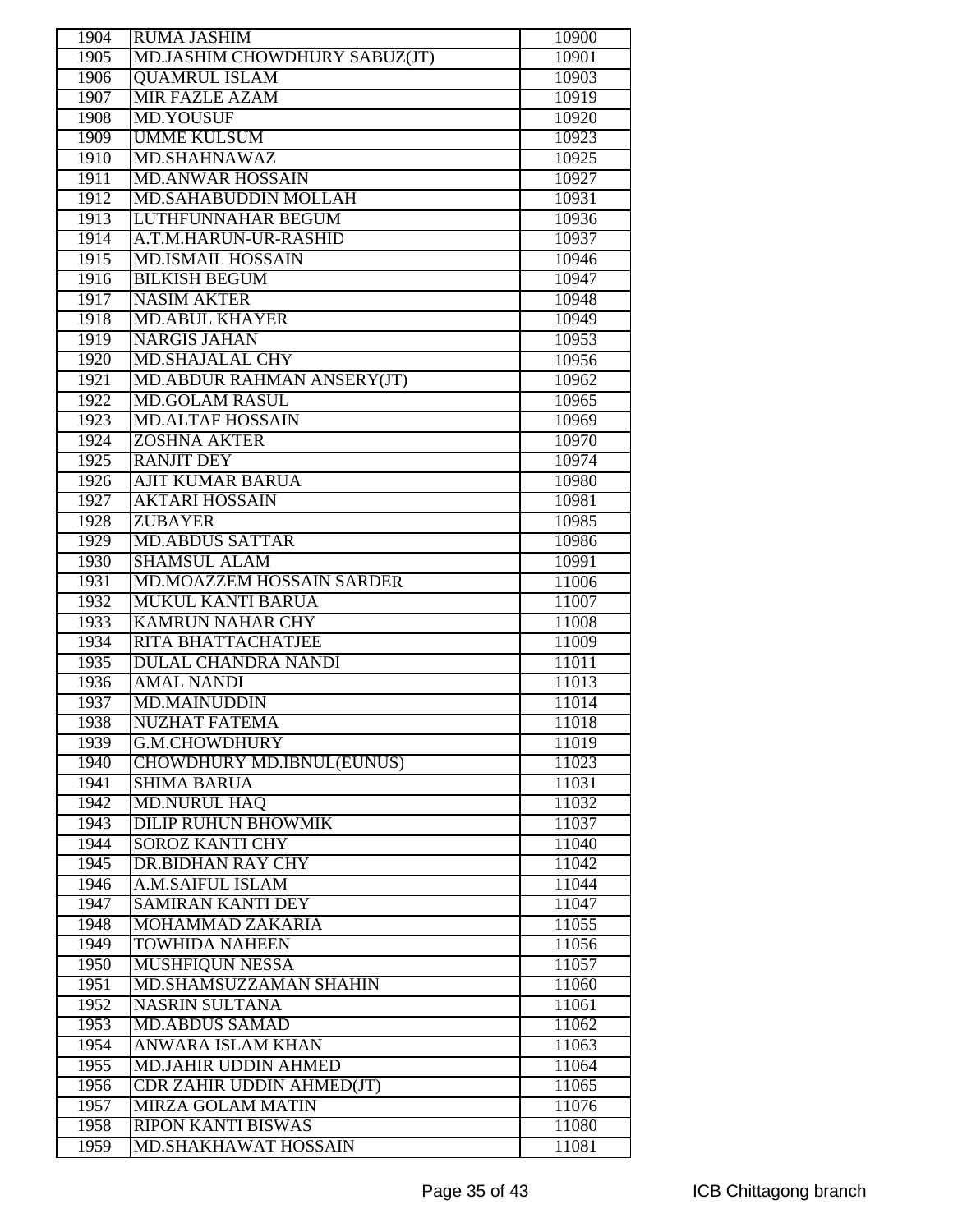| 1960 | MUHAMMAD ZOBAIR                             | 11090 |
|------|---------------------------------------------|-------|
| 1961 | <b>MD.SHAH ALAM</b>                         | 11098 |
| 1962 | <b>HASINA IQBAL LAVLI</b>                   | 11108 |
| 1963 | <b>IMAM UDDIN AHMED(JT)</b>                 | 11112 |
| 1964 | MD.ABUL FARID CHY(JT)                       | 11114 |
| 1965 | <b>MD.ABUL FARID CHY</b>                    | 11115 |
| 1966 | <b>SHEKH ZAHID HOSSAIN</b>                  | 11121 |
| 1967 | S.M.SALEQ                                   | 11126 |
| 1968 | <b>MD.KAMRUL HASAN</b>                      | 11128 |
| 1969 | MD.AKRAM HOSSAIN(JT)                        | 11138 |
| 1970 | MD.SHAHJAHAN(JT)                            | 11139 |
| 1971 | <b>MOHAMMAD MIR HOSSAIN</b>                 | 11144 |
| 1972 | <b>DEBASHIS BARUA</b>                       | 11146 |
| 1973 | MOHAMMAD KAMRUL KARIM BHUIYAN               | 11150 |
| 1974 | <b>SIRAJUL HOQUE</b>                        | 11151 |
| 1975 | <b>LIAQUAT HOSSAIN</b>                      | 11152 |
| 1976 | <b>RISIA KHANAM</b>                         | 11157 |
| 1977 | SHARIF MOSTAFA KAMAL(JT)                    | 11158 |
|      |                                             |       |
| 1978 | <b>SHELINA IQBAL</b><br><b>SHAHANA NOOR</b> | 11159 |
| 1979 |                                             | 11161 |
| 1980 | <b>MD.ABDUL HALIM</b>                       | 11165 |
| 1981 | <b>MD.MATIUR RAHMAN(JT)</b>                 | 11185 |
| 1982 | <b>RAHIMA BEGUM</b>                         | 11188 |
| 1983 | <b>MD.NURUL HOQUE(JT)</b>                   | 11189 |
| 1984 | <b>JAHANARA BEGUM</b>                       | 11198 |
| 1985 | MD.BADRUZZAMAN                              | 11201 |
| 1986 | <b>SABURA KHATOON</b>                       | 11205 |
| 1987 | <b>MD.IBRAHIM KHALIL</b>                    | 11214 |
| 1988 | DIPAK KUMAR SARKER(JT)                      | 11228 |
| 1989 | <b>AVIJIT ROY BISWAS(JT)</b>                | 11229 |
| 1990 | <b>AVIJIT ROY BISWAS</b>                    | 11231 |
| 1991 | A.B.M.BABUL HOSSAIN                         | 11234 |
| 1992 | <b>MOSTAFA HASAN</b>                        | 11236 |
| 1993 | <b>SANJIB KUMAR NATH</b>                    | 11239 |
| 1994 | <b>ARUN MITRA</b>                           | 11240 |
| 1995 | MD.MOBARAK HOSSAIN(JT)                      | 11242 |
| 1996 | <b>MD.MOBARAK HOSSAIN</b>                   | 11244 |
| 1997 | <b>HUMAYUN KABIR</b>                        | 11246 |
| 1998 | MOHD.SHADAT HOSSAIN                         | 11248 |
| 1999 | <b>ABDUL GAFUR MIAN</b>                     | 11250 |
| 2000 | <b>ABDUL JABBAR MIAN</b>                    | 11251 |
| 2001 | <b>MD.ABU HOSSAIN</b>                       | 11252 |
| 2002 | <b>AVIJIT ROY BISWAS</b>                    | 11256 |
| 2003 | MOHD.RAQUIBUL ALAM CHY                      | 11259 |
| 2004 | <b>M.K.M NEWAZ</b>                          | 11264 |
| 2005 | MOHAMMAD MUSTAFA KAMAL                      | 11268 |
| 2006 | <b>MD.MUJIBUL HOQUE</b>                     | 11271 |
| 2007 | MOHD.RUHUL AMIN CHOWDHURY                   | 11272 |
| 2008 | <b>MOHAMMAD MUSA</b>                        | 11274 |
| 2009 | <b>TASLIM AHMED HAZARI</b>                  | 11276 |
| 2010 | <b>MD. HABIBUR RASUL</b>                    | 11277 |
| 2011 | <b>DIL AFROZA BEGUM</b>                     | 11283 |
| 2012 | <b>ASMA BEGUM</b>                           | 11287 |
| 2013 | <b>CHOWDHURY MD.AMIR KHASRU</b>             | 11290 |
| 2014 | <b>MD.SHAHIDUL ISLAM</b>                    | 11291 |
| 2015 | <b>AROTI RANI NATH</b>                      | 11320 |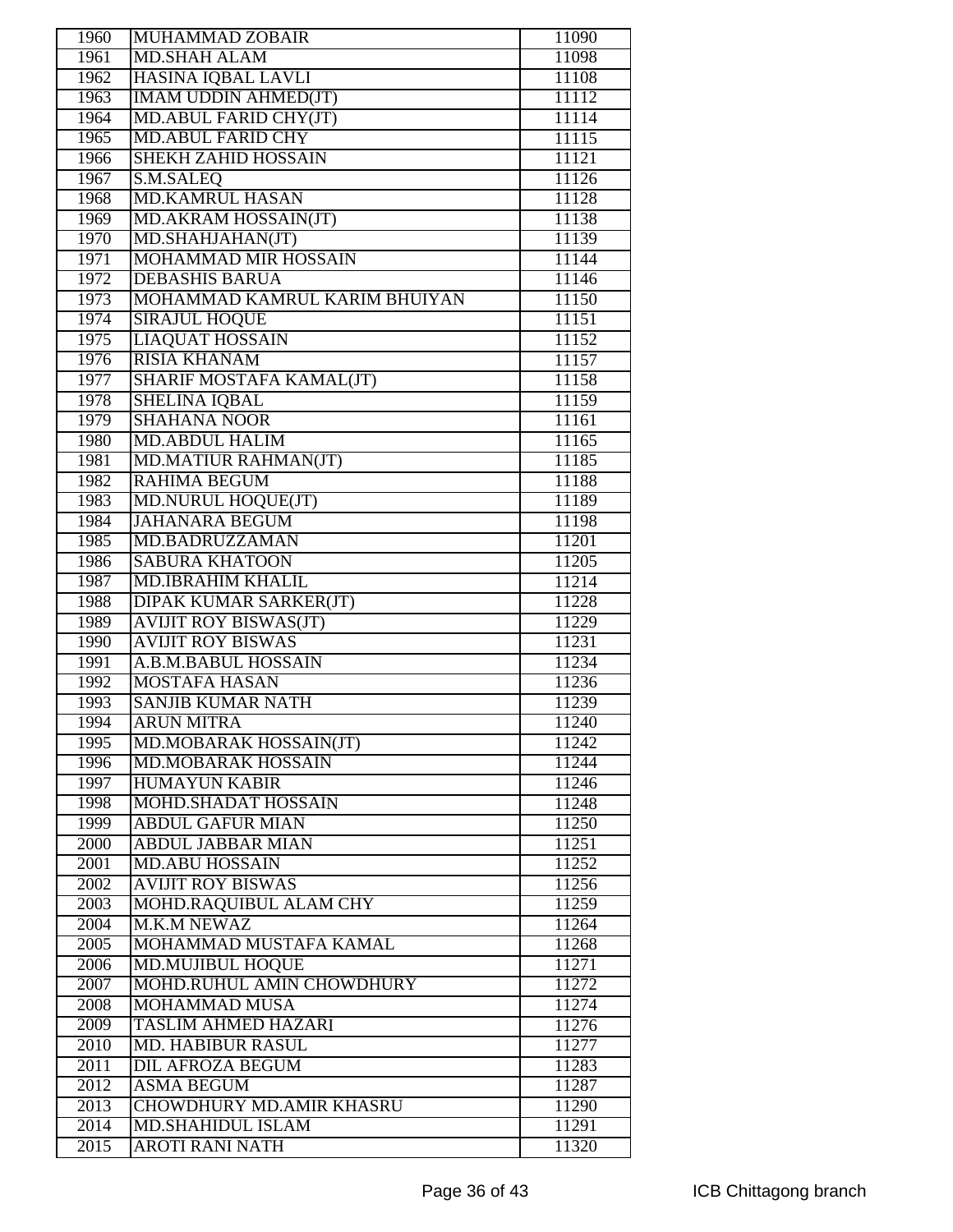| 2016         | PRAN GOBINDA NATH                                        | 11321          |
|--------------|----------------------------------------------------------|----------------|
| 2017         | <b>MOSAMMAD SHAHIN AKTER</b>                             | 11324          |
| 2018         | <b>MD.SHAH RIAZ</b>                                      | 11333          |
| 2019         | <b>MD.MOSTAFA SARWAR</b>                                 | 11337          |
| 2020         | <b>ZANNATUN NAHAR</b>                                    | 11341          |
| 2021         | <b>MD.SHAHZAHAN</b>                                      | 11353          |
| 2022         | NA/CLK MD.SHAMSUL ALAM                                   | 11358          |
| 2023         | A.J.M.SARWAR-E-ALAM                                      | 11364          |
| 2024         | <b>MD.TAJUL ISLAM</b>                                    | 11384          |
| 2025         | <b>MD.ABDUL KHALEQUE</b>                                 | 11385          |
| 2026         | <b>MD.ILIAS MIAHN</b>                                    | 11387          |
| 2027         | <b>JAMAN ASIF AHMED</b>                                  | 11400          |
| 2028         | DR.JARIPA BEGUM(JT)                                      | 11403          |
| 2029         | <b>MD.ANWAR CHY</b>                                      | 11411          |
| 2030         | <b>GOLAM MORSHED</b>                                     | 11413          |
| 2031         | <b>MOHAMMED ZAKARIA</b>                                  | 11414          |
| 2032         | MOHAMMAD SHAHEDUZZAMAN                                   | 11421          |
| 2033         | <b>ABDUL WAHED</b>                                       | 11423          |
| 2034         | <b>MD.ABUL HOSSAIN</b>                                   | 11427          |
| 2035         | A.T.M.HASSAN                                             | 11428          |
| 2036         | <b>MD.ABDUS SATTAR</b>                                   | 11430          |
| 2037         | <b>MD.ABDUL MANNAN</b>                                   | 11432          |
| 2038         | <b>MD.RUHUL AMIN</b>                                     | 11438          |
| 2039         | <b>ARABINDA CHAKRABORTY</b>                              | 11447          |
| 2040         | <b>NIDHUL KANTI DHAR</b>                                 | 11457          |
| 2041         | <b>MD.KHAN ABDUL MANNAN</b>                              | 11463          |
| 2042         | <b>MD.ZAKIR HOSSAIN</b>                                  | 11468          |
| 2043         | <b>BIKASH CHOWDHURY</b>                                  | 11476          |
|              |                                                          |                |
|              |                                                          |                |
| 2044         | <b>HAMIDA RAHMAN</b>                                     | 11477          |
| 2045         | <b>KASHEM MAHMUD</b>                                     | 11478          |
| 2046         | <b>SHOVONA PARVIN KEYA</b>                               | 11479          |
| 2047         | KAZI MOHD. KEFAYET ULLAH                                 | 11481          |
| 2048         | <b>MD ANOWARUL ISLAM</b>                                 | 11482          |
| 2049         | <b>MD. NURUL ISLAM</b>                                   | 11484          |
| 2050         | MD. ABUL KALAM AZAD(JT)                                  | 11488          |
| 2051         | <b>HABIBUR RAHMAN</b>                                    | 11506          |
| 2052         | <b>RAJ NARAYAN PAUL</b>                                  | 11508          |
| 2053         | <b>SALINA BEGUM</b>                                      | 11513          |
| 2054         | MD. MUJIBUR RAHMAN CHOWDHURY<br><b>MD. MAFIZUL ISLAM</b> | 11521          |
| 2055         | <b>BEGUM RAHAT RAHMAN</b>                                | 11524          |
| 2056         |                                                          | 11526          |
| 2057         | <b>SUDATTA KUMAR BARUA</b>                               | 11528          |
| 2058         | MOHAMMAD MUSA KALIMULLAH(JT)                             | 11529          |
| 2059         | <b>MRS.RUMA BEGUM</b><br>RAM KESHAB KHASTAGIR            | 11546          |
| 2060         |                                                          | 11547          |
| 2061<br>2062 | MD. MIZANUR RAHMAN(JT)                                   | 11549<br>11555 |
| 2063         | NIRMAL BARUA (JT)<br><b>MAMATA BEGUM</b>                 | 11561          |
| 2064         | <b>MOHAMMAD HARUN</b>                                    | 11565          |
|              |                                                          |                |
| 2065         | <b>MAMTAJ BEGUM</b><br>A.H.M.HASAN IMAM                  | 11575          |
| 2066<br>2067 | MD. ALTAF UDDIN                                          | 11577<br>11579 |
|              | <b>SATYABAN DAS</b>                                      |                |
| 2068<br>2069 | <b>AZAM KHAN</b>                                         | 11580<br>11589 |
| 2070         | <b>MD. RUHUL QUDDUS FORHAN</b>                           | 11590          |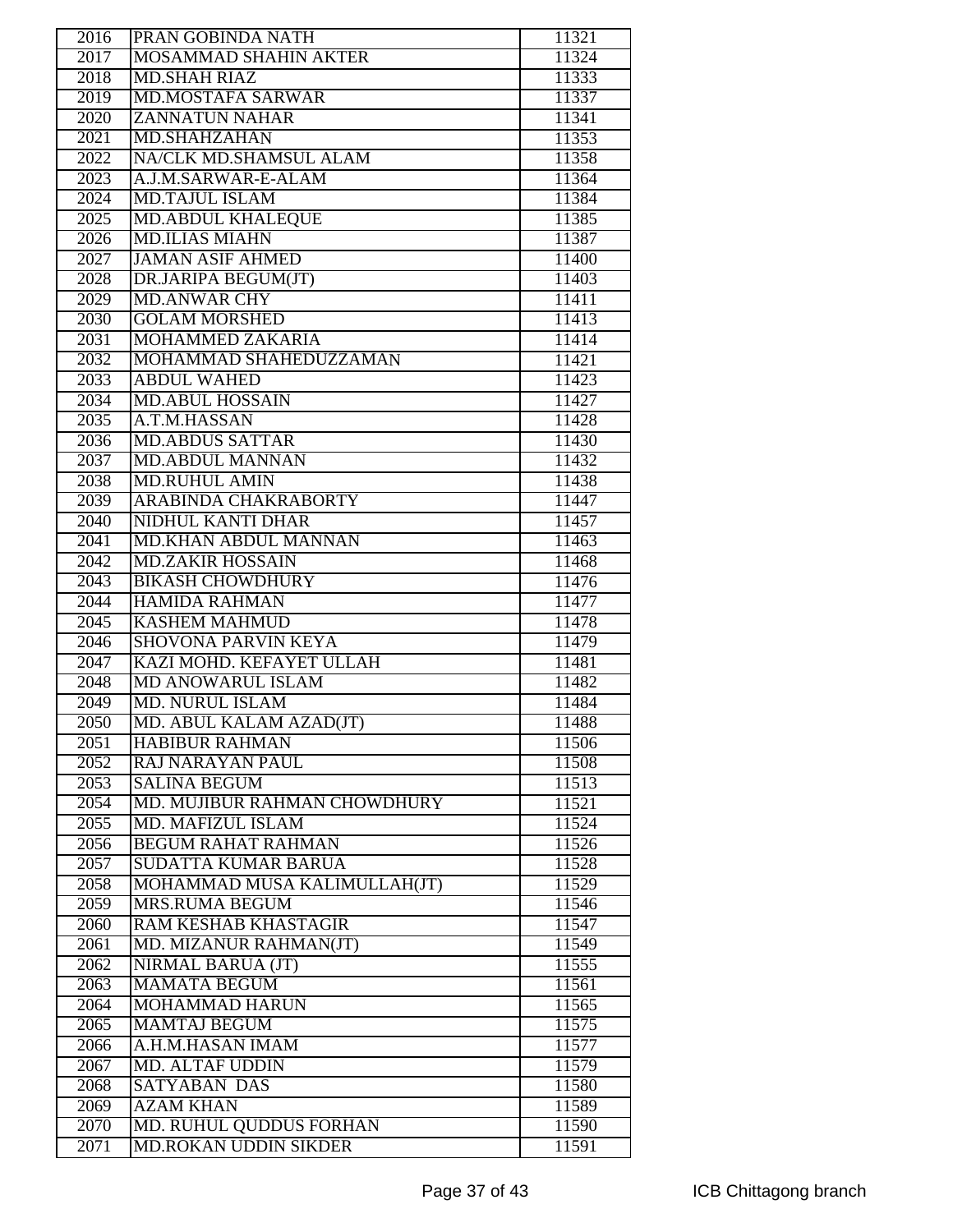| 2072         | <b>TOFAYAL AHMED</b>                            | 11592          |
|--------------|-------------------------------------------------|----------------|
| 2073         | <b>SHAMSUL ISLAM</b>                            | 11594          |
| 2074         | <b>MOHD. ABDUL BATEN</b>                        | 11595          |
| 2075         | MRS. UMME SALMA                                 | 11598          |
| 2076         | MD. SAMSUDDIN AHMED                             | 11600          |
| 2077         | <b>TRISHNA CHANDRA</b>                          | 11606          |
| 2078         | A.H.M.SARWAR                                    | 11607          |
| 2079         | SYEDA MONSOORA KHATOON                          | 11609          |
| 2080         | <b>SURAJIT BANIK</b>                            | 11615          |
| 2081         | <b>MD. FARUQUE AHMED</b>                        | 11625          |
| 2082         | MD. SK. FARID (JT)                              | 11626          |
| 2083         | <b>MUJIBUR RAHMAN KHAN</b>                      | 11633          |
| 2084         | <b>MD. MOZIBUR RAHMAN</b>                       | 11637          |
| 2085         | <b>MUKTI MAJUMDER</b>                           | 11638          |
| 2086         | <b>BIKASH MAJUMDER(JT)</b>                      | 11639          |
| 2087         | <b>MD.NURUL HOQUE</b>                           | 11640          |
| 2088         | <b>MONO RANGAN VOUMIK</b>                       | 11641          |
| 2089         | <b>NAHID IBNE MILKY</b>                         | 11644          |
|              |                                                 |                |
| 2090         | <b>JAHANARA BEGUM</b>                           | 11647          |
| 2091         | <b>SUNIL KANTI DASGUPTA</b>                     | 11648          |
| 2092         | MRS.FATEMA SULTANA                              | 11649          |
| 2093         | <b>MD. SALIM UDDIN</b>                          | 11656          |
| 2094         | <b>JAIDA KHANAM</b>                             | 11658          |
| 2095         | <b>NAHID RUKSANA</b>                            | 11664          |
| 2096         | <b>MD. KAMAR UDDIN</b>                          | 11665          |
| 2097         | <b>S.M. JAINAL ABEDIN</b>                       | 11666          |
| 2098         | MD. MOHSIN                                      | 11672          |
| 2099         | <b>KAUSAR AL MAMUN</b>                          | 11677          |
|              |                                                 |                |
| 2100         | DR. MD. ZAKIRUL ISLAM                           | 11681          |
| 2101         | MOHAMMAD KAMRUL HUDA MAJUMDER                   | 11689          |
| 2102         | <b>AZAD-AL-MAMUN</b>                            | 11699          |
| 2103         | <b>SEPU RANI SEN</b>                            | 11703          |
| 2104         | <b>SURAJIT KUMAR SEN</b>                        | 11704          |
| 2105         | <b>SURAJIT KUMAR SEN(JT)</b>                    | 11705          |
| 2106         | NIGAR SULTANA                                   | 11707          |
| 2107         | <b>BADRUL QUADER KHAN</b>                       | 11708          |
| 2108         | <b>GOPA NANDI</b>                               | 11717          |
| 2109         | <b>MANZOOR ALAM</b>                             | 11723          |
| 2110         | <b>SUMAN KHASTAGIR</b>                          | 11725          |
| 2111         | <b>SHABBIR AHMED CHY</b>                        | 11727          |
| 2112         | <b>SHAHINA SULTANA HAPPY</b>                    | 11729          |
| 2113         | MD.YOUSUF(JT)                                   | 11735          |
| 2114         | <b>MD. JASIM UDDIN</b>                          | 11736          |
| 2115         | <b>MD.NURUL AZIM</b>                            | 11737          |
| 2116         | <b>MD.MUFIZUR RAHMAN</b>                        | 11738          |
| 2117         | MD.YOUSUF                                       | 11739          |
| 2118         | PRABIR KAR                                      | 11743          |
| 2119         | <b>ATAUR RAHMAN</b>                             | 11747          |
| 2120         | <b>SHARIF MOHAMMAD FARHAD</b>                   | 11750          |
| 2121         | <b>ANIL MOHON KAR</b>                           | 11751          |
| 2122         | MD.SAKHAWAT HOSSAIN                             | 11752          |
| 2123         | <b>MD.ABDUL KADER TALUKDER</b>                  | 11759          |
| 2124         | <b>MD.AKTER KAMAL</b>                           | 11761          |
| 2125         | <b>MD.AZAD KAMAL</b>                            | 11762          |
| 2126<br>2127 | <b>MD.AKTER KAMAL(JT)</b><br>SHAKHAWAT AL MAMUN | 11763<br>11767 |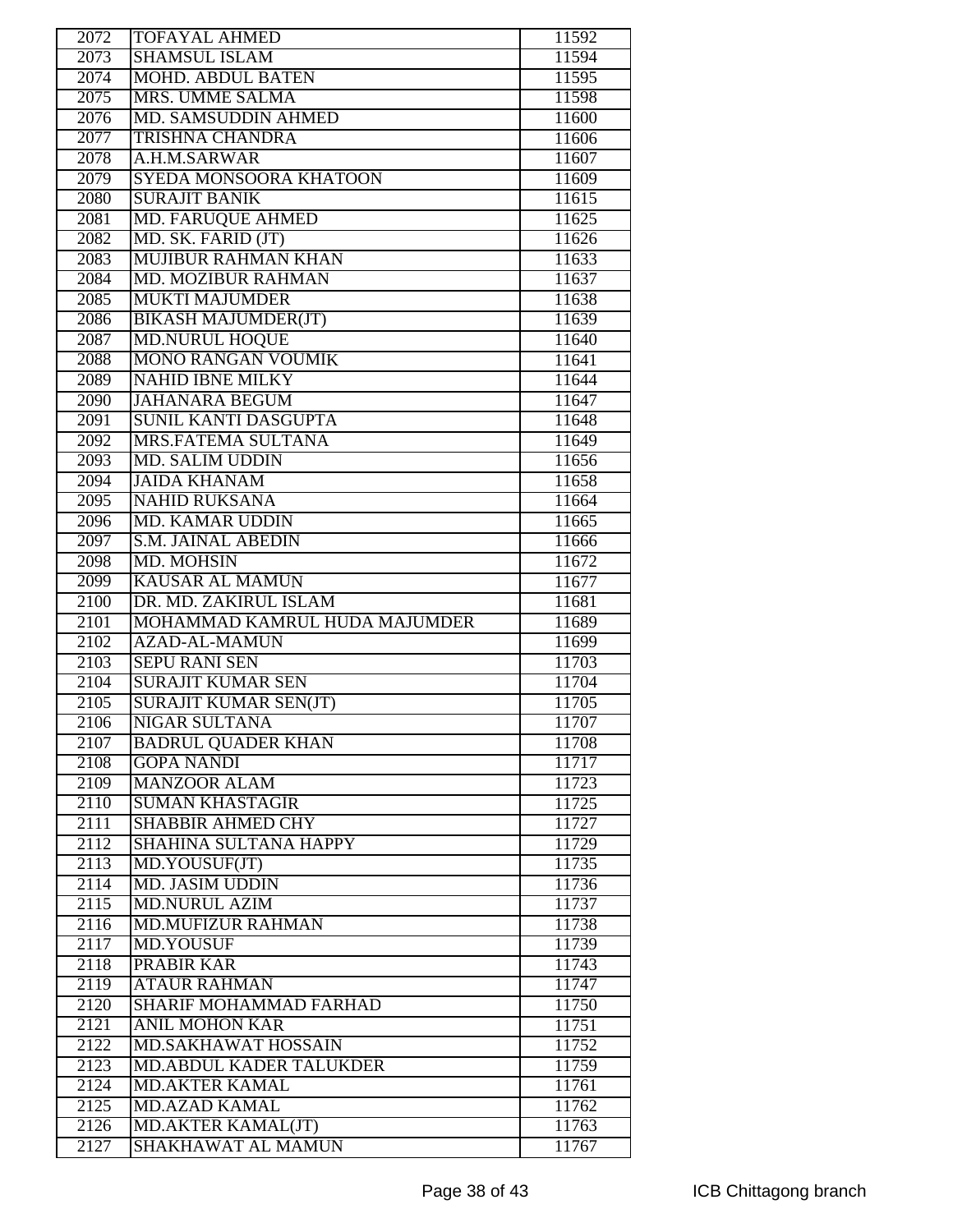| 2128 | <b>MD.ABDUL MONEW</b>          | 11768 |
|------|--------------------------------|-------|
| 2129 | <b>RAZIA BEGUM</b>             | 11770 |
| 2130 | A.H.M.LATIFUZ ZAMAN(JT)        | 11772 |
| 2131 | <b>ADYLE MAHMOOD(JT)</b>       | 11773 |
| 2132 | <b>SHAARIFA MOHSIN</b>         | 11779 |
| 2133 | <b>SHIPRA BARUA</b>            | 11781 |
| 2134 | <b>SHAMSUN NAHAR</b>           | 11784 |
| 2135 | <b>TAPATI CHOWDHURY</b>        | 11788 |
| 2136 | <b>DIN MD.SHAMIM CHY</b>       | 11790 |
| 2137 | <b>DHANA RANJAN NATH</b>       | 11795 |
| 2138 | <b>DIPUL CHANDRA MONDAL</b>    | 11796 |
| 2139 | <b>BABUL CHANDRA MONDAL</b>    | 11798 |
| 2140 | MD.MOZAMMEL HOQUE(JT)          | 11800 |
| 2141 | <b>NAHID SULTANA</b>           | 11802 |
| 2142 | <b>SYED ABDUL MATIN(JT)</b>    | 11805 |
| 2143 | <b>GIA UDDIN AHMED CHY</b>     | 11812 |
| 2144 | <b>BEAUTY KAR</b>              | 11814 |
| 2145 | <b>NABILA CHOWDHURY</b>        | 11818 |
| 2146 | <b>MD.YOUSUF CHOWDHURY</b>     | 11821 |
| 2147 | <b>MD.FAZLUL HAQ CHOWDHURY</b> | 11823 |
| 2148 | <b>MD.ABDUL MALEQUE</b>        | 11828 |
| 2149 | <b>RANADHIR RANJAN DAS</b>     | 11829 |
| 2150 | MD.IQBAL REZWAN (JT)           | 11832 |
| 2151 | <b>MD.SHAHIDUL AMIN</b>        | 11833 |
| 2152 | <b>MD.ABUL KALAM AZAD</b>      | 11834 |
| 2153 | PROF. PARVEEN LUCY             | 11837 |
| 2154 | MOHAMMAD ABDUL ALIM            | 11838 |
| 2155 | <b>ASHIS KUMER DEY</b>         | 11852 |
| 2156 | <b>ABDUL QUAYUM</b>            | 11854 |
| 2157 | <b>ROKSANA BEGUM</b>           | 11855 |
| 2158 | <b>MOSLEH UDDIN AHMED</b>      | 11857 |
| 2159 | <b>MD.GOLAM FARUQUE</b>        | 11858 |
| 2160 | <b>MD.SAIDUR RAHMAN</b>        | 11859 |
| 2161 | <b>ABDUL QUDDUS CHOWDHURY</b>  | 11862 |
| 2162 | <b>MD.JASIM UDDIN</b>          | 11863 |
| 2163 | <b>MRIDUL KUMER BISWAS</b>     | 11869 |
| 2164 | MOHAMMED ISMAIL                | 11874 |
| 2165 | MD.SHAHJAHAN                   | 11878 |
| 2166 | <b>MOSTAFA ZAMAL</b>           | 11888 |
| 2167 | <b>MD.IBRAHIM</b>              | 11889 |
| 2168 | <b>MD.ABUL KASHEM</b>          | 11891 |
| 2169 | <b>AMINUL AZAM</b>             | 11906 |
| 2170 | MOHAMMED ABDUL KAYUM           | 11907 |
| 2171 | RUBAIYAT JAFAR                 | 11911 |
| 2172 | <b>MD.NURUL ALAM</b>           | 11915 |
| 2173 | MRS.SHAILA SEKANDER            | 11916 |
| 2174 | <b>KAJAL CHAKRABORTY</b>       | 11923 |
| 2175 | <b>FAKHRUL AKBAR</b>           | 11936 |
| 2176 | <b>AHMED SHAMSUS SALEHEEN</b>  | 11938 |
| 2177 | <b>MRS.SULTANA JUSHIA</b>      | 11941 |
| 2178 | <b>MRS.KHALIDA MOTIN</b>       | 11942 |
| 2179 | ALHAJ M.A.MATIN                | 11943 |
| 2180 | <b>SHAMSUL ARIFIN</b>          | 11945 |
| 2181 | <b>MATIUL ISLAM</b>            | 11952 |
| 2182 | <b>MAMTAZ UDDIN</b>            | 11955 |
| 2183 | <b>NUR AHMED</b>               | 11957 |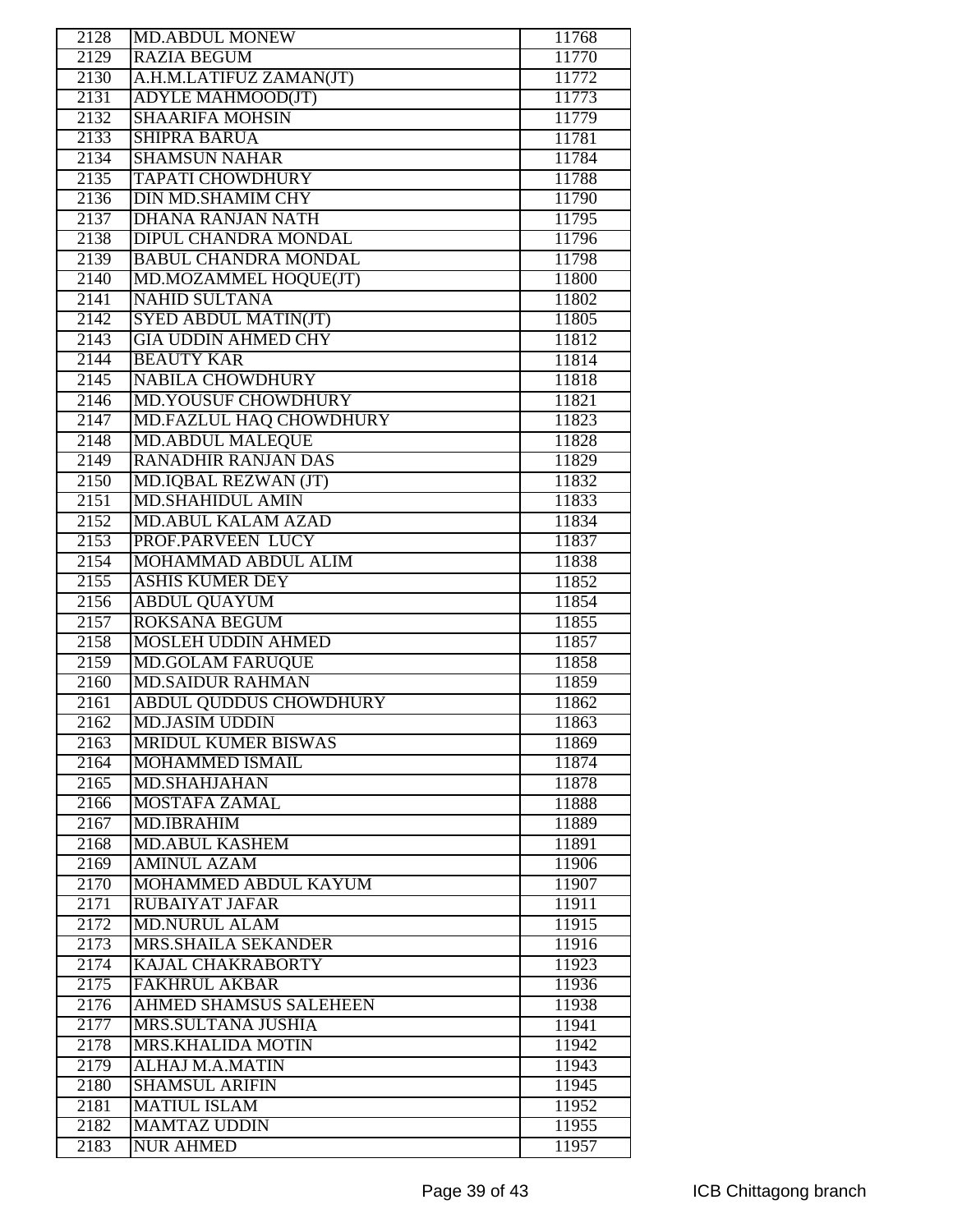| 2184 | <b>ALAMGIR ISLAM</b>          | 11958 |
|------|-------------------------------|-------|
| 2185 | <b>GOLAM FARUOUE</b>          | 11965 |
| 2186 | <b>BIJOY KRISHNA NATH</b>     | 11966 |
| 2187 | MOHAMMED MAINUDDIN HASSAN     | 11968 |
| 2188 | <b>SUBIR CHOWDHURY</b>        | 11969 |
| 2189 | <b>ABDUS SALAM</b>            | 11970 |
| 2190 | <b>KULSUMA KHSTUN</b>         | 11972 |
| 2191 | <b>TAHERA LILLAH</b>          | 11977 |
| 2192 | ADVOCATE GOLAM MOWLA(JT)      | 11978 |
| 2193 | <b>MD.BAKAULLAH CHY</b>       | 11985 |
| 2194 | A.K.M.SHOHIDUZZAMAN           |       |
|      |                               | 11992 |
| 2195 | MOHAMMED KHURSHED ALAM        | 11994 |
| 2196 | MD.REZZAKUL HAIDER CHY        | 11996 |
| 2197 | <b>MD.ABDUR RAZZAK</b>        | 11997 |
| 2198 | <b>GOLAM TAWHID</b>           | 11998 |
| 2199 | <b>MD.IBRAHIM</b>             | 12005 |
| 2200 | DR.MOHAMMED JANE ALAM         | 12006 |
| 2201 | <b>AIRIN BARUA</b>            | 12008 |
| 2202 | <b>ANOWARA BEGUM</b>          | 12014 |
| 2203 | NEPAL KANTI CHAWDHURY(JT)     | 12016 |
| 2204 | <b>K.M.BORHANUDDIN</b>        | 12017 |
| 2205 | <b>TAHMINA BORHANUDDIN</b>    | 12018 |
| 2206 | K.M.BORHANUDDIN(JT)           | 12019 |
| 2207 | <b>SHAILA SULTANA</b>         | 12021 |
| 2208 | <b>MONIR UDDIN AHMED</b>      | 12023 |
| 2209 | M.A.ZAFAR                     | 12026 |
| 2210 | MOHAMMED KHAIRUL ANAM CHOW.   | 12029 |
| 2211 | <b>SYEDA SONYA ALI</b>        | 12030 |
| 2212 | <b>BENEDICT DIAS</b>          | 12033 |
| 2213 | <b>MD.ABDUL MATIN</b>         | 12035 |
| 2214 | MRS.MAMTAZ BEGUM              | 12042 |
| 2215 | AFSARUZZAMAN(JT)              | 12048 |
| 2216 | <b>SHAHEDA AKHTER</b>         | 12051 |
| 2217 | <b>MD.ILIAS CHOWDHURY(JT)</b> | 12052 |
| 2218 | <b>MD.SAIF ULLAH</b>          | 12053 |
|      |                               | 12056 |
| 2219 | <b>MONIR AHMED DEWAN</b>      |       |
| 2220 | A.K.M.SHAFIULLAH(JT)          | 12058 |
| 2221 | <b>SHAHIDA YASMIN</b>         | 12060 |
| 2222 | SHAHANARA YASMIN(JT)          | 12061 |
| 2223 | MIR.SHAHEDA BEGUM             | 12063 |
| 2224 | <b>ABDUL MOBIN MOLLAH(JT)</b> | 12069 |
| 2225 | MOHD.YOUSUF                   | 12073 |
| 2226 | MOHD.SAIFUL AZAM              | 12079 |
| 2227 | <b>ALI AHMED</b>              | 12080 |
| 2228 | <b>MD. MAMTAJ UDDIN</b>       | 12081 |
| 2229 | MD. JASIMUDDIN CHOWDHURY      | 12082 |
| 2230 | <b>MOHD.SAIFUL AZAM</b>       | 12084 |
| 2231 | SHILPI IBN GOFRAN KHAN        | 12085 |
| 2232 | <b>MD.NAZRUL ISLAM</b>        | 12086 |
| 2233 | <b>MOHD.FARID UDDIN</b>       | 12087 |
| 2234 | <b>AKBAR HOSSAIN</b>          | 12088 |
| 2235 | <b>HABIBUR RAHMAN</b>         | 12089 |
| 2236 | <b>JASIM UDDIN</b>            | 12090 |
| 2237 | <b>KHUTUB UDDIN</b>           | 12091 |
| 2238 | <b>KALIM UDDIN</b>            | 12092 |
| 2239 | <b>MD. HARUNUR RASHID</b>     | 12093 |
|      |                               |       |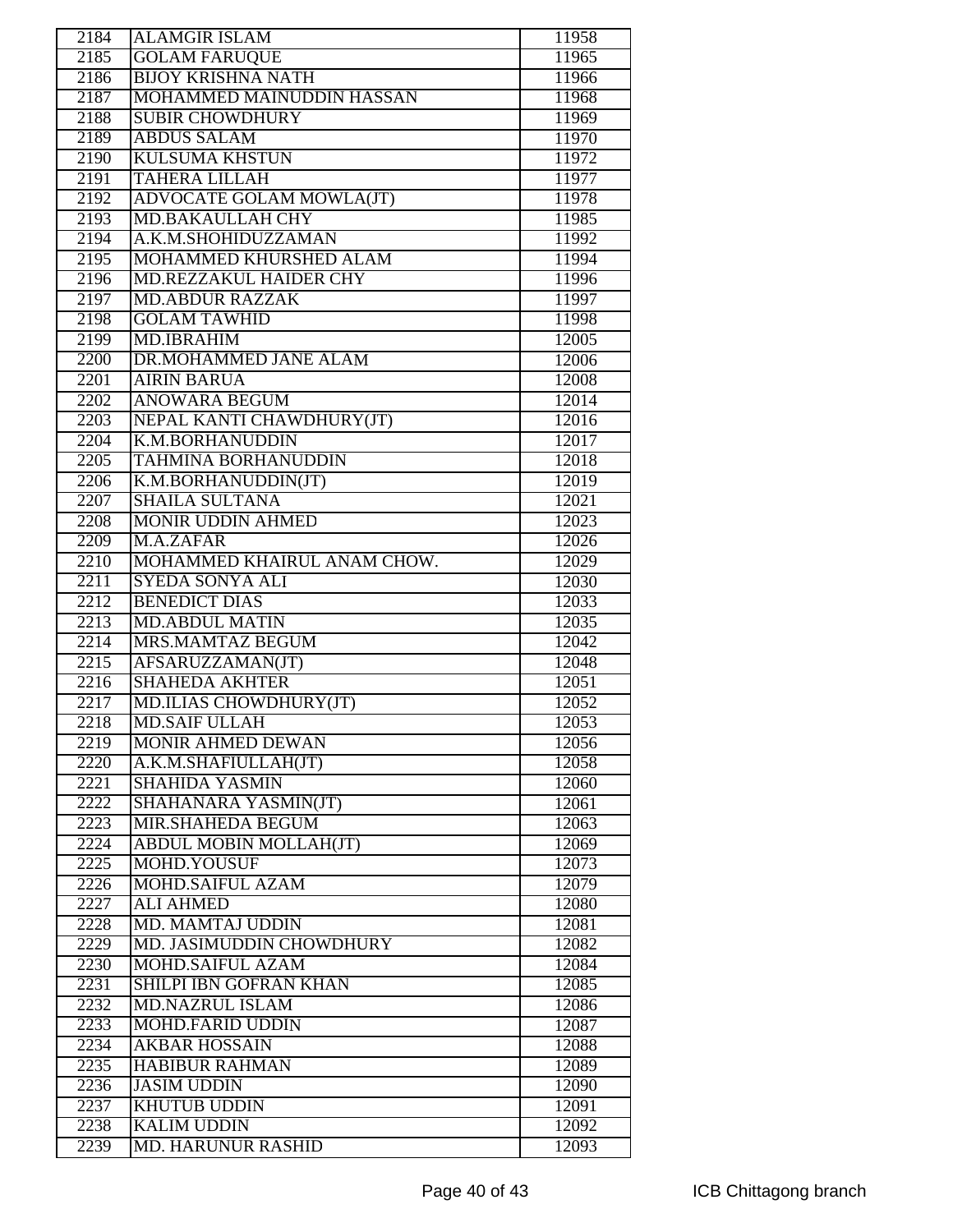| 2240              | <b>MD. NIZAM UDDIN</b>            | 12094 |
|-------------------|-----------------------------------|-------|
| 2241              | <b>MD. KHALILUR RAHMAN</b>        | 12095 |
| 2242              | <b>MD. KHAIR AHMED</b>            | 12096 |
| 2243              | MOHAMMAD SHAHED YAQUB             | 12113 |
| 2244              | MD.MORSHED-UL-ALAM                | 12114 |
| 2245              | MD. KHORSHED-UL-ALAM              | 12115 |
| 2246              | <b>IQBAL CHOWDHURY</b>            | 12120 |
| 2247              | <b>SHILPI CHOWDHURY</b>           | 12121 |
| 2248              | <b>MD. SAIDUL ISLAM</b>           | 12123 |
|                   |                                   |       |
| 2249              | <b>MD.ZASIM UDDIN</b>             | 12125 |
| 2250              | <b>MAHMUDUR RAHMAN</b>            | 12126 |
| $\overline{2251}$ | <b>HARUNUR RASHID</b>             | 12127 |
| 2252              | <b>MD. FAKRUL ISLAM</b>           | 12128 |
| 2253              | <b>MAHBUBUR RAHMAN</b>            | 12133 |
| 2254              | <b>MD. FEROJ</b>                  | 12139 |
| 2255              | <b>MD. YOUNUS</b>                 | 12140 |
| 2256              | MD.MOHIUDDIN                      | 12149 |
| 2257              | MD. BADRUZZAMAN SALINA BEGUM      | 12151 |
| 2258              | <b>NIAZ MOHAMMAD</b>              | 12155 |
| 2259              | MD. NOMAN                         | 12156 |
| 2260              | <b>HELAL AHMAD</b>                | 12197 |
| 2261              | <b>ABU SADAT MD. SAYEM</b>        | 12198 |
| 2262              | ABU SIDDIQUE MD. TOHIR PATWARI    | 12199 |
|                   |                                   |       |
| 2263              | <b>MOHAMMAD ZOBAIR</b>            | 12201 |
| 2264              | MD. ZAKIR HOSSAIN CHOWDHURY       | 12206 |
| 2265              | MOHAMMAD NURUL KARIM              | 12210 |
| 2266              | MRS. FERDOUSI BEGUM               | 12211 |
| 2267              | <b>TAHMINA NAHAR</b>              | 12217 |
| 2268              | AHMED RAIHAN SHAMSI               | 12229 |
| 2269              | AHMED RAIHAN SHAMSI(JT)           | 12230 |
| 2270              | <b>AHMED ROMMAN SHAMSI</b>        | 12231 |
| 2271              | <b>MD.ABDUL MANNAN CHY</b>        | 12232 |
| 2272              | <b>GOLAM MEHEDI(JT)</b>           | 12236 |
| 2273              | <b>SHAHED UDDIN</b>               | 12237 |
| 2274              | <b>GOLAM MEHEDI</b>               | 12238 |
| 2275              | MD.AZAM                           | 12254 |
| 2276              | HOSSAIN MOHAMMAD ILIAS(JT)        | 12257 |
| 2277              | ALHAJ MOHAMMAD ALI AZAM(JT)       | 12262 |
| 2278              | <b>SYED GOLAMUR RAHMAN</b>        | 12283 |
| 2279              | <b>MOHAMMED BAHAR ULLAH BHY</b>   | 12288 |
| 2280              | KAZI MOHAMMED SYED                | 12291 |
| 2281              | <b>MD.YOUSUF</b>                  | 12292 |
|                   |                                   |       |
| 2282              | <b>MD.SHAFIUL AZAM MIAH</b>       | 12293 |
| 2283              | MD.HOSSENUZZAMAN                  | 12294 |
| 2284              | MD.ROTABUZZAMAN                   | 12295 |
| 2285              | <b>JAMAL UDDIN HOSSAIN</b>        | 12304 |
| 2286              | TALUKDER ENAYET KARIM             | 12313 |
| 2287              | <b>DIPAK KUMAR HORE</b>           | 12322 |
| 2288              | <b>SHAHADAT HOSSAIN SIDDIQUEE</b> | 12330 |
| 2289              | <b>JAHEDA BEGUM</b>               | 12341 |
| 2290              | <b>MD. JOYNAL ABEDIN</b>          | 12345 |
| 2291              | <b>ASRU CHOWDHURY</b>             | 12350 |
| 2292              | M.MUJIBUL HUQUE(JT)               | 12355 |
| 2293              | MD.SALIM.                         | 12362 |
| 2294              | <b>NOOR BEGUM</b>                 | 12363 |
| 2295              | MOHD.MAMUN-AL-RASHID.             | 12364 |
|                   |                                   |       |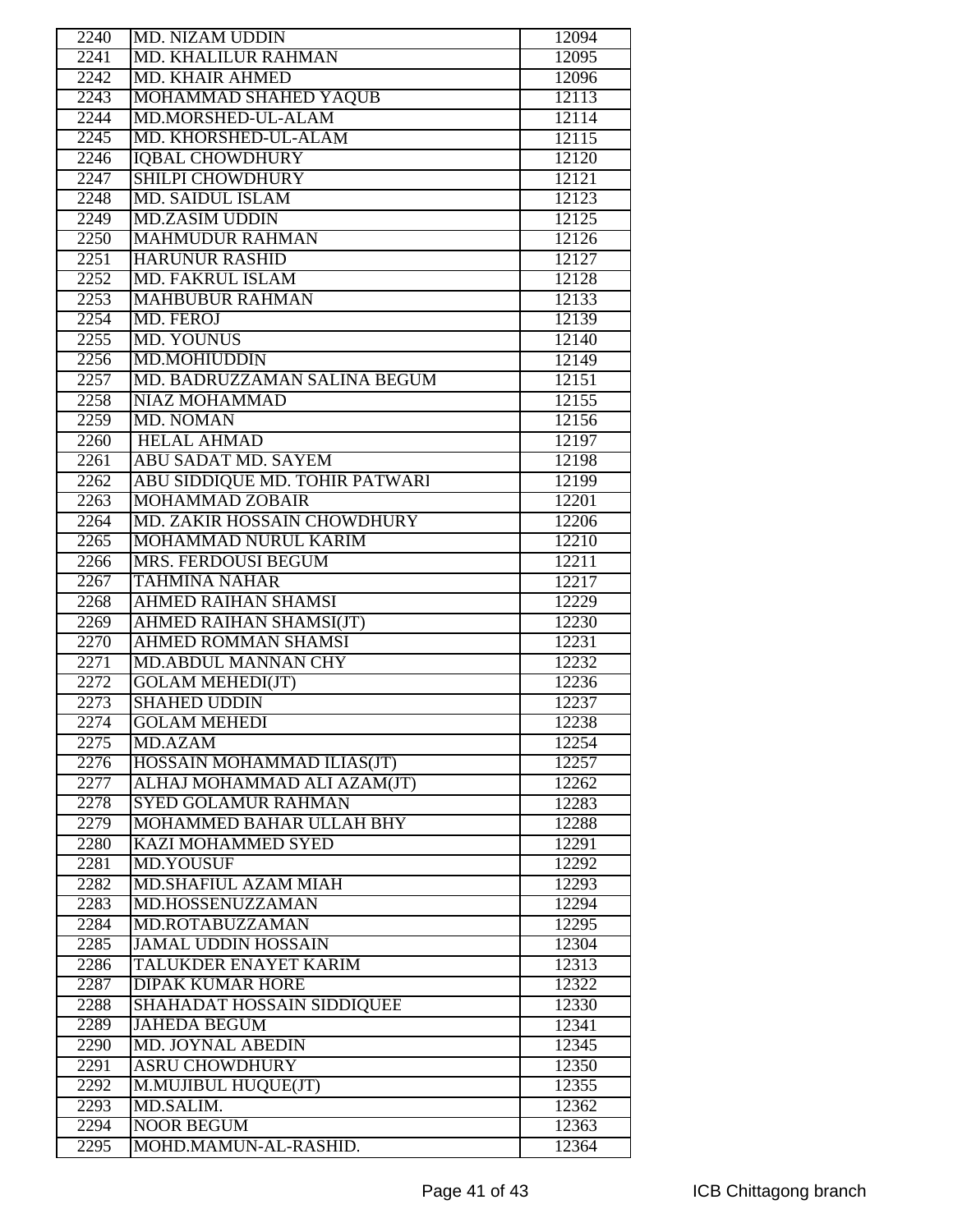| 2296 | MOINUDDIN AHMED.                | 12365              |
|------|---------------------------------|--------------------|
| 2297 | REYAD MD.MUSTAQ(JT)             | 12366              |
| 2298 | MD.ABDUL MANNAN CHOWDHURY(JT)   | 12369              |
| 2299 | <b>SELIMA BEGUM.</b>            | 12370              |
| 2300 | <b>NEWTON TALUKDER</b>          | 12372              |
| 2301 | <b>MD.ABDUL BATEN.</b>          | 12381              |
| 2302 | <b>MD.SAIFUL ISLAM MAZUMDER</b> | 12382              |
| 2303 | <b>MD.SELIM</b>                 | 12384              |
| 2304 | <b>ABDUL HAKIM(JT)</b>          | 12386              |
|      | <b>JARIA BEGUM</b>              |                    |
| 2305 | <b>DR.RATAN KUMAR DEY</b>       | 12389              |
| 2306 |                                 | 12395              |
| 2307 | <b>ASHIT KUMAR DEY</b>          | 12402              |
| 2308 | <b>SADHAN KUMAR DEY</b>         | 12403              |
| 2309 | <b>MD.ABDUL BASED</b>           | 12405              |
| 2310 | <b>BASANTI DEY TALUKDER</b>     | 12407              |
| 2311 | <b>JOYPRAKASH DEY</b>           | 12408              |
| 2312 | <b>ASHIT KUMAR DEY</b>          | 12409              |
| 2313 | R.Y.SHAMSHER                    | 12411              |
| 2314 | MD. JAHANGIR ALAM CHY.          | 12419              |
| 2315 | <b>SUBIDH CHAKMA</b>            | 12424              |
| 2316 | MADHUMAY CHAKMA                 | 12425              |
| 2317 | PREM RANJAN CHAKMA              | 12426              |
| 2318 | PREM RANJAN CHAKMA              | 12427              |
| 2319 | <b>MD. NAZRUL ISLAM</b>         | 12431              |
| 2320 | <b>ANSARUL KARIM</b>            | 12435              |
| 2321 | <b>MITA SIRAJI</b>              | 12436              |
| 2322 | <b>ANSARUL KARIM</b>            | 12437              |
| 2323 | NASIMUL AHSAN CHY.              | 12438              |
| 2324 | MD. SHAKHAWAT HOSSAIN           | 12439              |
|      |                                 | 12443              |
| 2325 | <b>SACHI RANI DEY</b>           |                    |
| 2326 | <b>ABDUL MOBIN MOLLAH</b>       | 12446              |
| 2327 | MOHAMMED LUTHFUR RAHAMAN        | 12447              |
| 2328 | <b>MOHAMMED SHAMSUL ALAM</b>    | 12450              |
| 2329 | <b>NAZMUL HASSAN</b>            | 12458              |
| 2330 | <b>SHAFIUL AZAM</b>             | 12463              |
| 2331 | <b>SHIKHA DEWARY</b>            | 12466              |
| 2332 | MD. ALAMGIR                     | 12468              |
| 2333 | <b>MD. SHAHIDUR RAHAMAN</b>     | 12469              |
| 2334 | DR. KAWSER AHMED MAZUMDER       | 12476              |
| 2335 | <b>SAMAR CHOWDHURY</b>          | 12478              |
| 2336 | <b>SHAHALE SHAMSHER</b>         | 12479              |
| 2337 | <b>MD. KAMAL UDDIN</b>          | 12485              |
| 2338 | <b>MINU RANI CHOWDHURY</b>      | 12502              |
| 2339 | MD. KHORSHED ALAM               | 12510              |
| 2340 | MD. KHORSHED ALAM(JT)           | 12517              |
| 2341 | SYEDA SHAHINA AKTHER            | $12\overline{521}$ |
| 2342 | <b>BANKIM TALUKDAR</b>          | 12522              |
| 2343 | <b>NASIMA KASHEM CHOWDHURY</b>  | 12526              |
| 2344 | ABUL KASHEM CHOWDHURY(JT)       | 12527              |
| 2345 | MD. RASHEDUL HOQ NIZAMI         | 12528              |
|      | <b>UMA TALUKDAR</b>             | 12529              |
| 2346 |                                 |                    |
| 2347 | MRS. REZEA                      | 12530              |
| 2348 | <b>MD. SHAHJAHAN</b>            | 12531              |
| 2349 | PRANAY KUMUR DAS GUPTA          | 12553              |
| 2350 | <b>FERDOUS MD CHOWDHURY</b>     | 12554              |
| 2351 | MOHAMMAD JAHANGIR ALAM          | 12562              |